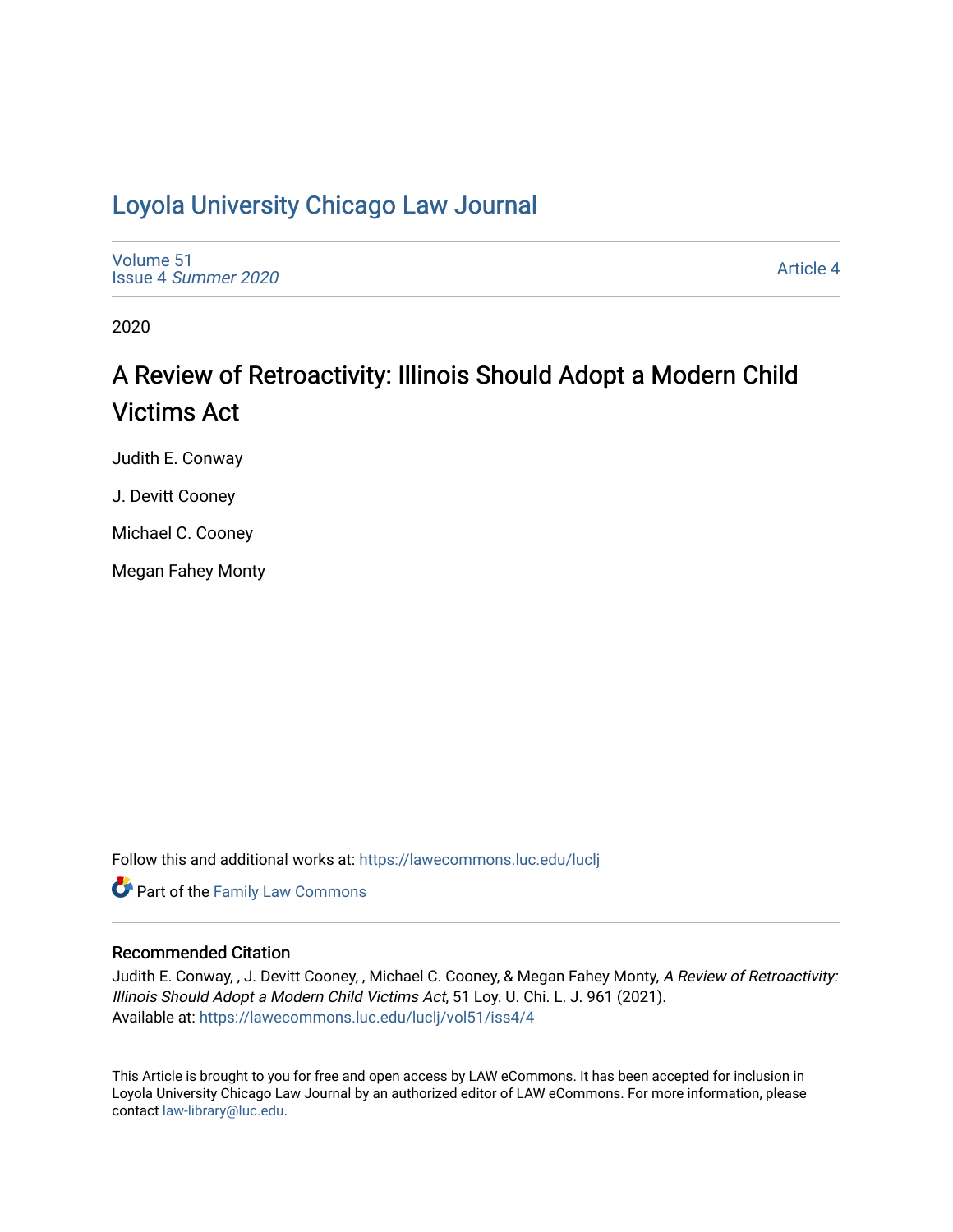# A Review of Retroactivity: Illinois Should Adopt a Modern Child Victims Act

*Judith E. Conway, J. Devitt Cooney, Michael C. Cooney, and Megan Fahey Monty\**

| II. DISCUSSION: CASE LAW BARRING RETROACTIVITY  974       |  |
|-----------------------------------------------------------|--|
|                                                           |  |
| B. Illinois Precedent for Retroactivity Generally 976     |  |
| C. Retroactivity in Context of Childhood Sexual Abuse 980 |  |
|                                                           |  |
|                                                           |  |
|                                                           |  |
|                                                           |  |
| IV. OTHER STATE COURT TREATMENT AND PUBLIC POLICY 991     |  |
|                                                           |  |
|                                                           |  |
|                                                           |  |
|                                                           |  |
|                                                           |  |
|                                                           |  |

# **INTRODUCTION**

In December of 2018, then-Illinois Attorney General Lisa Madigan released a report finding that 690 Catholic priests in Illinois had been accused of sexual misconduct.1 This scathing report was in direct contrast

<sup>\*</sup> The authors are all associates at the law offices of Cooney & Conway in Chicago, Illinois.

<sup>1.</sup> *See* ILL. ATTORNEY GEN.'S OFFICE, PRELIMINARY FINDINGS OF THE INVESTIGATION INTO CATHOLIC CLERGY SEXUAL ABUSE OF MINORS IN ILLINOIS 5 (2018) [hereinafter AG PRELIMINARY FINDINGS], *available at* http://www.bishop-accountability.org/ http://www.bishop-accountability.org/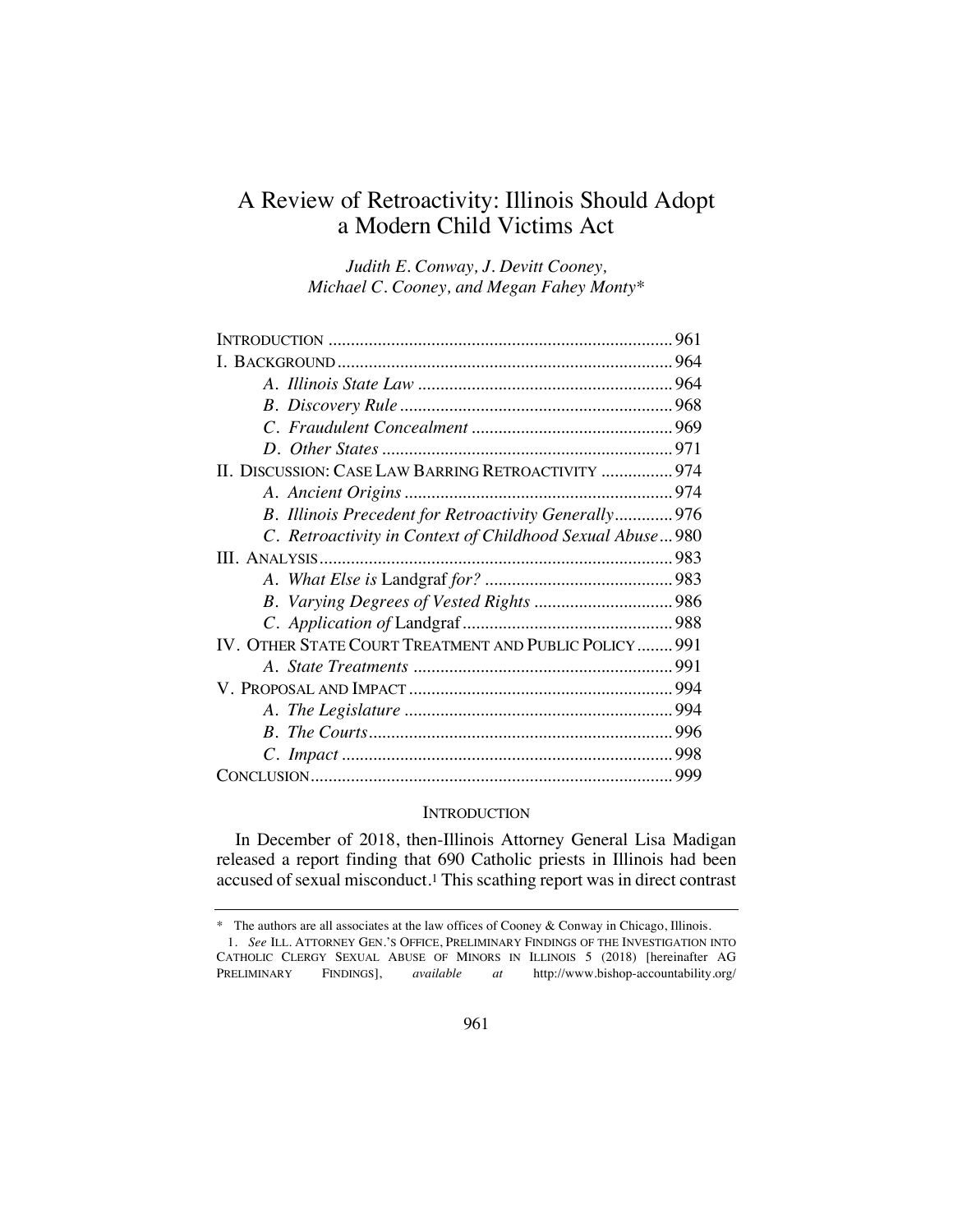to the findings of the Catholic Church in Illinois, which had previously disclosed only 140 clergy members of having been "credibly" accused of child sexual abuse prior to Attorney General Madigan's report.2 In response to this report, the Church added an additional 45 clergy members to their list of "credibly accused" abusers bringing the total to 185.3 There are still hundreds of additional clergy members who have not been thoroughly investigated by the Church that Madigan's office had uncovered as accused child sexual abusers. "By choosing not to thoroughly investigate allegations, the Catholic Church has failed in its moral obligation to provide survivors, parishioners and the public a complete and accurate accounting of all sexually inappropriate behavior involving priests in Illinois," Madigan said when announcing her findings.4 "The failure to investigate also means that the Catholic Church has never made an effort to determine whether the conduct of the accused priests was ignored or covered up by superiors."5

When these findings were announced, Cardinal Blasé Cupich of the Archdiocese of Chicago expressed "the profound regret of the whole church for our failures to address the scourge of clerical sexual abuse."6 Cardinal Cupich highlighted that the Archdiocese of Chicago had been looking into complaints of child sexual abuse by its clergy members since 1991 when then-Cardinal Joseph Bernardin formed a special commission.7 However, Madigan's Office found major flaws in how the Catholic Church handled these accusations. Of all the accusations against clergy members, the Church's own investigation found only 26 percent credible, meaning that 74 percent of accusations were either not

7. *See* Cupich, *supra* note 6 (noting that the initiatives started by Cardinal Joseph Bernardin continue in the Archdiocese of Chicago Protection of Children and Youth).

reports/2018\_12\_19\_IL\_AG\_Preliminary\_Findings.pdf [https://perma.cc/DD2K-2826] (stating that the Illinois Diocese only publicly reported 185 clergy, even though it had received allegations for more than five-hundred clergy members, which was not disclosed to the public).

<sup>2.</sup> *Id.*

<sup>3.</sup> *Id.*

<sup>4.</sup> Press Release, Lisa Madigan, Preliminary Findings Show Illinois Dioceses Have Received at Least 500 Allegations of Clergy Sexual Assault & Abuse Against Children the Church has Never Made Public (Dec. 19, 2018), *available at* http://www.illinoisattorneygeneral.gov/ pressroom/2018\_12/20181219.html [https://perma.cc/48ST-3EEQ].

<sup>5.</sup> *Id.*

<sup>6.</sup> Cardinal Blasé J. Cupich, Statement of the Archdiocese of Chicago on the Attorney General of Illinois Report on Clergy Sexual Abuse (Dec. 19, 2019); *see also* Laurie Goodstein & Monica Davey, *Catholic Church in Illinois Withheld Names of at Least 500 Priests Accused of Abuse, Attorney General Says*, N.Y. TIMES (Dec. 19, 2018), https://www.nytimes.com/2018/12/19/us/ illinois-attorney-general-catholic-church-priest-abuse.html (noting that claims were more frequently found to be unsubstantiated or not credible when there was only one victim, when the clergy member was a member of an order, or when the clergy member was deceased or reassigned).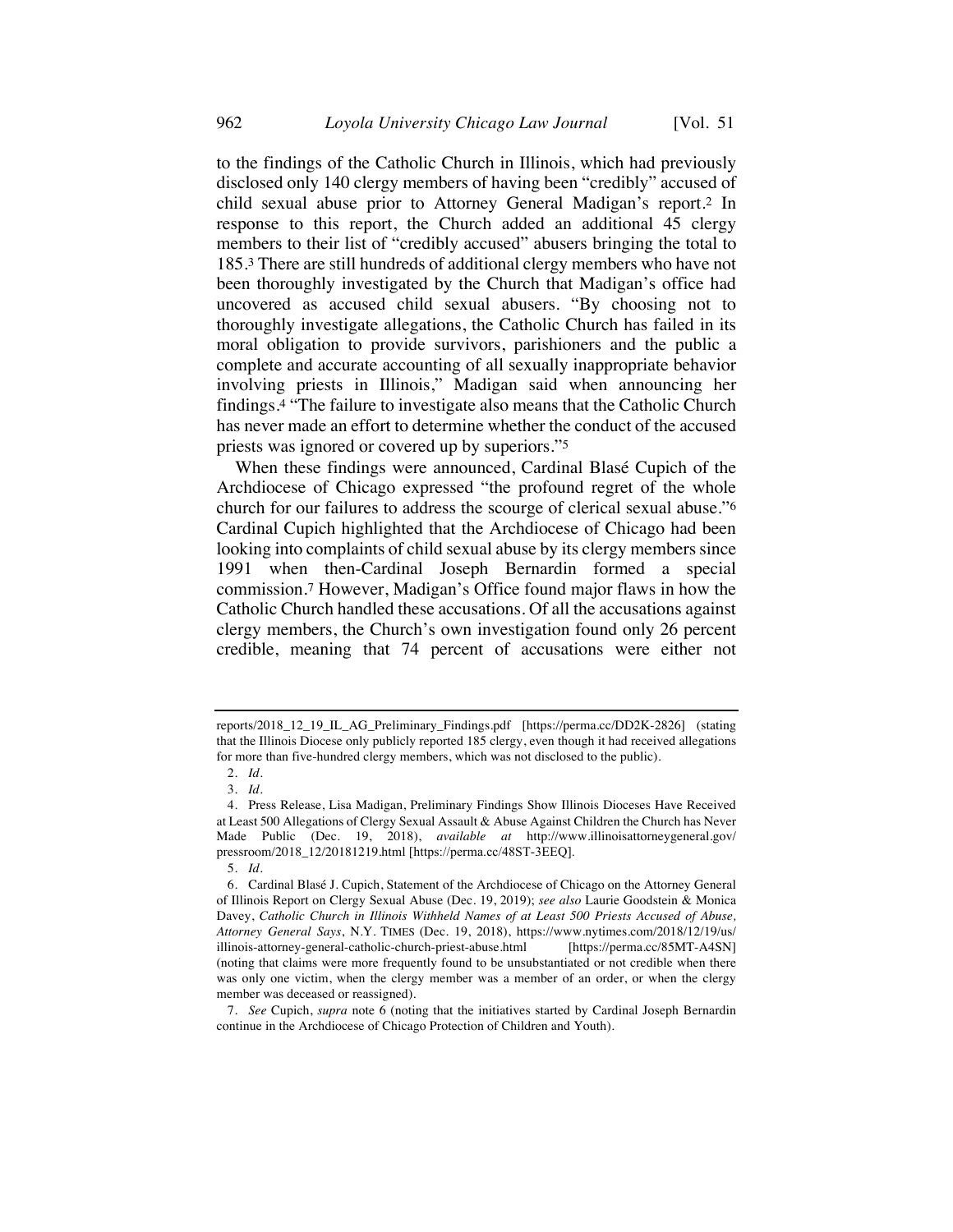investigated or not believed.8 The diocese would not investigate if the accused clergy member was either deceased or no longer with the ministry, even if multiple persons had levied accusations against that clergy member.9 The diocese refused to investigate accusations against priests who were members of a particular order—it would simply hand the investigation over to the order from which that priest came, even though the order priest would be ministering with the authority of the bishop.10 The Church also refused to investigate when victims wanted to remain anonymous, when a lawsuit was filed, or when a criminal investigation was opened.11

The Attorney General's report highlighted the insufficient transparency of the Church's procedure, noting its failure to publish the name of every "credibly accused" sexual abuser.12 Finally, the report also condemned the "flawed processes and practices," including failures to notify law enforcement or DCFS of accusations of abuse and a failure to determine whether any local archdiocese had engaged in a pattern of cover-ups.13 As a whole, Madigan's report concluded that the Church had failed in achieving "the healing and reconciliation of survivors" and that it "will not resolve the clergy sexual abuse crisis on their own."14

In 2013, the Illinois legislature abolished the statutes of limitations on all suits for damages arising from childhood sexual abuse—but only for claims that were not previously time-barred.15 S.B. 1399 went into effect on January 1, 2014, allowing victims with then-eligible claims for childhood sexual abuse to bring a civil suit against persons and/or private and public entities.16 It passed unanimously through both houses and was soon thereafter signed by then-Governor Patrick Quinn.17 The glaring hole in this legislation, however, is its failure to allow for retroactive application of the statute to revive time-barred claims.18 The effect this has is both arbitrary and enormous. Based on a grouping of amendments and enactments of the statutes of limitations and repose in the 1990s and

18. 750 ILL. COMP. STAT. 5/13-202.2(f) (2020).

<sup>8.</sup> *See* AG PRELIMINARY FINDINGS, *supra* note 1, at 5 (noting that there were "dozens" of instances where the dioceses failed to adequately investigate allegations).

<sup>9.</sup> *Id.* at 6.

<sup>10.</sup> *Id.*

<sup>11.</sup> *Id.*

<sup>12.</sup> *Id.* at 7.

<sup>13.</sup> *Id.* at 7–8.

<sup>14.</sup> *Id.* at 10.

<sup>15.</sup> *See* 735 ILL. COMP. STAT 5/13−202.2(f) (2020) ("[T]he changes made by this amendatory Act . . . apply to actions commenced on or after the effective date of this amendatory Act of the 98th General Assembly if the action would not have been time barred . . . .").

<sup>16.</sup> *See* P.A. 98-276, § 5 (eff. Jan. 1, 2014).

<sup>17.</sup> H.R. JOURNAL, 98TH GEN. ASSEMB., 2013 REG. SESS. NO. 55, at 25 (Ill. 2013).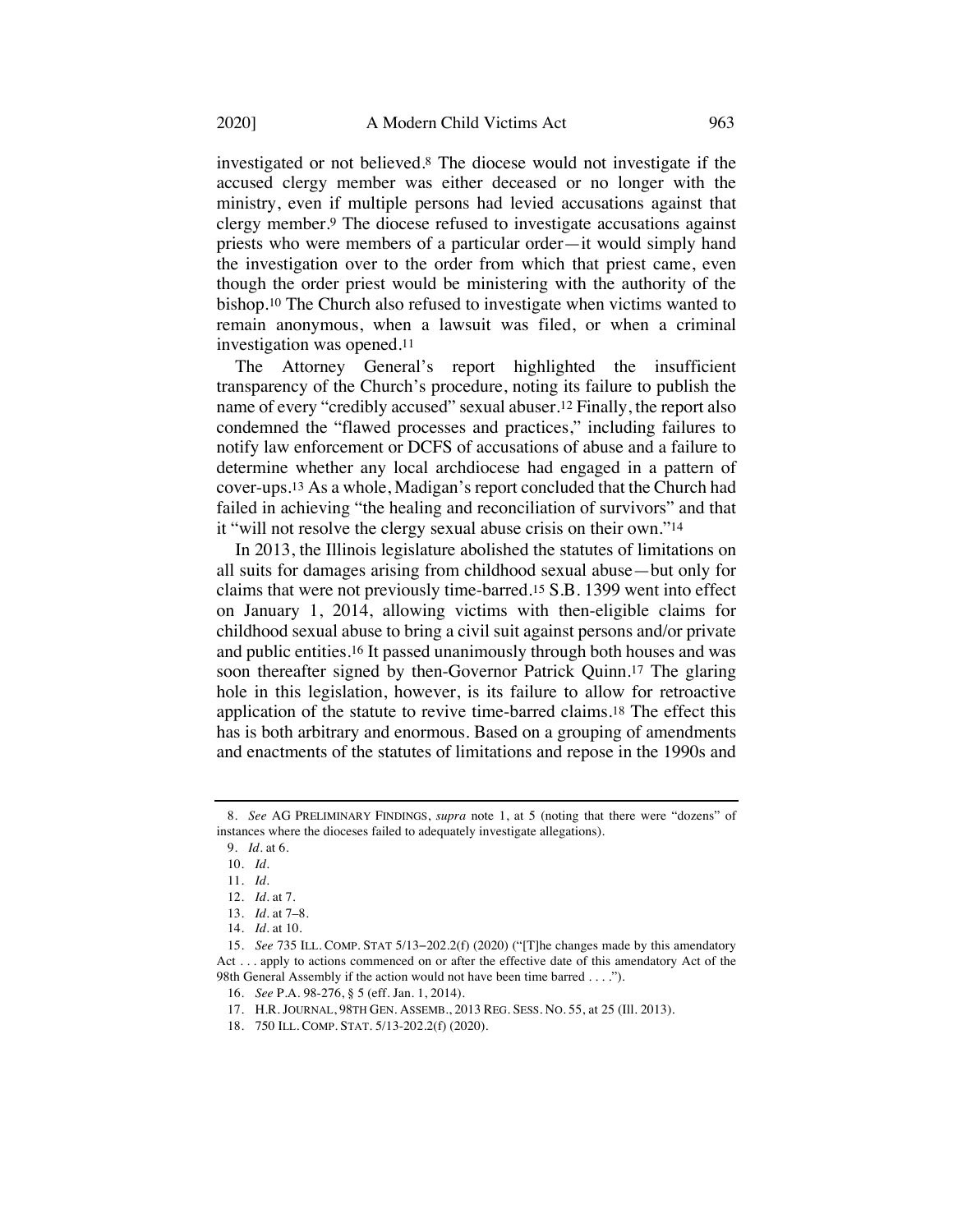early 2000s, the statutes of limitations in Illinois apply seemingly at random to different victims. This result could not have been the intended effect of the legislature, and it leaves many victims barred from court.

This bar to retroactive application followed consistent holdings by Illinois courts that the legislature cannot revive time-barred claims by retroactive application of expanded statutes of limitations.19 The Illinois Supreme Court arrived at this holding in 1885, basing its opinion off of the dissent by the United States Supreme Court.20 This Article will take the position that this line of precedent is founded in a flawed perspective and that retroactive application of expanded statutes of limitations is constitutional under the Illinois Constitution. Through an examination of precedent and comparison of other state legislation and case law, this paper will show that common sense principles of justice dictate that withholding claims from victims of childhood sexual abuse in light of the various legislative amendments makes little sense. This Article will culminate in a proposal to the legislature to issue a legislative amendment to its civil statute of limitations, which applies only to certain victims, which would allow for retroactive-revival of these certain victims' claims.

#### I. BACKGROUND

#### *A. Illinois State Law*

The Illinois legislature has demonstrated a concerted and consistent effort at opening the courthouse doors to victims of childhood sexual abuse. The civil statute was first amended in 1991 and amendments persisted through 2014,21 even later when considering the criminal statute.22 The civil limitations statute that currently governs civil child

<sup>19.</sup> *See, e.g.*, Doe A. v. Diocese of Dall. (*Diocese of Dall. II*), 917 N.E.2d 475, 477, 486 (Ill. 2009) (affirming the circuit court's dismissal of the claim because the amendment to the statute of limitations does not apply retroactively); *see also* M.E.H. v. L.H., 685 N.E.2d 335, 337 (Ill. 1997) (upholding the lower court's dismissal of a claim based on child sexual abuse because the statute of repose, which was repealed prior to the filing of the lawsuit, barred the claim); Bd. of Educ. v. Blodgett, 40 N.E. 1025, 1025–26, 1028 (Ill. 1895), *superseded by statute as stated in* Sepmeyer v. Holman, 615 N.E.2d 1387, 1390 (Ill. App. 1993).

<sup>20.</sup> *See Blodgett*, 40 N.E. at 1027 (citing to Campbell v. Holt, 115 U.S. 620, 630 (1885) (Bradley, J., dissenting)) (noting that the case relied upon in the lower courts was a split decision where the weight of the authority rested in the dissent).

<sup>21.</sup> *See* P.A. 86-1346, § 1 (eff. Jan. 1, 1991) (two year statute of limitation); *see also* P.A. 88- 127, § 5 (eff. Jan. 1, 1994) (same); P.A. 93-0356, § 15 (eff. July 24, 2003) (extending the statute of limitations to ten years); P.A. 96-1093, § 5 (eff. Jan. 1, 2011) (extending the statute of limitations to twenty years); P.A. 96-1551, Art. 2, § 1085 (eff. Jan. 1, 2011) (same); P.A. 98-276, § 5 (eff. Jan. 1, 2014) (abolishing statute of limitations for all future claims).

<sup>22.</sup> 720 ILL. COMP. STAT. 5/3-6(j)(1) (2020); *see also* P.A. 100-80, § 5 (eff. Aug. 11, 2017) (extending the statute of limitations for criminal prosecutions when, for example, the victim is a minor or person with legal disability or when the proper person discovers the abuse).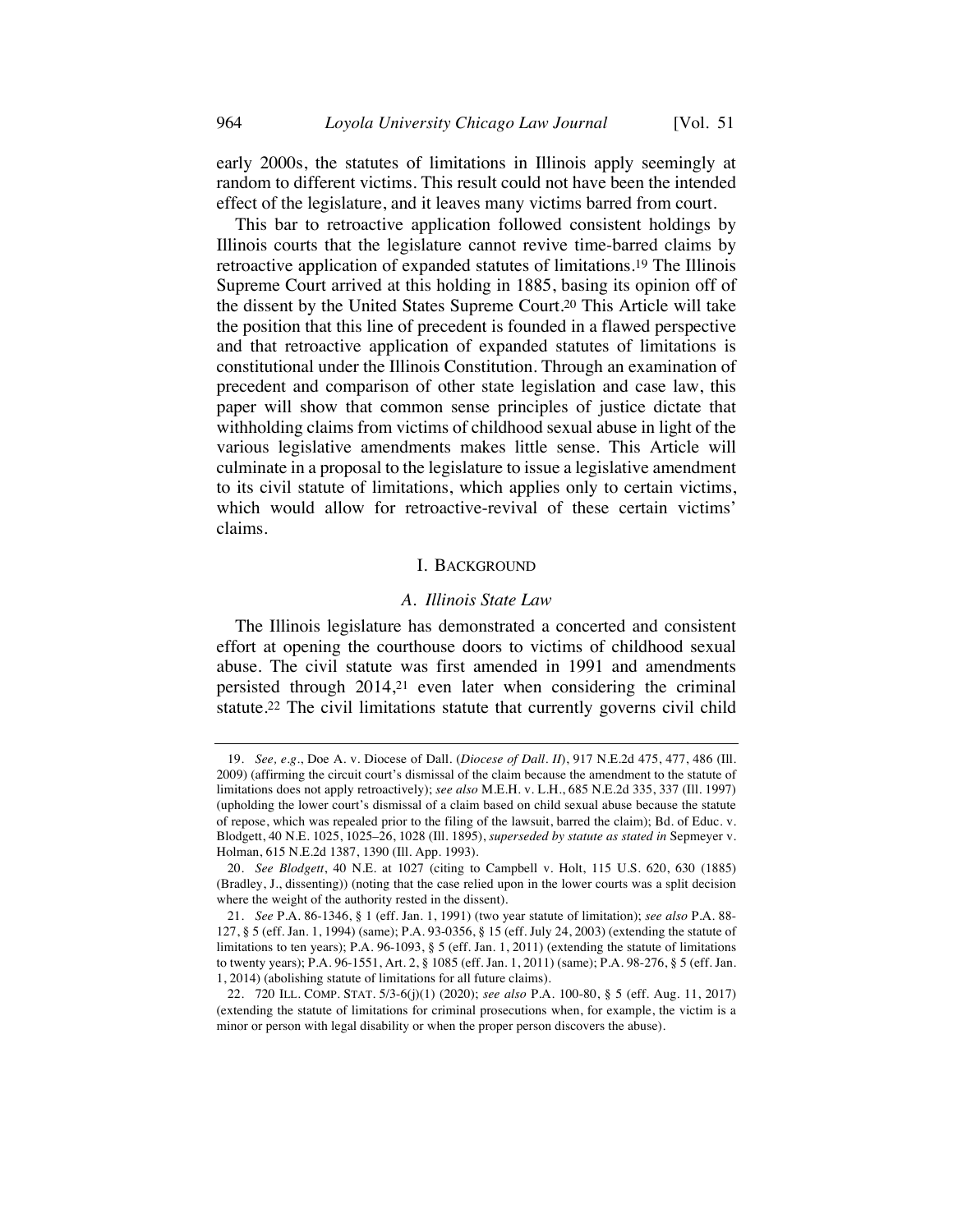sex abuse cases in Illinois is codified at 735 ILCS § 5/13-202.2(b), which states:

Notwithstanding any other provision of law, an action for damages for personal injury based on childhood sexual abuse must be commenced within twenty years of the date the limitation period begins to run under subsection (d) or within twenty years of the date the person abused discovers or through the use of reasonable diligence should discover both (i) that the act of childhood sexual abuse occurred and (ii) that the injury was caused by the childhood sexual abuse. The fact that the person abused discovers or through the use of reasonable diligence should discover that the act of childhood sexual abuse occurred is not, by itself, sufficient to start the discovery period under this subsection (b). Knowledge of the abuse does not constitute discovery of the injury or the causal relationship between any later-discovered injury and the abuse.23

Under this statute, the limitations period does not begin to run until the minor reaches the age of majority.24 The limitations period is also tolled where the victim of childhood sexual abuse is being threatened, manipulated, or defrauded from bringing a claim whether it is by the abuser or any person acting in the abuser's interest.25 This subparagraph of section 202.2 became effective in January 2011.26

However, in 2014, the 98th General Assembly added another subsection to Section 202.2, reading in pertinent part that "an action for damages based on childhood sexual abuse may be commenced at any time."27 The legislature made a historic leap in totally abolishing the statutes of limitations on childhood sexual assault, granting an unimpeded avenue for relief to all victims of future abuse. The greatest shortcoming of this amendment, however, immediately followed this opening line, when the legislature curtailed it to apply only to those actions that "would not have been time barred under any statute of limitations or statute of repose prior to the effective date of this amendatory Act."28 Two specific groupings of amendments to this statute over the last thirty years demonstrate the devastating effect of this limitation, the first group consisting of amendments in 1991 and 1994, and the next group in 2003 and 2011.

The first major amendment to the civil statute came in 1991, when the Illinois General Assembly passed and applied a twelve-year period of repose to victims seeking to bring civil claims relating to childhood

<sup>23.</sup> 735 ILL. COMP. STAT. 5/13-202.2(b).

<sup>24.</sup> *Id.* § 13-202.2(d).

<sup>25.</sup> *Id.* § 13-202.2(d-1).

<sup>26.</sup> P.A. 96-1093, § 5 (eff. Jan. 1, 2011).

<sup>27.</sup> § 13-202.2(f); P.A. 98-276, § 5 (eff. Jan. 1, 2014).

<sup>28.</sup> § 13-202.2(f).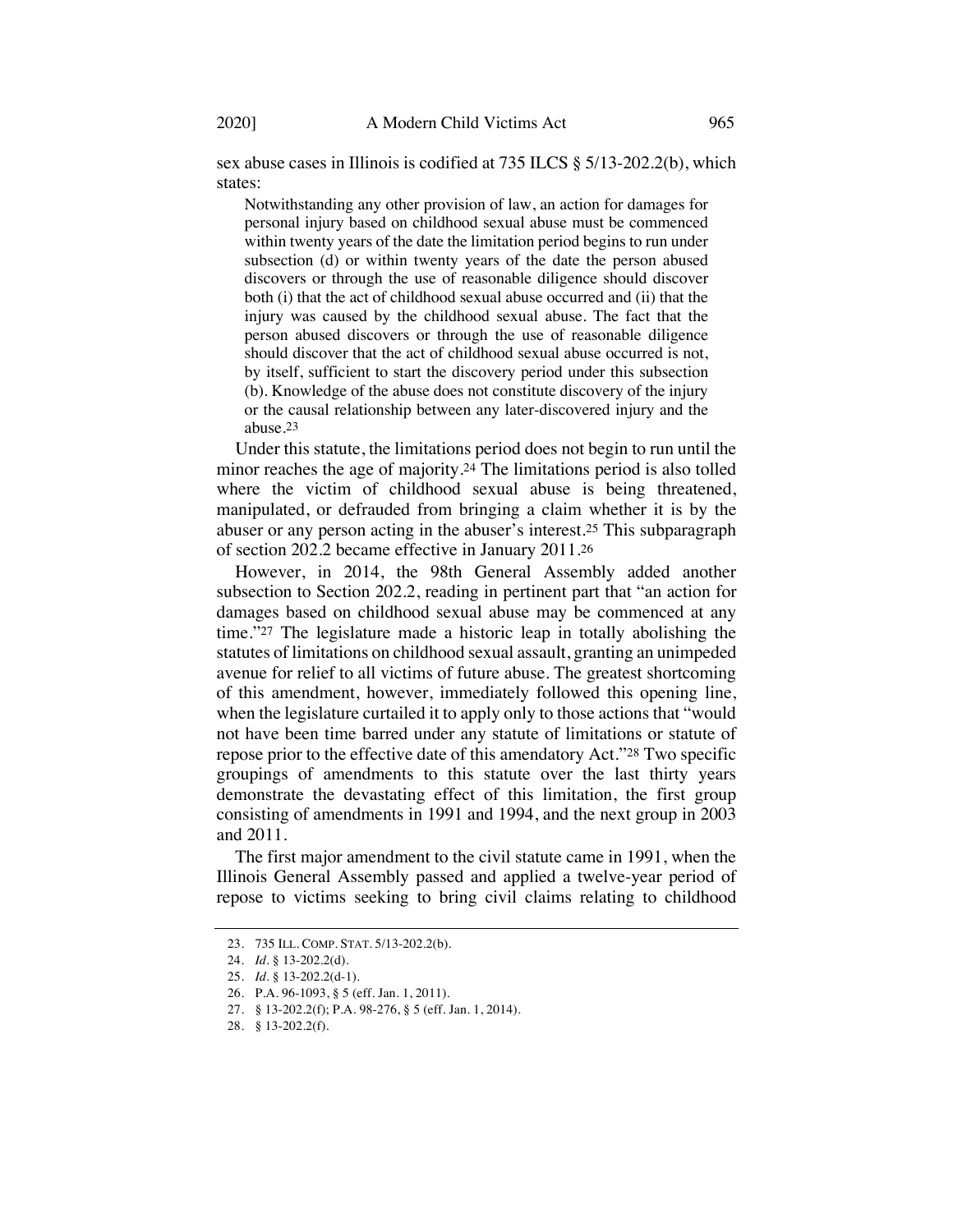sexual abuse.29 At the time, the statute of limitations required that victims bring suit within two years of the date of discovery of abuse.30 Neither the statute of limitations nor the statute of repose began to run until the victim turned eighteen.31 This repose period did not remain in effect for very long, however, as the legislature eliminated it just three years later, effective January 1, 1994.32 The legislature clearly understood that such a period of repose was a mistake—barring claims unnecessarily and adversely to public policy. However, the Illinois Supreme Court held in *M.E.H. v. L.H.* that, regardless of the repose period's short-lived enactment, the legislature could not take the statutorily-endowed defense away from defendants whose victims had turned thirty by the end of 1993.33 This effectively armed anyone who committed sexual abuse against a minor in the early 1960s with a foolproof defense, and protected some defendants, based on the age of their victims, that committed child sex abuse as late as 1981. In practice, however, because of the two-year statutory limitations period, most defendants would have a foolproof argument upon their victim turning twenty years old.

The next major amendment came into effect on July 24, 2003, when the legislature expanded the two-year statute of limitations period to ten years.34 This again acted only prospectively, however, and meant that victims who were abused as children, but turned twenty by July 23, 2003, would be totally barred from bringing claims. Those victims would be in their early forties and older today. The key to understanding this legislative framework is to keep in mind that the courts have held that if a claim is expired, then it cannot be revived.35 Therefore, if a legislative amendment expands the statute of limitations, only plaintiffs with claims that are still valid at the time of the amendment's effect will be captured by it. This is particularly important to understand when viewing the 2011 legislative amendment, in which the legislature expanded the limitation period from ten years to twenty years.36 Logistically, this kept then-valid claims alive for an additional ten years, which then extended to the 2013 amendment that eliminated the statute all together. In simple terms, a valid claim as of the amendment of 2011 was no longer subject to any statute of limitations and a suit could be brought at any time.

<sup>29.</sup> P.A. 86-1346, § 1 (eff. 1991).

<sup>30.</sup> *See id.*; *see also infra* Section II(b) (clarifying the discovery rule).

<sup>31.</sup> P.A. 86-1346, § 1.

<sup>32.</sup> P.A. 88-127, § 5 (eff. Jan. 1, 1994).

<sup>33.</sup> *See generally* M.E.H. v. L.H., 685 N.E.2d 335 (Ill. 1997).

<sup>34.</sup> P.A. 93-356, § 15 (eff. Jul. 24, 2003).

<sup>35.</sup> *See generally M.E.H.*, 685 N.E.2d 335.

<sup>36.</sup> P.A. 96-1093 (eff. Jan. 1, 2011).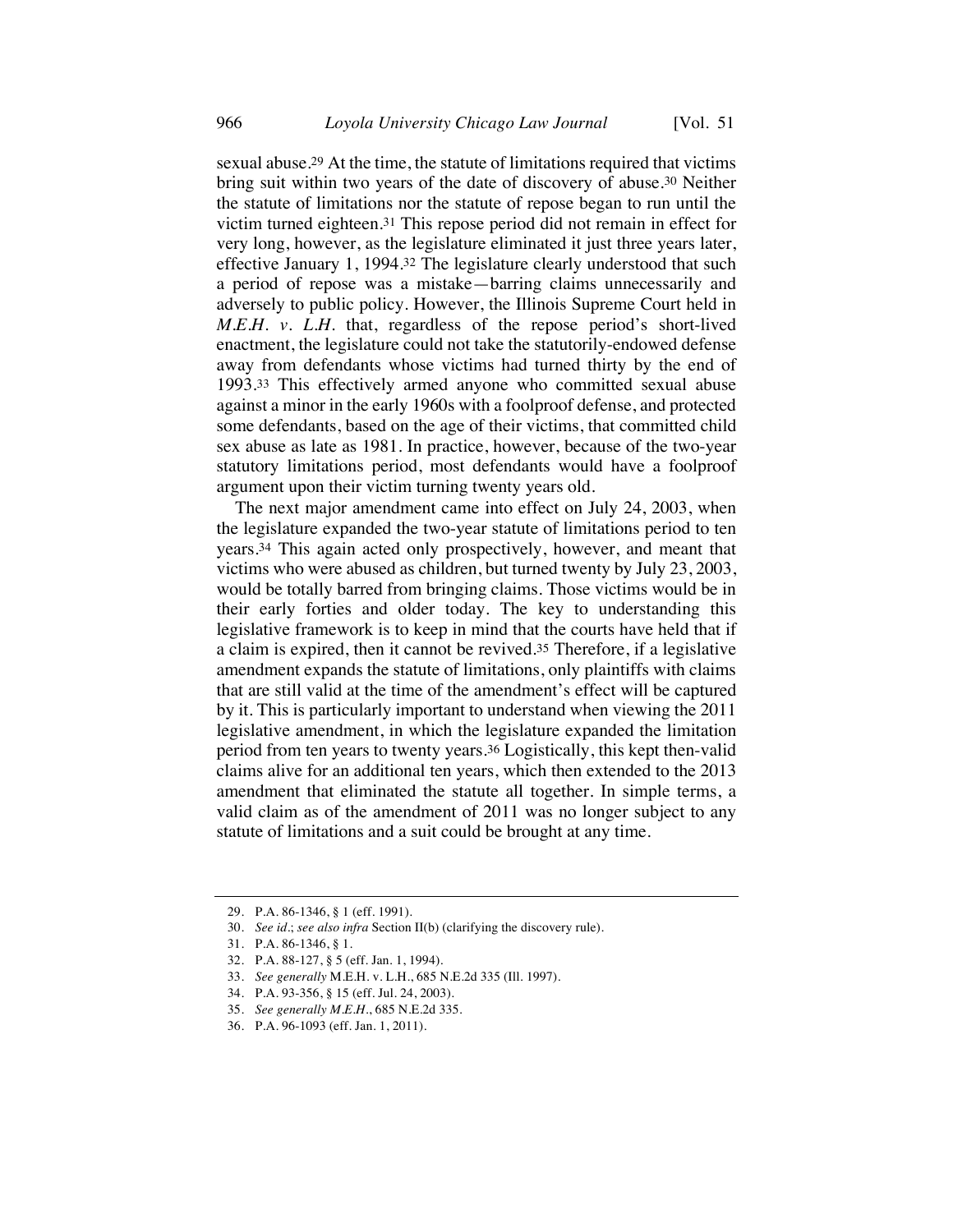As certain as those claims may be, the inability to apply the Act retroactively creates an unusual outcome for certain victims of sexual abuse and acts arbitrarily in who it will and will not cover. Effectively, middle-aged and older adults will have a difficult time bringing a lawsuit unless their case falls within some exception to the statute of limitations. Specifically, if you were sexually abused as a child and born on or before July 23, 1983, then you are automatically barred from bringing a claim under the second group of major amendments in 2003 and 2011.37 Conversely, if you were sexually abused as a child and born on or after July 24, 1983, then you are not subject to *any* statute of limitations and can bring suit whenever you want.38

While the trend in Illinois is moving towards keeping the courts open to victims of sexual abuse, the fact that statutory amendments cannot be applied retroactively to expired claims is troubling for certain classes of people. It is specifically troubling for victims of sexual abuse from the 1960s–1980s, many of whom suffered heinous and well-documented abuse,39 as well as those who were born on prior to July 24, 1983. The only avenues of relief in court for these victims rest in two codified exceptions to the statutes of limitations and repose: the discovery rule and fraudulent concealment.

<sup>37.</sup> Since the 2003 amendment went into effect on July 24, 2003, a victim was previously subject to the two-year statute of limitations, which would have expired for victims that turned twenty on or before July 23, 2003.

<sup>38.</sup> It follows from the preceding footnote that all victims who turn twenty after July 23, 2003, will be covered by the expanded statute of limitations—giving them an extra eight years to bring suit. *See supra* note 37 and accompanying text. This means that if you turned twenty on July 24, 2003, your claim would last until July 24, 2011. *See* P.A. 93-356, § 15 (eff. Jul. 24, 2003) (stating that the ten-year statute of limitations begins running when a victim turns eighteen). However, the next amendment raised the statute of limitations to twenty years and went into effect on January 1, 2011, followed by the elimination of the statute of limitations in 2014. *See* P.A. 96-1093, § 5 (eff. Jan. 1, 2011) ("[A]n action for damages for personal injury based on childhood sexual abuse must be commenced within 20 years . . . ."); P.A. 98-276, § 5 (eff. Jan. 1, 2014) ("[A]n action for damages for personal injury based on childhood sexual abuse may be commenced at any time . . . ."). This means that if your claim was valid as of the 2003 amendment, your claim remains valid until you die.

<sup>39.</sup> There are several Illinois cases that demonstrate unchecked abuse by clergymen. For example, Father Kownacki was a clergyman in Illinois that, while never successfully prosecuted, has been the target of several civil suits over the years—many of which were unsuccessful. *See, e.g.*, Wisniewski v. Diocese of Belleville, 943 N.E.2d 43 (Ill. App. Ct. 2011) (following a case filed in the 2000s against Father Kownacki in which a document produced by the Church contained several instances of his abuse of minors across Illinois through the 1980s); *see also* Jesse Bogan, *Priest Abuse: No End in Sight for Damages Caused by Illinois Priest*, ST. LOUIS POST-DISPATCH (Oct. 19, 2011), stltoday.com/news/local/crime-and-courts/no-end-in-sight-for-damages-causedby-illinois-priest/article\_08609a17-4bb1-518c-af63-9a42fd036d36.html [https://perma.cc/L8QC-E2PN] (detailing Kownacki's history of abuse as a member of the clergy in Illinois).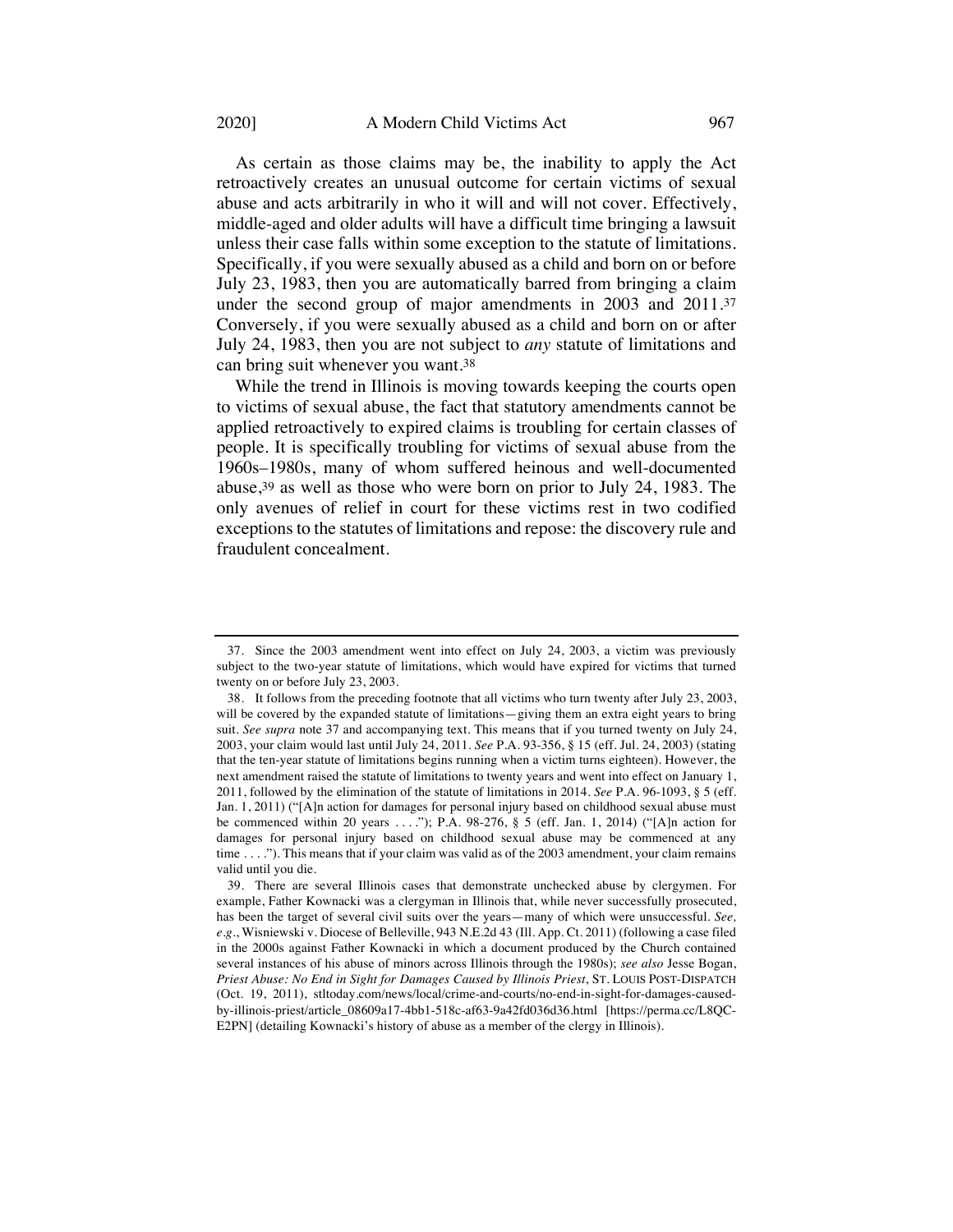# *B. Discovery Rule*

The discovery rule delays the commencement of the relevant statute of limitations until the plaintiff knows or reasonably should know that he was injured and that his injury was wrongfully caused.40 Under this rule, victims in Illinois can toll the statute of limitations by alleging that they repressed the memory of their sexual abuse. However, the allegations of repressed memory must be pled with specificity.

For instance, in *Horn v. Goodman*, a plaintiff successfully alleged that, prior to turning eighteen, he repressed all memories of his sexual abuse between ages thirteen and fifteen.41 It was not until 2011 that he remembered his abuse, and he filed the next year.42 To offer proof of his repression, he offered evidence of a psychiatrist's diagnosis of childhood abuse amnesia that was linked to the priest who abused him.43 The court distinguished this case, in which the victim suffered a full mental block, from *Softcheck v. Imesch*,44 in which the victim only alleged that he was unaware that such sexual contact was wrong or injurious.45 This comparison itself draws out a problem with the current state of the law: A child may not know that such misconduct is wrong, and even as the victim learns it is wrong as they grow up they may fail to confront the conduct for a multitude of reasons.

As successful as the victim in *Horn* was in the 2000s, the discovery rule fails to adequately protect older victims for two primary reasons. First, the discovery rule cannot defeat the statute of repose that bars claims from victims that turned thirty by 1994.46 Second, the discovery rule was dramatically deflated for a period in Illinois precedent by the

<sup>40.</sup> *See* Knox Coll. v. Celotex Corp., 430 N.E.2d 976, 980 (Ill. 1981) (distinguishing knowledge of an offense and knowledge of an injury accruing from said offense); *but see Wisniewski*, 943 N.E.2d at 70 (explaining that the statute of repose *is not* tolled by the discovery rule absent a claim of fraudulent concealment).

<sup>41.</sup> *See generally* Horn v. Goodman, 60 N.E.3d 922 (Ill. App. Ct. 2016).

<sup>42.</sup> *See id.* at 925 (discussing the plaintiff's recollection of abuse).

<sup>43.</sup> *See id.* at 927 ("The complaint lists the psychological disorders with which Horn was diagnosed by a psychiatrist, including childhood abuse amnesia, and alleges that they were caused by Goodman's abuse.").

<sup>44.</sup> *See* Softcheck v. Imesch, 855 N.E.2d 941, 947 (Ill. App. Ct. 2006) (citing Clay v. Kuhl, 727 N.E.2d 217, 217 (Ill. 2000)) (discussing the lack of a requirement that plaintiffs "must know the full extent of his or her injuries" before filing suit).

<sup>45.</sup> *See Horn*, 60 N.E.3d at 928 ("In contrast [to *Softcheck*], Horn alleged that he was unable to remember the sexual contact occurred. He cannot be charged with knowledge of something he did not remember happened.").

<sup>46.</sup> Wisniewski v. Diocese of Belleville, 943 N.E.2d 43, 70 (Ill. App. Ct. 2011) (citing Goodman v. Harbor Mkt., 663 N.E.2d 13, 18 (Ill. App. Ct. 1995)) ("Statutes of repose do not incorporate the discovery rule and generally terminate claims regardless of a plaintiff's lack of knowledge of his or her cause of action.").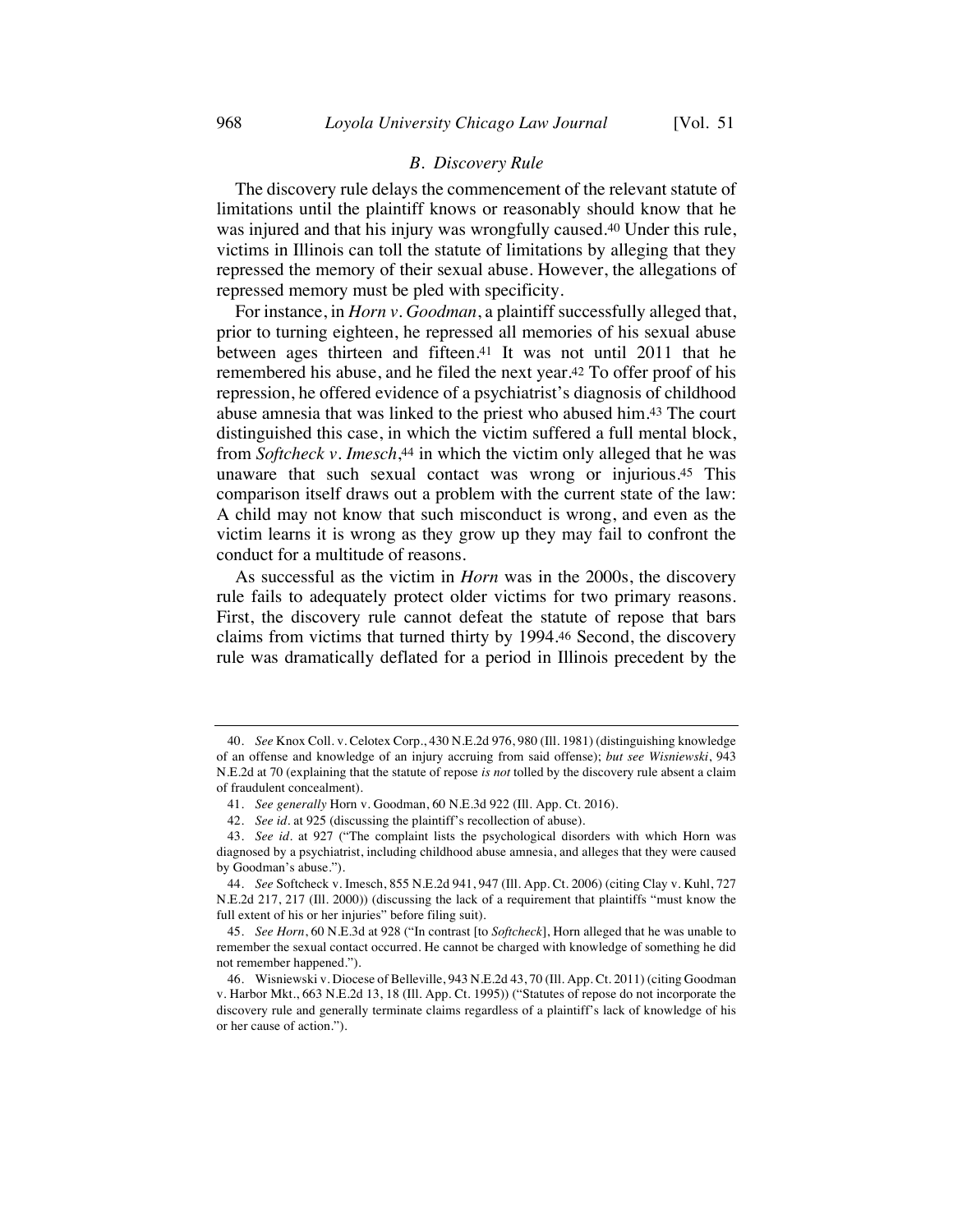"sudden traumatic event" exception.47 This exception essentially held that because of the intense physical nature of sexual assault, a victim would have to "reasonably know" that they were injured by the assault.<sup>48</sup> It was not until *Clay v. Kuhl* in 1998 that the Illinois Second District Appellate Court loosened the sudden traumatic event exception and expressed the view that the discovery rule should apply to actions involving childhood sexual abuse.49 Even there the court still dismissed the victim's claim on the grounds that failure to learn the "full extent" of the injuries caused by her childhood sexual abuse was insufficient to toll the statute of limitations via the discovery rule.50

# *C. Fraudulent Concealment*

As mentioned above, the only way for plaintiffs to defeat the statute of repose as an affirmative defense was to successfully allege fraudulent concealment. In this context, if a priest or the clergy as an organization were to fraudulently conceal information that would alert a plaintiff to his claim, "there would be an obvious and gross injustice in a rule that allows a defendant—particularly a defendant who maintains a special relationship with the plaintiff—to conceal the plaintiff's cause of action and then benefit from the statute of repose."51 Normally, if a defendant merely fails to report information to a plaintiff that would give rise to a cause of action, the claim has not been fraudulently concealed.52 Therefore, in instances where an employee of the clergy has knowledge that another employee is committing sexual misconduct of any degree, they are under no duty to report it.

The Illinois Legislature crafted an exception to this general rule. To adequately plead fraudulent concealment, a plaintiff must claim (1) that the defendant affirmatively acted or misrepresented information designed

<sup>47.</sup> *See* M.E.H. v. L.H., 669 N.E.2d 1228, 1235 (Ill. App. Ct. 1996) (applying the sudden traumatic event exception to hold that the plaintiff's injury accrued upon attaining majority).

<sup>48.</sup> *See* Golla v. Gen. Motors Corp., 657 N.E.2d 894, 899 (Ill. 1995) ("The rationale supporting this rule is that the nature and circumstances surrounding the traumatic event are such that the injured party is thereby put on notice that actionable conduct might be involved.").

<sup>49.</sup> *See* Clay v. Kuhl, 696 N.E.2d 1245, 1249–52 (Ill. App. Ct. 1998) (reconsidering its application of the sudden traumatic event exception in cases where the victim can successfully plead repressed memory).

<sup>50.</sup> *Id.* at 1251. On appeal to the Illinois Supreme Court, the opinion makes no express mention as to whether the court endorses the Second District's view of the sudden traumatic event exception. *See* Clay v. Kuhl, 727 N.E.2d 217, 217 (Ill. 2000) ("We need not determine in this case whether the instances of childhood sexual abuse alleged here must be considered 'sudden traumatic events  $\dots$ .").

<sup>51.</sup> DeLuna v. Burciaga, 857 N.E.2d 229, 242 (Ill. 2006).

<sup>52.</sup> *See* Chi. Park Dist. v. Kenroy Inc., 402 N.E.2d 181, 185 (Ill. 1980) (first citing Jackson v. Anderson, 189 N.E. 924 (Ill. 1934); then citing Harvey v. Harris Tr. & Savs. Bank, 391 N.E.2d 461 (Ill. App. Ct. 1979); and then citing Nogle v. Nogle, 202 N.E.2d 683 (Ill. App. Ct. 1964)).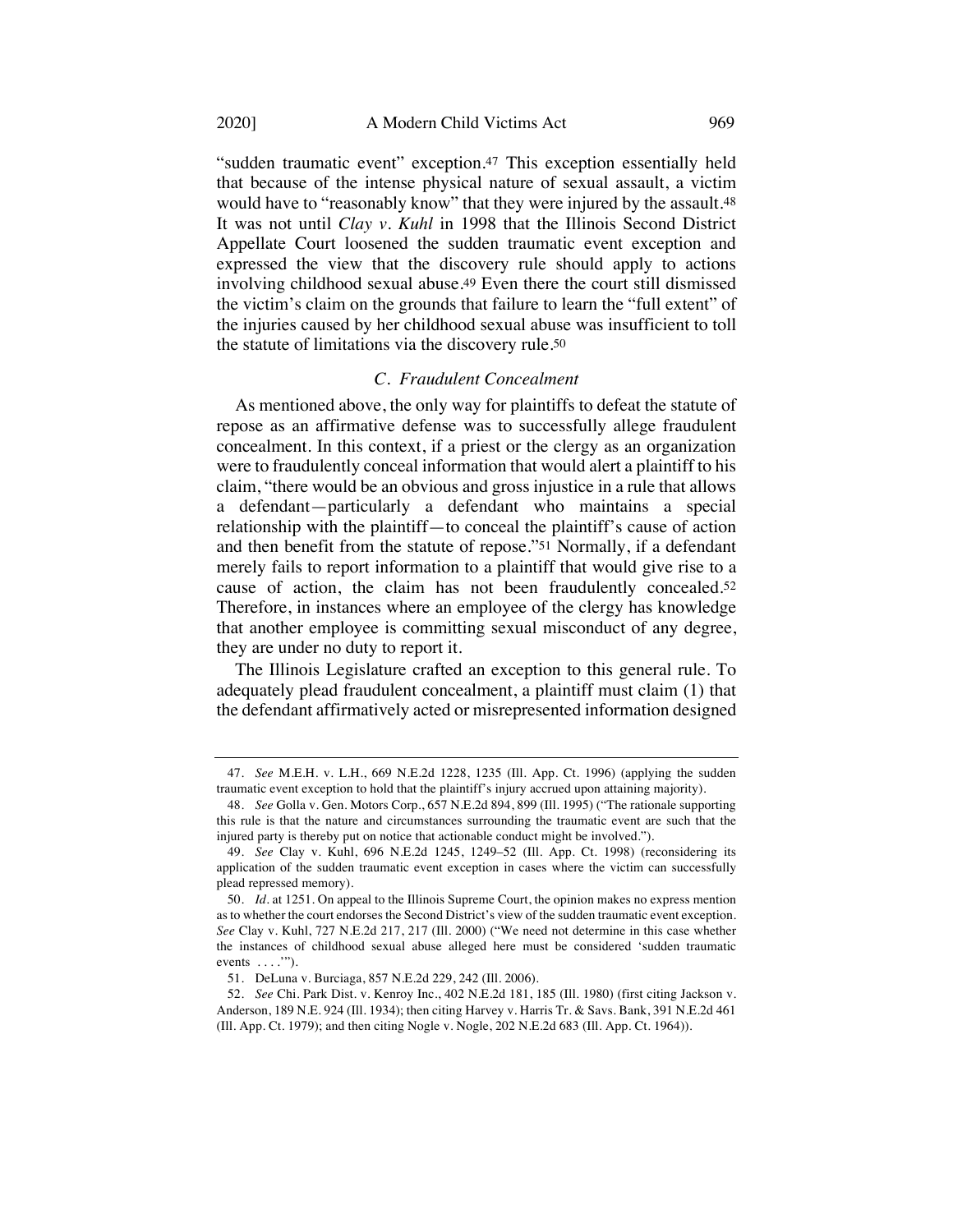to prevent, and actually preventing, the plaintiff from discovering his claim; or (2) that the defendant did not "disclose all material facts concerning the existence of plaintiff's cause of action against the defendant and there was a special relationship that existed between plaintiff and defendant whereby the plaintiff placed trust and confidence in defendant thereby placing defendant in a position of influence and superiority over plaintiff."<sup>53</sup> The second option essentially creates a duty to report information that would give rise to a cause of action where the defendant has a special relationship to the plaintiff. Courts liken special relationships to fiduciary relationships and analyze them using the same framework.

Only where the victim and the defendant have a fiduciary relationship to one another will mere silence suffice as an affirmative, fraudulent act of concealment.54 Illinois courts have not been unanimous in finding a fiduciary relationship between a parish and its parishioners.55 While there are undoubtedly similarities between a fiduciary relationship and that of priest and parishioner,56 recent precedent would suggest that courts apply fact-intensive inquiry to determine whether or not such a relationship exists.57

*Wisniewski v. Diocese of Belleville* presents a victim-friendly example of the court's application of the fraudulent concealment exception, but it is by no means the status quo result for victims pleading it. In *Wisniewski*, the victim was abused by his priest, Father Kownacki, in the 1970s and alleged that he did not discover his claim until 2002 following news stories surrounding the Boston scandals.58 He presented evidence in

58. *Id.* at 70.

<sup>53.</sup> Such a finding must be made by clear and convincing evidence for the plaintiff to ultimately prevail. Wisniewski v. Diocese of Belleville, 943 N.E.2d 43, 73 (Ill. App. Ct. 2011).

<sup>54.</sup> *See Kenroy, Inc.*, 402 N.E.2d at 185 ("[T]he person occupying the relation of fiduciary or of confidence is under a duty to reveal the facts to the plaintiff . . . , and that his silence when he ought to speak, or his failure to disclose what he ought to disclose, is as much a fraud at law as an actual affirmative false representation or act; and that mere silence on his part as to a cause of action . . . amounts to a fraudulent concealment.").

<sup>55.</sup> *Compare* Dausch v. Rykse, 52 F.3d 1425, 1438 (7th Cir. 1994) (declining to find the defendants, "spiritual and religious advisors" to the plaintiff, in the position of fiduciary "under the law of Illinois"), *and* Amato v. Greenquist, 679 N.E.2d 446, 454 (Ill. App. Ct. 1997) (finding that several jurisdictions apply fiduciary duties to sexual relationships between clerics and counselees, but declining that such a fiduciary relationship exists under Illinois law), *with Wisniewski*, 943 N.E.2d at 77 (finding that such a fiduciary relationship existed based on a fact-intensive inquiry).

<sup>56.</sup> *See Amato*, 679 N.E.2d at 454 ("[W]e agree with the courts in [other] jurisdictions that the relationship between a cleric and parishioner reflects many aspects of a fiduciary one . . . .").

<sup>57.</sup> *See Wisniewski*, 943 N.E.2d at 77 (distinguishing other Illinois precedent that found no such fiduciary duty from the case at bar because said cases did not interpret a duty for the purpose of finding fraudulent concealment). Ultimately, the court determined that a fiduciary duty in this context exists if the plaintiff "placed his trust and confidence in the Diocese thereby placing the Diocese in a position of influence and superiority over him." *Id.*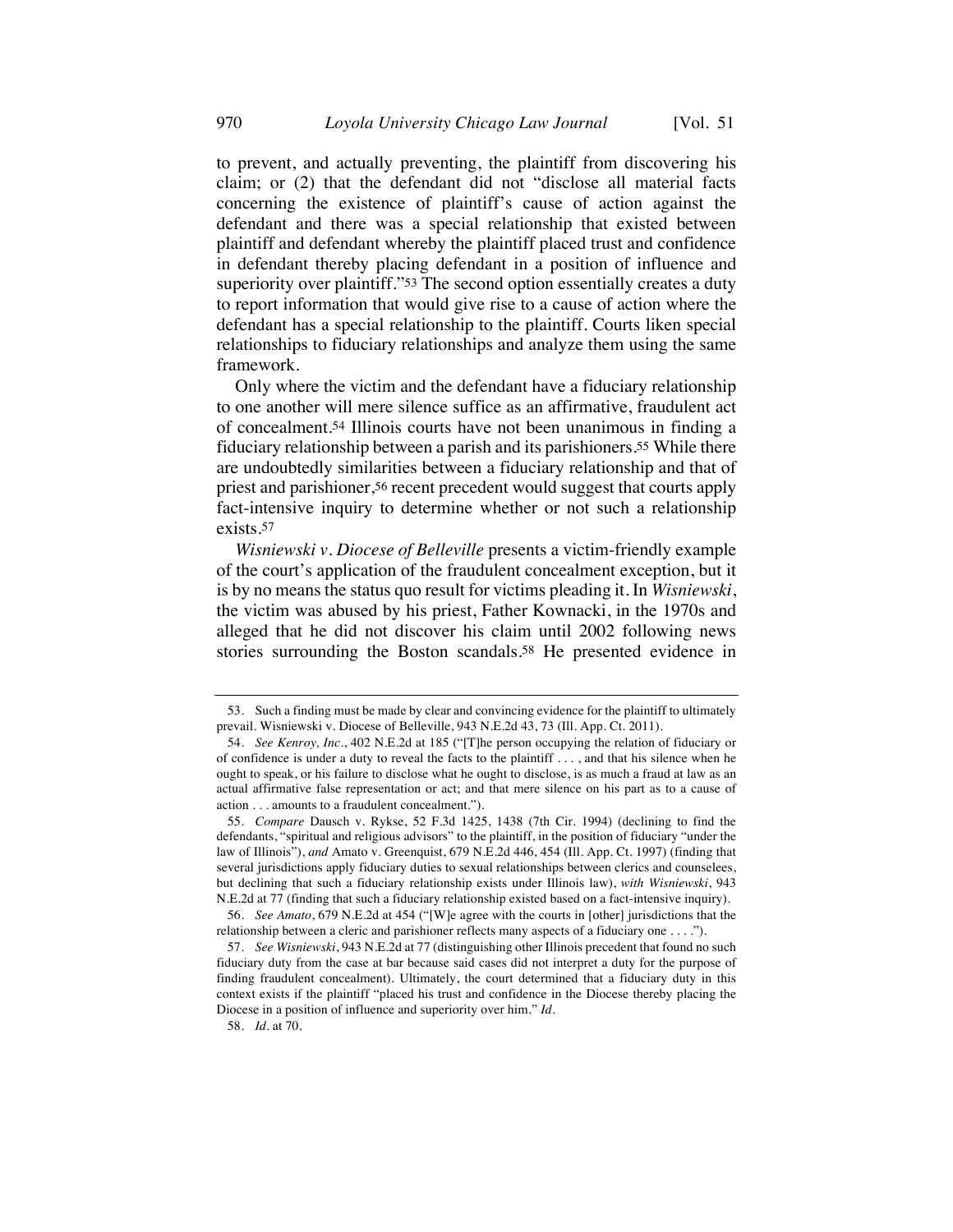support of his claim that he repressed the memories, and also presented a church-produced document which traced the several instances of Kownacki's abuse to multiple victims across Illinois.59

The court focused on the second prong. It noted that the plaintiff's family was very active in the church, the victim served as an altar boy, and he and his siblings were taught to obey agents of the Catholic Church.60 The court found the evidence overwhelmingly established that the victim placed his trust and confidence in the Diocese and that the Diocese accepted, encouraged, and promoted it.61 The court further found that the Church's silence prevented him from discovering his injuries until late in life.62

Despite Wisniewski's success, fraudulent concealment is a very high bar to prove. The plaintiff in *Wisniewski* met this standard with damning evidence presented in a document accounting the several instances of Father Kownacki's abuse in various churches around Illinois. Such a foolproof document might not exist in every case, especially in the case of older victims. If an institution thoroughly conceals the history of its members' abuse, then it will not be uncovered—no matter how fraudulent the concealment.

Unfortunately, many victims of sexual abuse in Illinois have claims that do not fall squarely into the discovery rule or fraudulent concealment exceptions. While recent amendments to the Child Sex Abuse Statute in Illinois show that it is attempting to remove impediments which would prevent victims of abuse to bringing their claims, there is still more work to do in reaching older victims with viable claims.

## *D. Other States*

Several other states have faced the issue of retroactive application of these limitations statutes, some of which were able to overcome it. In recent years, three states—New York, New Jersey, and California heavily amended their statutes of limitations for childhood sexual abuse. In contrast to Illinois, and prior to their amendment, these laws were selfproclaimed, woefully dated, and their amendments were supported by

<sup>59.</sup> *Id.* at 55–56 (discussing the existence of a report prepared by someone in the diocese cataloguing Kownacki's behavior).

<sup>60.</sup> *Id.* at 74−75.

<sup>61.</sup> *Id.* at 75 ("[T]he Diocese itself fostered, promoted, and encouraged this trusting relationship by urging its parishioners to trust their priests' 'knowledge, piety, prudence, experience, and general character.'").

<sup>62.</sup> *Id.* at 79–80 (finding that a jury could have concluded that the evidence demonstrated fraudulent concealment by silence).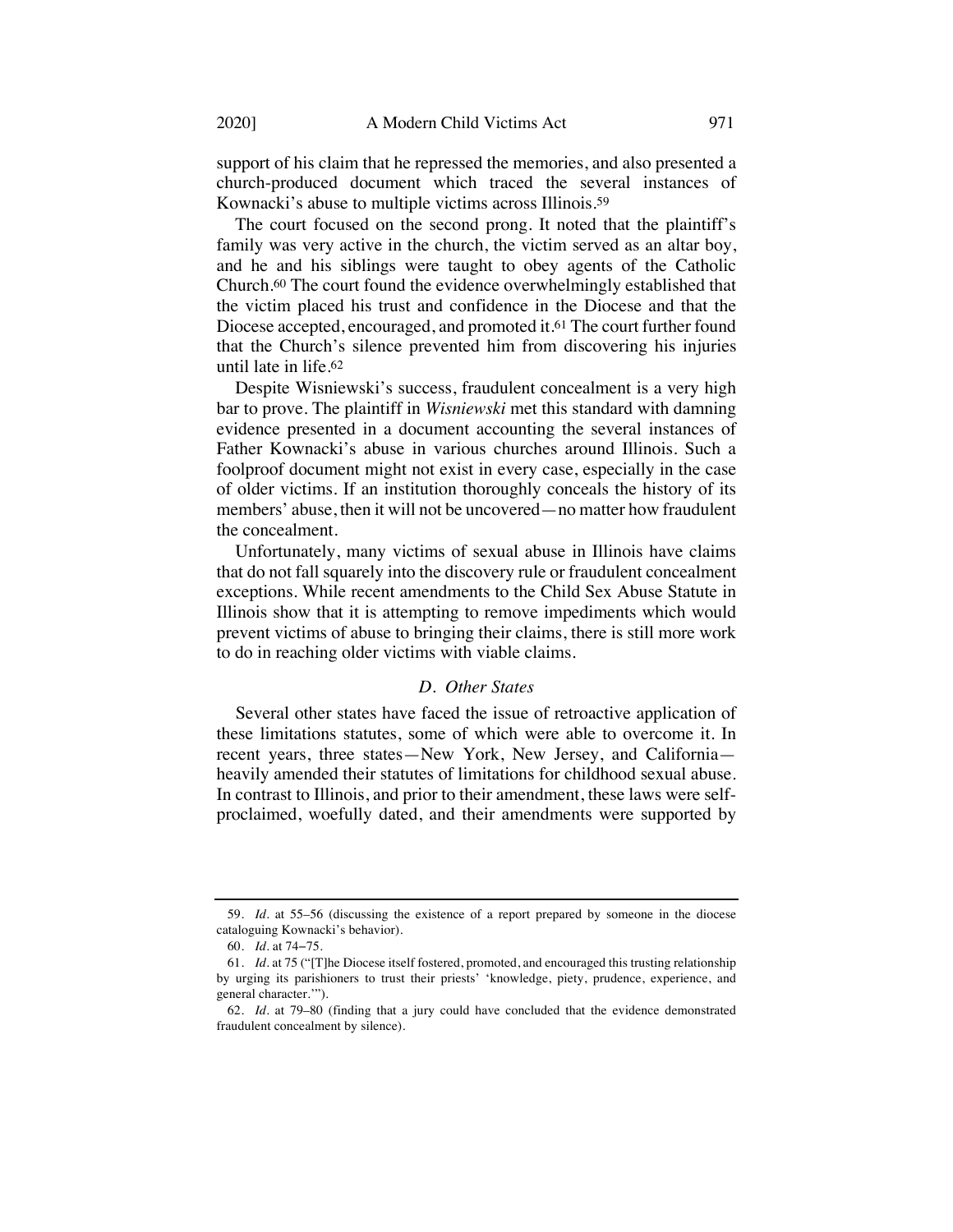modern concerns, many of which were of equal concern to the Illinois General Assembly when it passing of the civil statute back in 2013.63

New Jersey had the most out-of-date legislation at the time of its amendment, offering victims only a two-year statute of limitations, though it could be tolled by the discovery exception.64 The new law, Senate Measure 477 (S477), allows victims of childhood sexual abuse to file a civil suit by the time they turn fifty-five, or with seven years of discovering an injury from their abuse.65 Most notable of New Jersey's Act is that it increased the scope of potentially liable victims. Previously, victims were restricted from filing suit against nonprofit organizations and public entities.66 Not only did S477 open such entitles up to liability, but it opened them up to retroactive liability in cases of willful, wanton, or grossly negligent acts that resulted in childhood sexual abuse; and for acts of negligence in hiring, supervising, and retaining employees and agents that led to sexual abuse of minors.67 S477 also provided for a general "look-back window" of two years, allowing for those whose claims would have been time-barred under previous legislation to bring suit against offenders.68

Before New Jersey's amendments, however, New York was first of the three states to make its amendment through passage of the Child Victims Act.69 The Act intended to "shift the significant and lasting costs of child sexual abuse to the responsible parties."70 The statute of limitations originally restricted victims to bring suit by age twenty-three at the latest but was expanded to allow actions until the victim turned fifty-five.71 In

<sup>63.</sup> *See* H.R. TRAN., 2013 REG. SESS. NO. 55, at 20–21 (Ill. 2013) ("The reality is that it is difficult to determine when a victim may have discovered abuse and injury. Therefore, this Bill gives people impacted by childhood sexual abuse every opportunity to seek redress for the injuries they have suffered.").

<sup>64.</sup> N.J. STAT. ANN § 2A:14-2 (2019).

<sup>65.</sup> S.B. 477, 218th Leg., 2d Ann. Sess. (N.J. 2019).

<sup>66.</sup> *See* N.J. SENATE JUDICIARY COMM., S.B. NO. 477 REPORT, 218th Leg., 2d Ann. Sess., at § 4 (2019) ("The household limitation would be deleted by the bill, so that passive abuser liability could apply to any individual person, or private or public entity, who takes custody and control of children even on limited, temporary basis . . . .").

<sup>67.</sup> *Id.* ("[A]s amended by the bill . . . organizational liability for an act of negligently hiring, supervising, or retaining a person resulting in abuse against a child could be applied retroactively in lawsuits filed under the new, extended statute of limitations period."). These identified tort claims are the exact same as those available to Illinois victims of childhood sexual abuse seeking to bring civil actions. *See, e.g.*, Doe v. Coe, 135 N.E.3d 1, 12 (Ill. 2019) (explaining Illinois tort claims for childhood sexual abuse against public entities).

<sup>68.</sup> S.B. 477, 218th Leg., 2d Annual Sess. (N.J. 2019).

<sup>69.</sup> S.B. 2440, 242d Leg., Reg. Sess. (N.Y. 2019).

<sup>70.</sup> NEW YORK COMMITTEE REPORT ON THE CHILD VICTIMS ACT: S.B. 2440, 242d Leg., Reg. Sess. (N.Y. 2019), *text of the bill available at* https://www.hbsslaw.com/child-sexual-abuse/newyork-child-victims-act-ny-bill-s2440 [https://perma.cc/2CWF-H226].

<sup>71.</sup> N.Y. C.P.L.R. § 208 (McKinney 2019).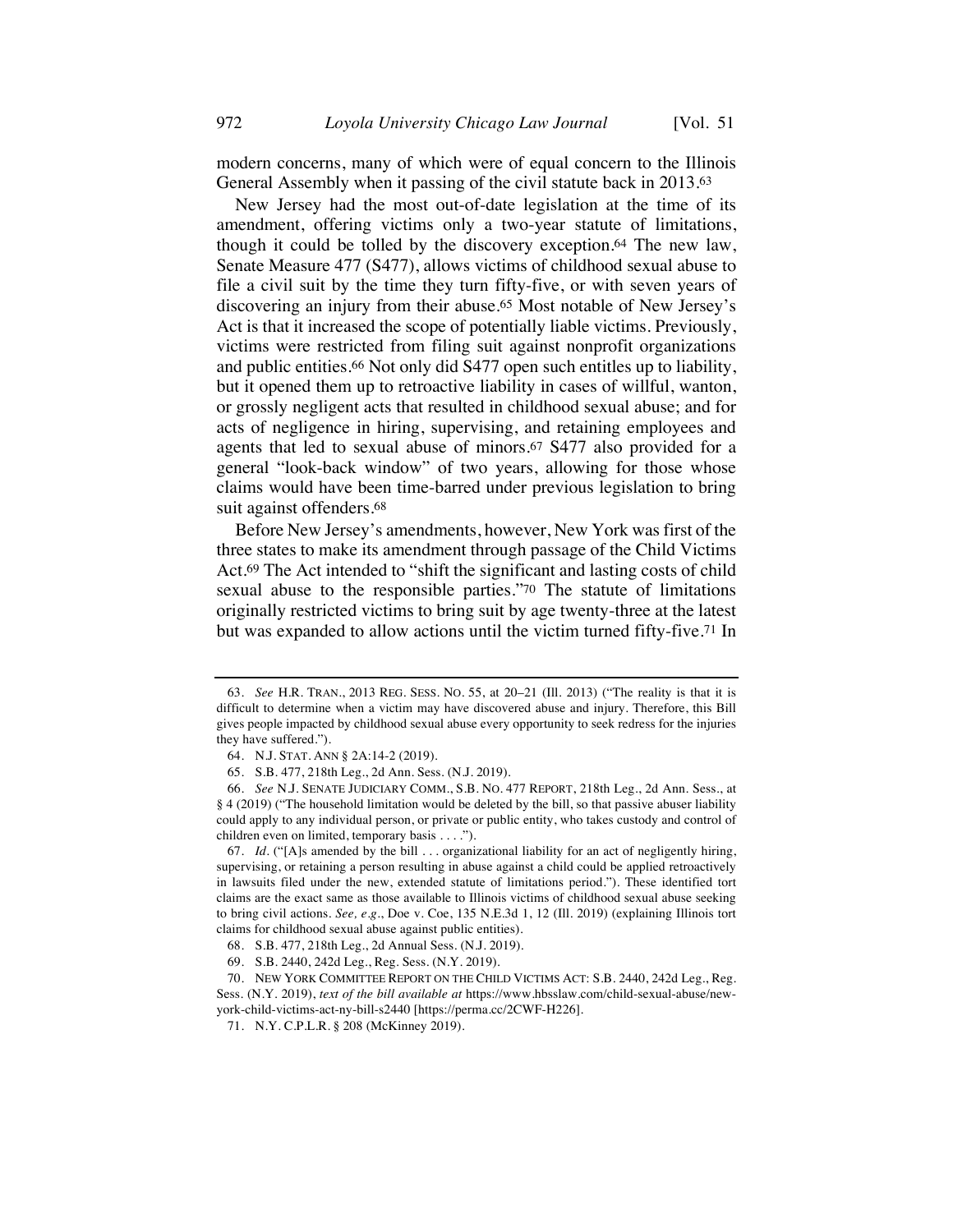Section 2 of the Act, the legislature went on to craft a "look-back window" for victims whose claims were previously time-barred to file suit under the new expanded limitations. The window was set to last one year, starting six months after the Child Victims Act took effect.72 Meant to serve as a preparation period, the delay allows victims to build their cases prior to filing suit in the hope that it would expedite litigation.

Finally, California most recently passed Assembly Bill No. 218 on October 13, 2019.73 The law went into effect on January 1, 2020. Under the law, victims of childhood sexual abuse may file civil claims in connection to that abuse until their fortieth birthday, or within three years of discovering their injuries were in connection to the abuse.74 Like both New York and New Jersey, the law grants a look-back window allowing victims, regardless of age, to file suit until January 1, 2023.75 The law then goes further and provides for treble damages against a defendant(s) who is found to have covered up the sexual abuse<sup>76</sup>—essentially increased damages for fraudulent concealment.

California's piecemeal progress towards expanding child victims' rights to file their civil case has been a long and arduous road. In fact, two prior bills, Senate Bill 131 and Assembly Bill 3120, attempted to accomplish nearly identical goals as Assembly Bill 218 in 2013 and 2018 respectively.77 Both were passed through the legislature but met their demise by veto from then-Governor Jerry Brown.78 The Third Reading of Assembly Bill 218 appears to reveal why California's path towards creating more liberal pleadings in this area has been so difficult. Powerful entities like private and public schools, religious institutions, insurance companies, and other organizations have opposed changes in this area of the law for decades.

All of the opponents raise the same basic concerns: it is very difficult to defend against old claims when records and witnesses may be unavailable, insurance may no longer be available, and the cost of defending these actions could be astronomical and could prevent the impacted entities from being able to support their main work.79

However, the author of Assembly Bill 218, Assemblywoman Lorena Gonzalez, makes clear, "There should not be a reasonable expectation that if simply enough time passes, there will be no accountability for these

<sup>72.</sup> S.B. 2440, 242d Leg., Reg. Sess. (N.Y. 2019).

<sup>73.</sup> A.B. 218, Cal. 2019−2020 Reg. Sess. (Cal. 2019).

<sup>74.</sup> CAL. CIV. PROC. CODE § 340.1 (West 2020).

<sup>75.</sup> *Id.* § 340.1(q) (imposing a three-year window of retroactive application).

<sup>76.</sup> *Id.* § 340.1(b)(1).

<sup>77.</sup> *See generally* S.B. 131, 2013 Leg., Reg. Sess. (Cal. 2013); *see also* A.B. 3120, 2018 Leg., Reg. Sess. (Cal. 2018) (introducing reforms beyond S.B. 131, and nearly identical to A.B. 218).

<sup>78.</sup> S. RULES COMM., THIRD READING, S. 2019-218, Reg. Sess., at 5–6 (Cal. 2019).

<sup>79.</sup> ASSEMB., THIRD READING, Assemb. 2019-218, Reg. Sess., at 2 (Cal. 2019).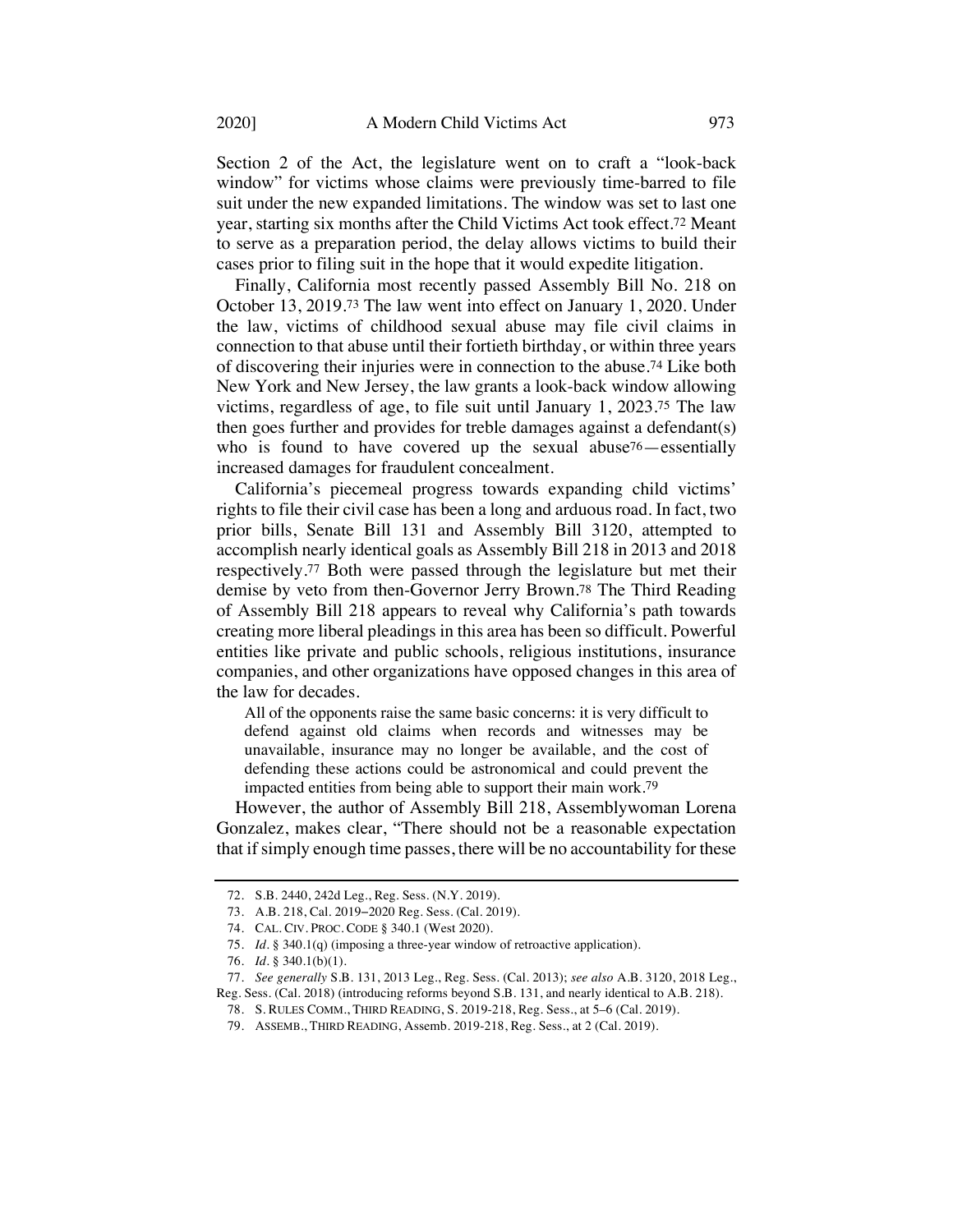despicable past acts by individuals and entities. This bill ensures that "time's up" for the perpetrators of childhood sexual assault, not for victims."80 This sentiment expressed by Gonzalez appears to resonate not only with California residents and politicians but also with other states and local governments around the nation.

Amongst each of the three most recent amendments to state legislation, the prevailing trend is clear: retroactive application of the updated statute of limitations is imperative to allow victims achieve even-handed application and address public policy concerns. Each state already had discovery and fraudulent concealment exceptions within their respective legislation, in fact they went so far as to expand access to damages for these exceptions in their new laws. However, the states' assemblies clearly concluded that despite these exceptions, victims need more to access meaningful redress. Illinois should follow the same path.

#### II. DISCUSSION: CASE LAW BARRING RETROACTIVITY

This Part will explore the history of Illinois case law and how its interpretation of statutory retroactivity is rested on flawed precedent. As it moves forward, the Part will narrow its focus to recent Illinois Supreme Court cases on the question of retroactivity more generally, and finally hone in on retroactivity applied to childhood sexual abuse.

## *A. Ancient Origins*

Illinois courts have shown reluctance to apply the updated statutes of limitations to childhood sexual abuse, citing case law that tracks back over one hundred years.81 A closer look at the referenced precedent shows an inconsistency of opinion between the state and federal supreme courts.

In *Campbell v. Holt*, decided in 1885, the United States Supreme Court addressed the retroactive application of legislation in the context of creditors seeking declaratory judgment against debtors.82 The debtor there asserted that he had a right to rely upon the previously enacted statute of limitations which would have barred the creditors action, but the Supreme Court rejected this contention.83 In doing so, the Court found

<sup>80.</sup> *Id.*

<sup>81.</sup> *See Diocese of Dall. II*, 917 N.E.2d 475, 484 (Ill. 2009) (citing Bd. of Educ. v. Blodgett, 40 N.E.1025, 1026 (Ill. 1895)) ("[W]hen the bar of a statute of limitations has become complete by the running of the full statutory period, the right to plead the statute as a defense is a vested right, which cannot be destroyed by legislation . . . .").

<sup>82.</sup> *See* Campbell v. Holt, 115 U.S. 620, 620−21 (1885) (detailing facts of the case).

<sup>83.</sup> *See id.* at 622 ("The defendants . . . insisted that the bar of the statute, being complete and perfect, could not, as a defense, be taken away . . . and that to do so would violate that part of the Fourteenth Amendment to the Constitution of the United States which declares that no state shall 'deprive any person of life, liberty, or property without due process of law.'").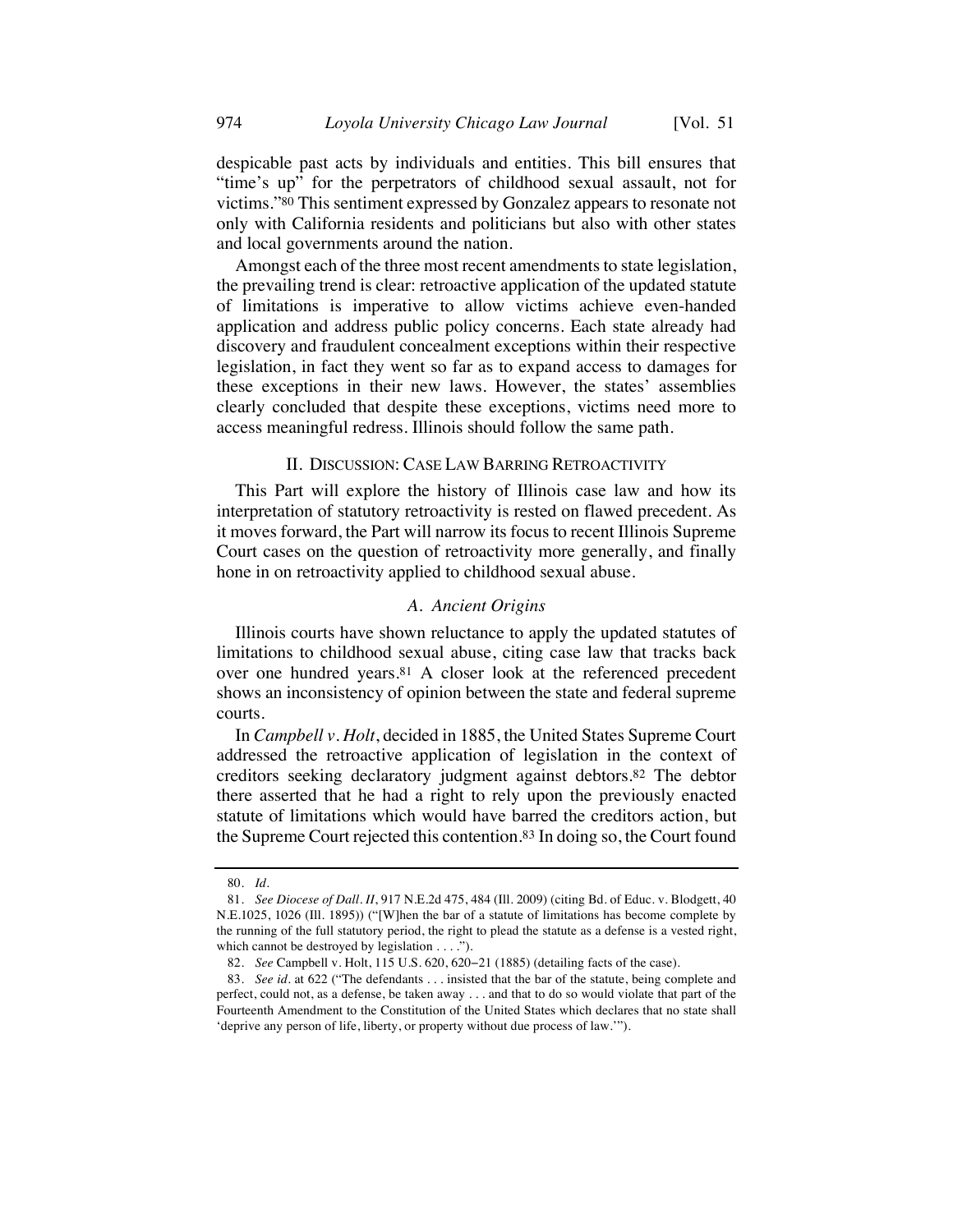a distinction between traditional property rights versus the incorporeal right to a debt owed.84 It noted that, in the context of a contract for payment in exchange for property, the "nature and character" of the contract never changed, and that the statute of limitations that controlled it was "a purely arbitrary creation of law[.]"85 It went on to explain that "no right is destroyed when the law restores a remedy which had been lost."86

This opinion was 7-2, however, leaving a dissent penned by Justice Bradley and joined by Justice Harlan. It is this dissenting opinion that the Illinois Supreme Court endorsed ten years later in *Board of Education of Normal School District v. Blodgett*.87 In *Blodgett*, the Illinois Supreme Court addressed the same defense addressed in *Campbell*, but in the context of the Illinois Constitution. It asked whether the statute of limitations as a defense became a vested right protected by the Illinois Due Process Clause in the context of a then-recently expanded limitations period that offered creditors on certain bonds a cause of action against public entities.88 The court began with its own analysis, founded loosely in adverse possession theory of property law.89 Under that theory, the court explained that the original right-holder to physical property becomes entirely divested of his right upon the possessor's claim of right, effectively making the possessor the new and sole owner.90 The court then extended this idea to other sorts of actions related to recovering real or personal property, money demands, or damages from torts.91

<sup>84.</sup> *See id.* at 623−24 (arguing that it may "very well be held that in an action to recover real or personal property" that a statute of limitations would act as a complete bar, but "that to remove the bar which the statute of limitations enables a debtor to interpose to prevent the payment of his debt stands on very different ground").

<sup>85.</sup> *Id.* at 628.

<sup>86.</sup> *Id.*; *see also id.* (citing Tioga R.R. v. Blossburg & C.R.R., 87 U.S. 137, 143–44 (1873)) ("The statutes of limitation, as often asserted, and especially by this court, are founded in public needs and public policy—are arbitrary enactments by the law-making power.").

<sup>87.</sup> Bd. of Educ. v. Blodgett, 40 N.E. 1025, 1027–28 (Ill. 1895).

<sup>88.</sup> *Id.* at 1025–26.

<sup>89.</sup> *See id.* at 1026 (discussing vested title in the context of "property"). While the court insists that its understanding is "detached from tangible property," its analysis makes no reference to how, if at all, it understands tangible property to be different from intangible property. *Id.* However, in citing to secondary sources, the court quotes language that hints the two are different: "Regarding the circumstances under which a man may be said to have a vested right to a defense against a demand made by another, it is somewhat difficult to lay down a comprehensive rule which the authorities will justify." *Id.* (quoting THOMAS M. COOLEY, A TREATISE ON THE CONSTITUTIONAL LIMITATIONS WHICH REST UPON THE LEGISLATIVE POWER OF THE STATES OF THE AMERICAN UNION 454 (6th ed. 1890)).

<sup>90.</sup> This seems to be, though unlabeled in the opinion, a description of adverse possession. *Id.*

<sup>91.</sup> *See id.* at 1027 ("[T]he bar of a statute of limitations as a defense . . . after the statute has run, is a vested right, and cannot be taken away by legislation . . . and that it is immaterial whether the action is for the recovery of real or personal property, or for the recovery of a money demand, or for the recovery of damages for a tort." (citations omitted)).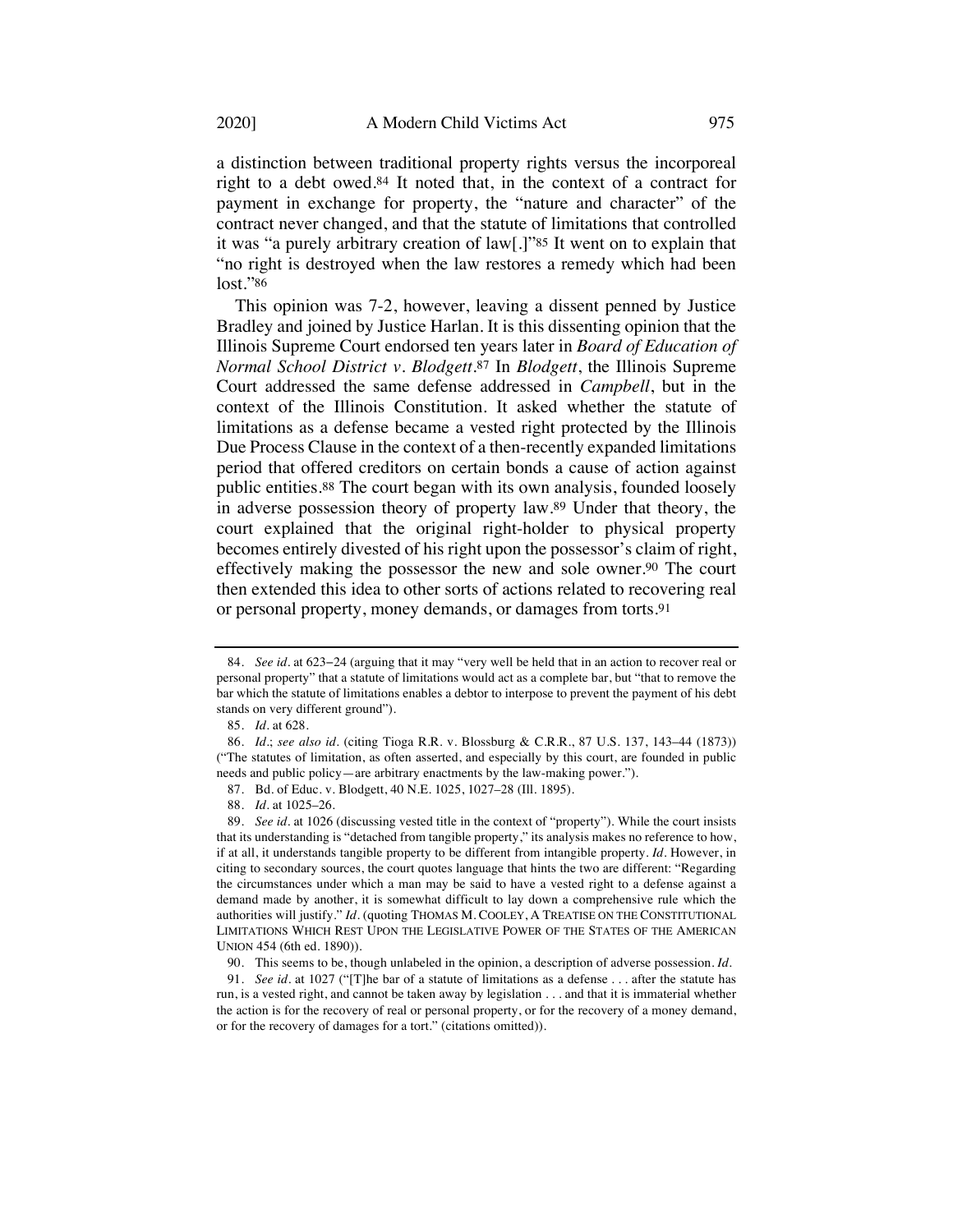The court next declined to extend the holding in *Campbell* to Illinois precedent, finding the dissent "most in consonance" with Illinois law.92 In doing so, the court declared that the right to a prosecution is equal to the right to a defense against it, expressly holding statutes of limitations in much higher regard than the federal majority had.93 It directly quoted that "The words 'life,' 'liberty,' and 'property' are constitutional terms, and are to be taken in their broadest sense."94 The court clearly decided this case within the boundaries of the Illinois Constitution, but it borrowed a substantial portion of the reading and analysis from the Supreme Court's analysis of the near-identical federal Due Process Clause.95

#### *B. Illinois Precedent for Retroactivity Generally*

Despite the passing of 125 years, *Blodgett* maintains its vitality as the underpinning to Illinois courts' understanding of retroactive application of law. However, in the past twenty-five years, Illinois courts went through a shift in its own understanding based on modern applications of retroactive amendments to legislation.96 This back-and-forth in the state supreme court resulted in uncertainty as to the reach of retroactivelyintended amendments, and, while left untouched since 2003, the court still has work to do.

The first case that the Illinois Supreme Court decided in this line of cases was *First of America Trust Co. v. Armstead*.97 In *Armstead*, the plaintiff, title-holder to underground petroleum storage tanks, was inclined to register its out-of-operation tanks with the state's fire marshal for limited benefits and compensation.98 It applied for registration in March 1992, but was rejected based on an amendment, effective September 1992, that prohibited registration of out-of-operation tanks.<sup>99</sup> Turning to its analysis, the Illinois Supreme Court found that Illinois case law was relatively inconsistent as to retroactive application, and historically applied either the legislative intent approach, or the vested

<sup>92.</sup> *Id.*

<sup>93.</sup> *See id.* (quoting Campbell v. Holt, 115 U.S. 620, 631 (1885) (Bradley, J., dissenting)) ("Deprivation of a remedy is equivalent to a deprivation of the right which it is intended to vindicate . . . .").

<sup>94.</sup> *Id.* (quoting *Campbell*, 115 U.S. at 630).

<sup>95.</sup> *See id.* at 1026−28 (quoting substantial portions of Justice Bradley's *Campbell* dissent).

<sup>96.</sup> *See* Robert C. Feldmeier, *The Illinois Supreme Court's Latest Last Word on Statutory Retroactivity*, 92 ILL. B. J., May 2004, at 260, 266 ("*Caveney* marks the third time in the last 10 years that the supreme court has adopted a new standard for determining when new laws apply retroactively.").

<sup>97.</sup> *See generally* First of Am. Tr. Co. v. Armstead, 664 N.E.2d 36 (Ill. 1996).

<sup>98.</sup> *Id.* at 37.

<sup>99.</sup> *Id.* at 38.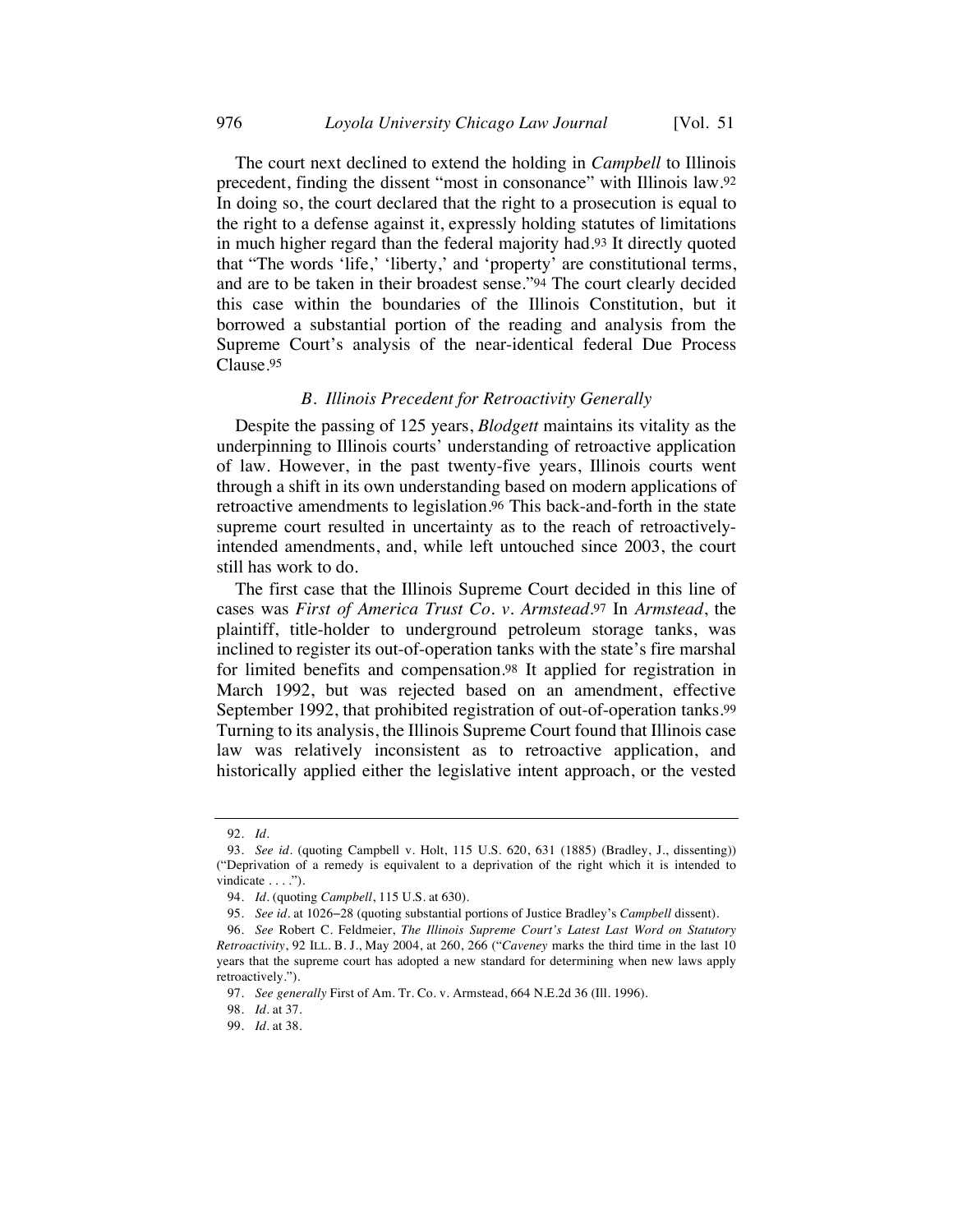rights approach.100 In the legislative intent approach, the court would look to what the General Assembly intended on the face of the statute as to whether the law applied retroactively.<sup>101</sup> Under the vested rights approach, however, the court would ignore the examination of legislative intent and apply the law as it existed at the time of appeal unless it were to interfere with some vested right attached through the Illinois Due Process Clause.102

The *Armstead* court endorsed the vested rights approach, focusing entirely on what rights might be taken away from the litigants by application of the amended law and doing away with the legislative intent approach.103 It found that a "vested right" is a tricky thing to define and settled on calling it "a complete and unconditional demand or exemption that may be equated with a property interest."104 Based on this definition, the court denied the plaintiff its registration. It found that the legislature had the duty to set the parameters for obtaining registration, and until granted such registration, the plaintiff had no vested right to the compensation and benefits that flowed therefrom.105

Despite the court's clear endorsement of the vested rights approach in *Armstead*, subsequent opinions leaned heavily on interpretations of legislative intent.106 This inclination gave way to serious doubts raised in *Commonwealth Edison Co. v. Will County Collector*, just five years later.107 There, the court all but overruled *Armstead*, and noted that the case provided no clarity to Illinois' jurisprudence regarding retroactive application of statutory amendments. It opted to remedy the muddled area

<sup>100.</sup> *See id.* at 39 ("The principles applicable for determining whether a statutory amendment applies to an existing controversy on appeal have not been consistent stated. In numerous cases, this court has focused on determining legislative intent. . . . In yet other cases, this court has largely ignored the examination of legislative intent and simply applied a general rule providing that a court should apply the law as it exists at the time of the appeal." (citations omitted)).

<sup>101.</sup> *See id.* (citing People v. Fiorini, 574 N.E.2d 612, 617 (Ill. 1991)) ("In order to divine legislative intent, this court has sometimes refused to look past the face of the statute.").

<sup>102.</sup> *See id.* (quoting Bates v. Bd. of Educ., 555 N.E.2d 1, 4 (Ill. 1990)) ("Where the legislature changes the law pending an appeal, the case must be disposed of by the reviewing court under the law as it then exists, not as it was when the judgment was entered in the lower court.").

<sup>103.</sup> *See id.* ("Of these two approaches, the better approach is to apply the law that applies by its terms at the time of the appeal, unless doing so would interfere with a vested right.").

<sup>104.</sup> *See id.* at 40 (citing Sepmeyer v. Holman, 642 N.E.2d 1242, 1245 (Ill. 1994)).

<sup>105.</sup> *See id.* (citing Envirite Corp. v. Ill. E.P.A., 632 N.E.2d 1035, 1037 (Ill. 1994)) (noting that "Plaintiff's registration process was ongoing at the time of the amendment" and that "there is no vested right in the mere continuance of a law").

<sup>106.</sup> *See* Commonwealth Edison Co. v. Will Cty. Collector, 749 N.E.2d 964, 969 (Ill. 2001) ("Although *Armstead* adopted the vested rights approach to retroactivity, subsequent decisions from this court have continued to focus on legislative intent to resolve questions concerning the retroactive application of newly enacted legislation.").

<sup>107.</sup> *Id.*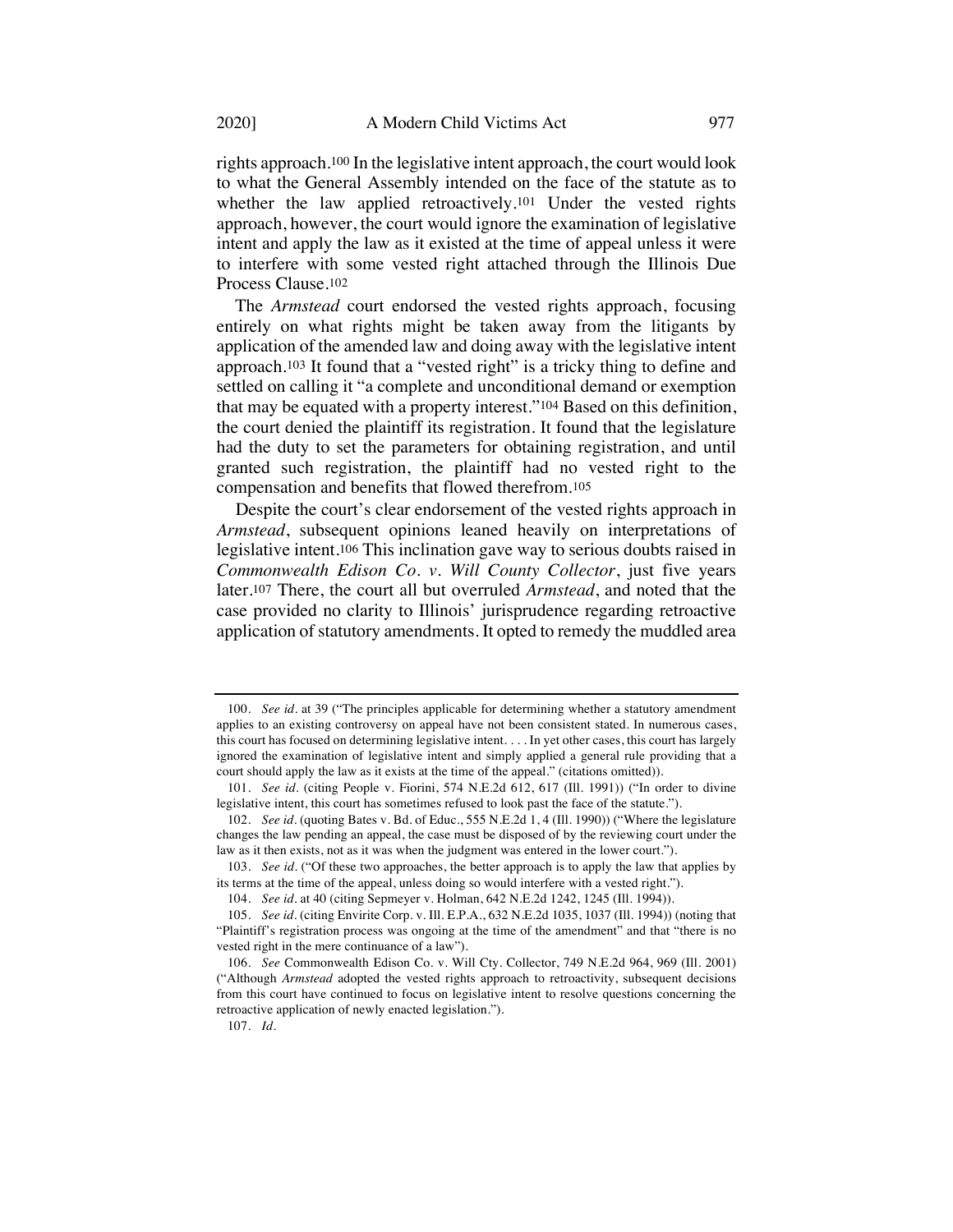of law through adoption of the United States Supreme Court's *Landgraf* analysis.108

In *Landgraf v. USI Film Products*, the Supreme Court crafted its own multi-step analysis to the issue of retroactive applications of statutory amendments, couched in the legislative intent approach, though it involved consideration of vested rights.109 A court is to first determine whether the legislature clearly indicated the temporal reach of an amended statute.<sup>110</sup> If so, that intent must be given effect to the extent it does not violate constitutional maxims.111 If there is no clearly indicated intent in the amendment, the court must determine if the amendment applies retroactively by considering "whether it would impair rights a party possessed when he acted, increase a party's liability for past conduct, or impose new duties with respect to transactions already completed."112 These latter considerations are founded in due process, which, the *Commonwealth Edison* court stated, is not simply a question of whether rights are or are not vested, rather, it requires a balance of the reasons for and against the application of the statute to the class of individuals to whom it will apply.113 The *Landgraf* Court states that if there is no legislative intent for retroactive application, but the statute were to have a retroactive impact, then the presumption against retroactive application is made.114 This presumption was raised in *Landgraf*, and that is where the Supreme Court ended its analysis as it was not rebutted by clear legislative intent.<sup>115</sup>

However, where "clear congressional intent" demonstrated a purposeful, retroactive application, the *Commonwealth Edison* court applied a fairness balancing test that asked if retroactive application

<sup>108.</sup> *See id.* at 972 ("We have carefully considered the principles discussed in *Landgraf* and conclude that the approach to retroactivity described in that opinion provides the appropriate means of determining when new legislation should be applied to existing controversies.").

<sup>109.</sup> *See* Landgraf v. USI Film Prods., 511 U.S. 244, 280 (1994) (setting forth the two-pronged test prior to the Court's analysis).

<sup>110.</sup> *Id.*

<sup>111.</sup> *See id.* ("[T]he court's first task is to determine whether Congress has expressly prescribed the statute's proper reach.").

<sup>112.</sup> Commonwealth Edison Co. v. Will Cty. Collector, 749 N.E.2d 964, 970–71 (Ill. 2001) (citing *Landgraf*, 511 U.S. at 273−74).

<sup>113.</sup> *See id.* at 976 (quoting Moore v. Jackson Park Hosp., 447 N.E.2d 408, 416 (Ill. 1983) (Ryan, C.J., specially concurring)) ("The determination of whether the application of the statute unreasonably infringes upon the rights of those to whom it applies involves a balancing and discrimination between reasons for and against the application of the statute to this class of individuals.").

<sup>114.</sup> *See Landgraf*, 511 U.S. at 280 ("If the statute would operate retroactively, our traditional presumption teaches that it does not govern absent clear congressional intent favoring such a result.").

<sup>115.</sup> *See id.* at 293 (Scalia, J., concurring) ("The presumption against statutory retroactivity is founded upon sound considerations of general policy and practice . . . .").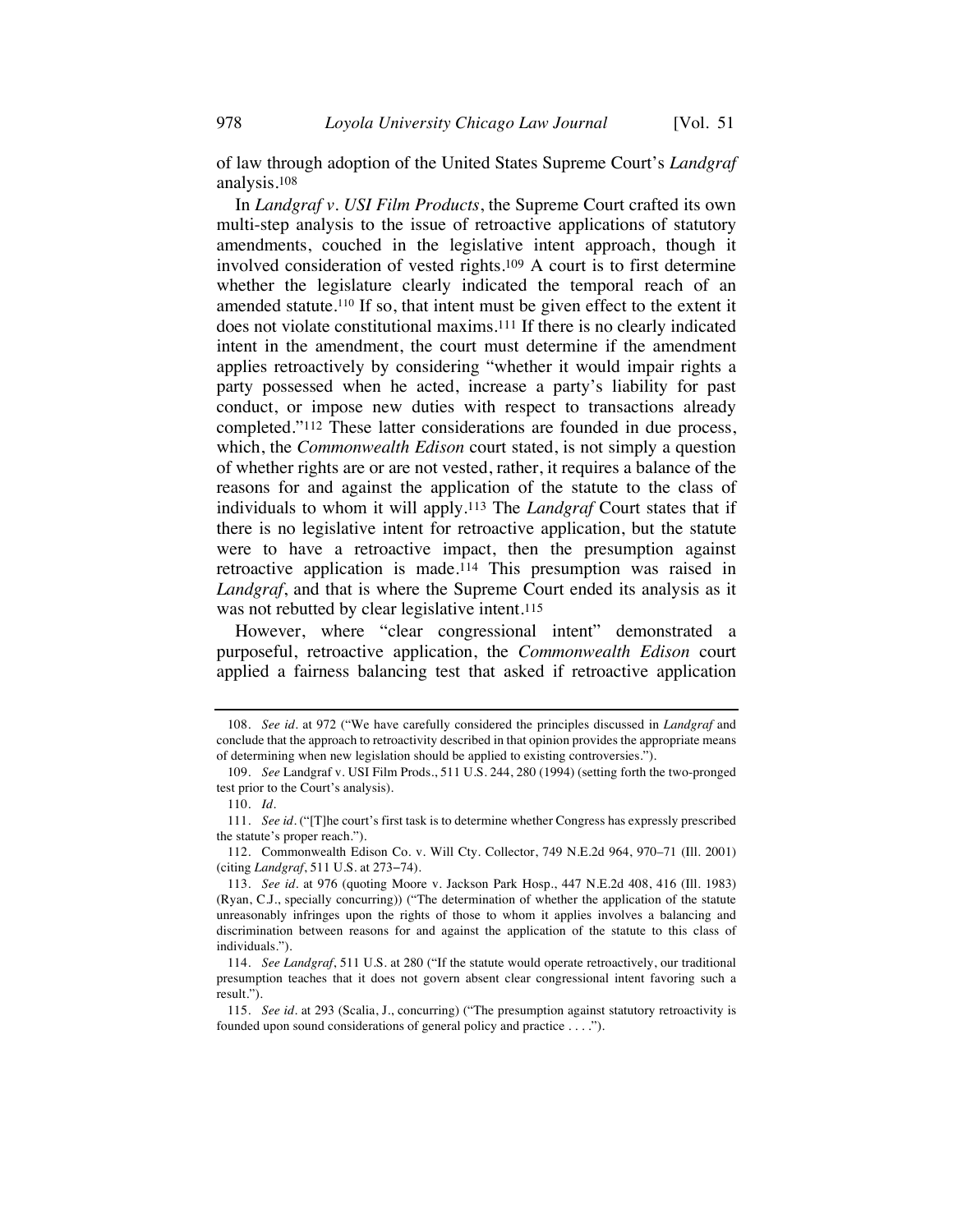would actually violate due process.116 The court asked whether the retroactive application was "so harsh and oppressive as to transgress the constitutional limitation."117 In making this determination, the court would consider factors such as the legislative purpose in enacting the amendment, the length of time in the period of retroactivity, and whether the party reasonably and detrimentally relied upon the law.118 This created a gray area between two extremes: retroactive application of law and violation of due process.

Only two years later, though, the Illinois Supreme Court made another shift away from settled precedent.119 In *Caveney v. Bower*, the court determined that section 4 of the Statute on Statutes prevented the full application of the *Landgraf* test, necessitating its stop at the first step every time.120 Section 4, known as the general savings clause,121 acts as a legislative directive regarding the interpretation of prospective and retroactive application of Illinois law.122 The court had previously determined that the general savings clause could apply matters of procedural law retroactively, but that matters of substantive law could only apply prospectively.123 This, paired with the *Landgraf* test, halted the analysis at the first step every time.124

Consistent with *Caveney*, if the Illinois General Assembly passed a legislative amendment that contained its own unequivocal legislative intent, the intent would be effectuated so long as it did not violate constitutional principles. However, if the amendment was silent about retroactive application, the general savings clause would presume that it acted prospectively—thus effectuating legislative intent. Either way, the

<sup>116.</sup> *See Commonwealth Edison*, 749 N.E.2d at 974 ("A retroactive tax measure does not necessarily violate the due process provisions of either the Illinois or the Federal constitution." (citations omitted)).

<sup>117.</sup> *Id.* (quoting Gen. Tel. Co. v. Johnson, 469 N.E.2d 1067, 1075 (Ill. 1984)).

<sup>118.</sup> *See id.* (including also a fourth factor "whether the taxpayer had adequate notice of the change in the law"). The fourth "notice" factor seems specifically applicable to taxpayers rather than litigants in general and was ignored by *Doe A. v. Diocese of Dallas* in its analysis of retroactive application. *See* Doe A. v. Diocese of Dall. (*Diocese of Dall. I*), 885 N.E.2d 376, 381–86 (Ill. App. Ct. 2008).

<sup>119.</sup> *See generally* Caveney v. Bower, 797 N.E.2d 596 (Ill. 2003) (modifying the *Landgraf* test).

<sup>120.</sup> *See id.* at 602 ("Thus, section 4 represents a clear legislative directive as to the temporal reach of statutory amendments and repeals: those that are procedural in nature may be applied retroactively, while those that are substantive may not.").

<sup>121.</sup> 5 ILL. COMP. STAT. 70/4 (2020).

<sup>122.</sup> The statute's opening line puts it in no uncertain terms: "No new law shall be construed to repeal a former law, whether such former law is expressly repealed or not . . . ." *Id.*

<sup>123.</sup> *See Caveney*, 797 N.E.2d at 602 (citing People v. Glisson, 782 N.E.2d 251 (Ill. 2002)) (applying the Statute on Statutes as a limitation to retroactive application in the criminal context).

<sup>124.</sup> *See id.* at 603 ("Thus, for purposes of *Landgraf*'s first step, the legislature *always* will have clearly indicated the temporal reach of an amended statute, either expressly in the new legislative enactment or by default in section 4 of the Statute on Statutes.").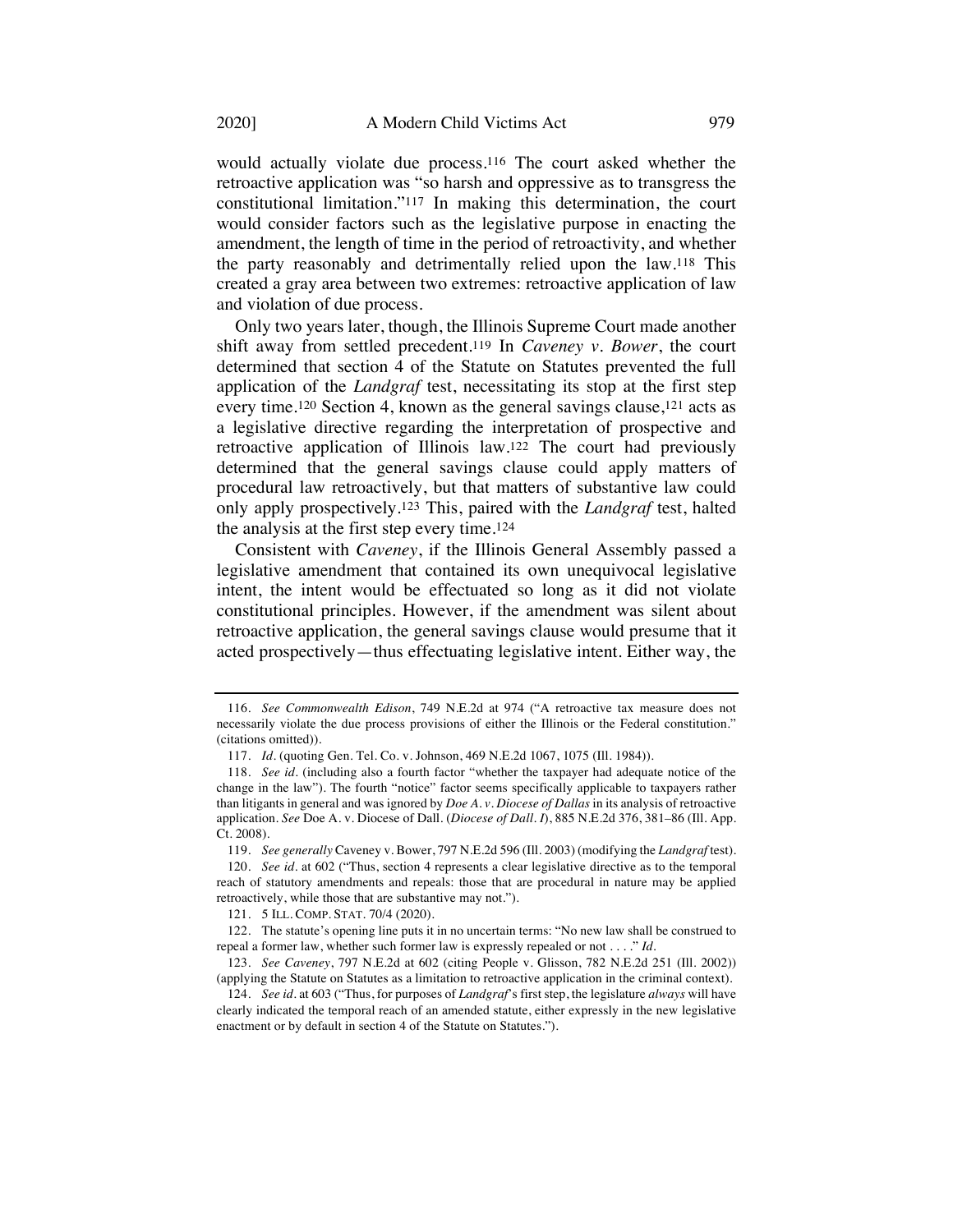enactment of Illinois laws and amendments necessarily entail legislative intent through an underlying presumption towards application prospectively.

Concurring in result, but dissenting in analysis, Justice Freeman found the curtailed *Landgraf* test to be at odds with jurisprudence.125 He found a clear distinction between retroactive impact and impermissible retroactive impact.126 He noted that each statute prescribes its own specific intent, and that to have a general savings clause as a default seems wholly inconsistent with a proper *Landgraf* analysis.127

In the context of this article, the issue is implicated when a party attempts to apply the *Landgraf* test to a statute that would apply an amendment to statutes of limitations or repose to revive expired claims.128

#### *C. Retroactivity in Context of Childhood Sexual Abuse*

Currently, the law in Illinois bars childhood sexual abuse victims whose claims are time-barred from seeking damages through reliance on the 2014 enactment that struck down the statute of limitations.129 This ban was first specifically identified in *M.E.H. v. L.H.* in 1997, prior to *Caveney*. The court there, in the wake of the *Armstead* opinion, demonstrated the effect of the twelve-year period of repose barring the claims of two plaintiffs. The plaintiffs, forty-four and forty-five years old, brought suit in 1995, the year after the repose period was eliminated, and attempted to sue their parents for childhood sexual abuse-related claims.130 In barring their claims, the state supreme court held, citing to *Blodgett*, that the time-barred claims could not be revived for due process concerns.131 It stated that the rights to a defense based on the expiration

<sup>125.</sup> *See id.* at 606 (Freeman, J., specially concurring) (finding the inquiry into legislative intent different from the "second step of the analysis, which is whether the statute will have an impermissible retroactive impact or effect on past conduct").

<sup>126.</sup> *See id.* ("I must point out that just because a newly enacted statute might reach back to antecedent events does not mean that the statute is impermissibly retroactive.").

<sup>127.</sup> *See id.* at 608 ("In fact, my independent research has failed to unearth a single case in which a savings statute such as section 4 has been used in the manner advanced by the court today."); *see also* INS v. St. Cyr, 533 U.S. 289, 317–20 (2001) (engaging in a full *Landgraf* analysis despite the existence of a "federal general savings statute").

<sup>128.</sup> *See, e.g.*, *Diocese of Dall. II*, 917 N.E.2d 475 (Ill. 2009) (declining to apply the second prong of *Landgraf*).

<sup>129.</sup> *See* 735 ILL. COMP. STAT. 5/13-202.2(f) (2019) (allowing "at any time" a suit based on childhood sexual abuse except for those which are not valid at the effective date of the statute).

<sup>130.</sup> M.E.H. v. L.H., 685 N.E.2d 335, 337 (Ill. 1997).

<sup>131.</sup> *See id.* at 339 (citing Bd. of Educ. v. Blodgett, 40 N.E. 1025 (Ill. 1895)) ("More than a hundred years ago, our court held that once a statute of limitations has expired, the defendant has a vested right to invoke the bar of the limitations period as a defense to a cause of action. That right cannot be taken away by the legislature without offending the due process protections of our state's constitution.").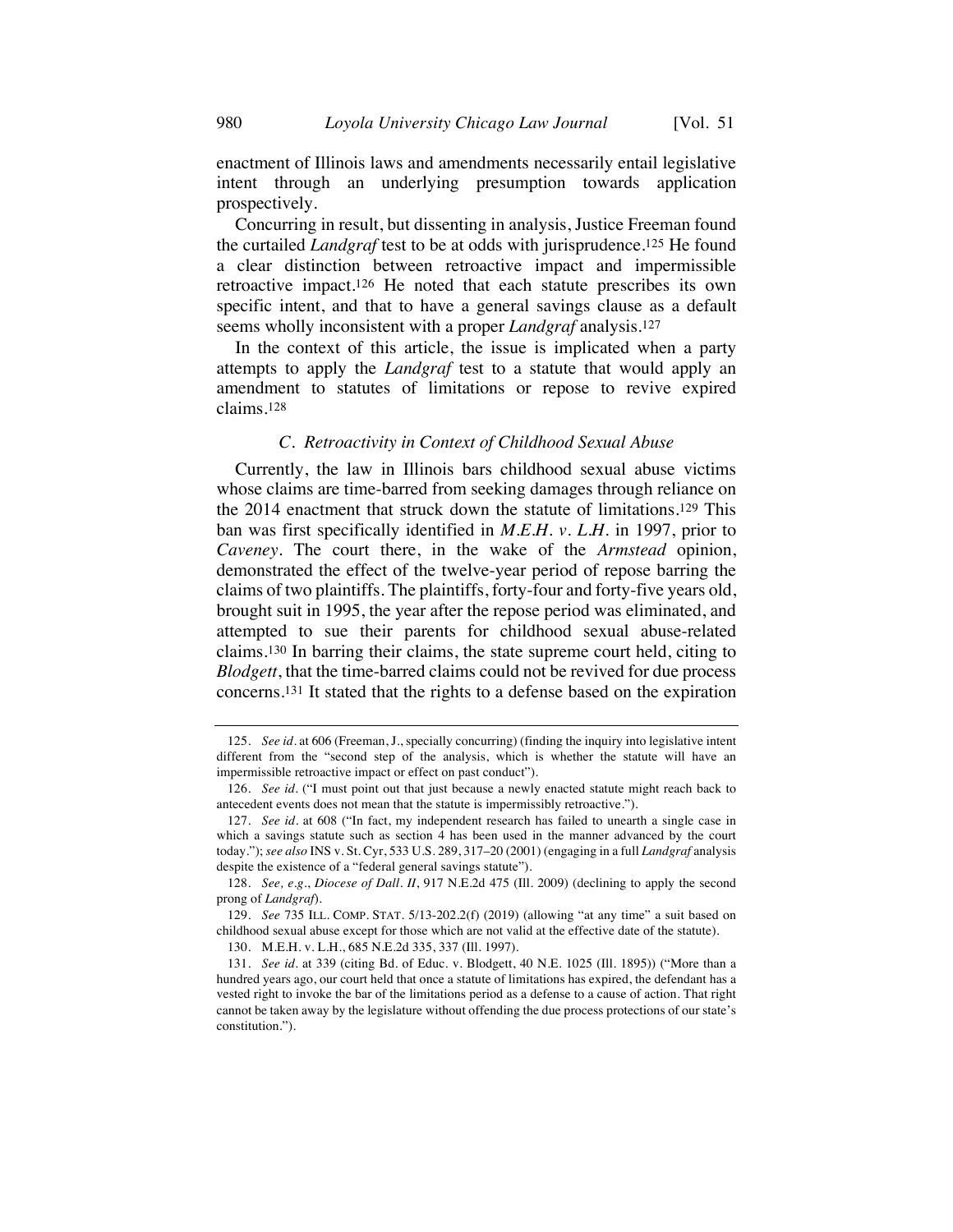of the statute of repose were just as strong as the plaintiff's rights to bring the suit itself.132 The court also rejected the alternative arguments that fairness, equity, and public policy should supersede the defendant's concern to a right to a statutory defense.133

The Illinois Appellate Court for the Fifth District took issue with this holding ten years later,<sup>134</sup> following the enactment of several amendments that enlarged the periods of limitations against survivors of childhood sexual abuse.135 *In Doe A. v. Diocese of Dallas*, the Fifth District set out to determine whether the two-year statute of limitations or the twelve-year statute of repose applied to the victim of childhood sexual abuse that turned eighteen in 1988.136 The decision was rendered in 2008, so the court relied on the *Landgraf* test. However, after defining the test the court went on to endorse a *full* application of the test, holding that the Illinois Supreme Court in *Commonwealth Edison* expressly rejected the application of the *Landgraf* test without use of the balancing approach in the second step.137

Based on this finding, the Fifth District began its analysis by noting the then-current statute of limitations for childhood sexual abuse, allowing victims ten years to file suit or two years upon discovery of injury, was meant to apply retroactively.138 Its next course of action was to determine whether retroactive application would violate due process.

The court first considered the General Assembly's motive for enacting the amendment. It found that all three amendments made between 1994 and 2003 were motivated by the increased awareness that childhood sexual abuse victims often suffered long-repressed memories.139 It noted that the legislature saw a deficiency in its previous statutes, and its demonstrated effort to cure that deficiency weights in favor of a

<sup>132.</sup> *See id.* ("Although the present matter involves a statute of repose rather than a statute of limitations, there is no basis for applying a different rule.").

<sup>133.</sup> *See id.* at 340 ("They argue that fairness, equity, and public policy demand that L.H. not be permitted to shield himself from liability based on a statutory provision that was in effect for only a short time . . . .").

<sup>134.</sup> *Diocese of Dall. I*, 885 N.E.2d 376, 376 (Ill. App. Ct. 2008).

<sup>135.</sup> *See supra* note 21 and accompanying text (detailing the various amendments to section 5/13-202.2).

<sup>136.</sup> *See Diocese of Dall. I*, 885 N.E.2d at 381 (detailing the factual background).

<sup>137.</sup> *See id.* at 382 (quoting Galloway v. Diocese of Springfield in Ill., 857 N.E.2d 737, 741 (Ill. App. Ct. 2006) (Chapman, J., dissenting)) ("'The second step of this inquiry is essentially the same as the vested rights approach to retroactivity....' The vested rights approach utilized before *Commonwealth Edison Co.* remains relevant to our consideration . . . .").

<sup>138.</sup> *See id.* at 384 (finding that the statute "evinces a clear legislative intent" to apply retroactively).

<sup>139.</sup> *See id.* at 385 (citing Pedigo v. Pedigo, 686 N.E.2d 1180, 1185 (Ill. App. Ct. 1997)) ("All three amendments the legislature made to the statute were motivated by an increasing awareness of the fact that the type of abuse alleged by the plaintiff is by its very nature subject to long-repressed memories.").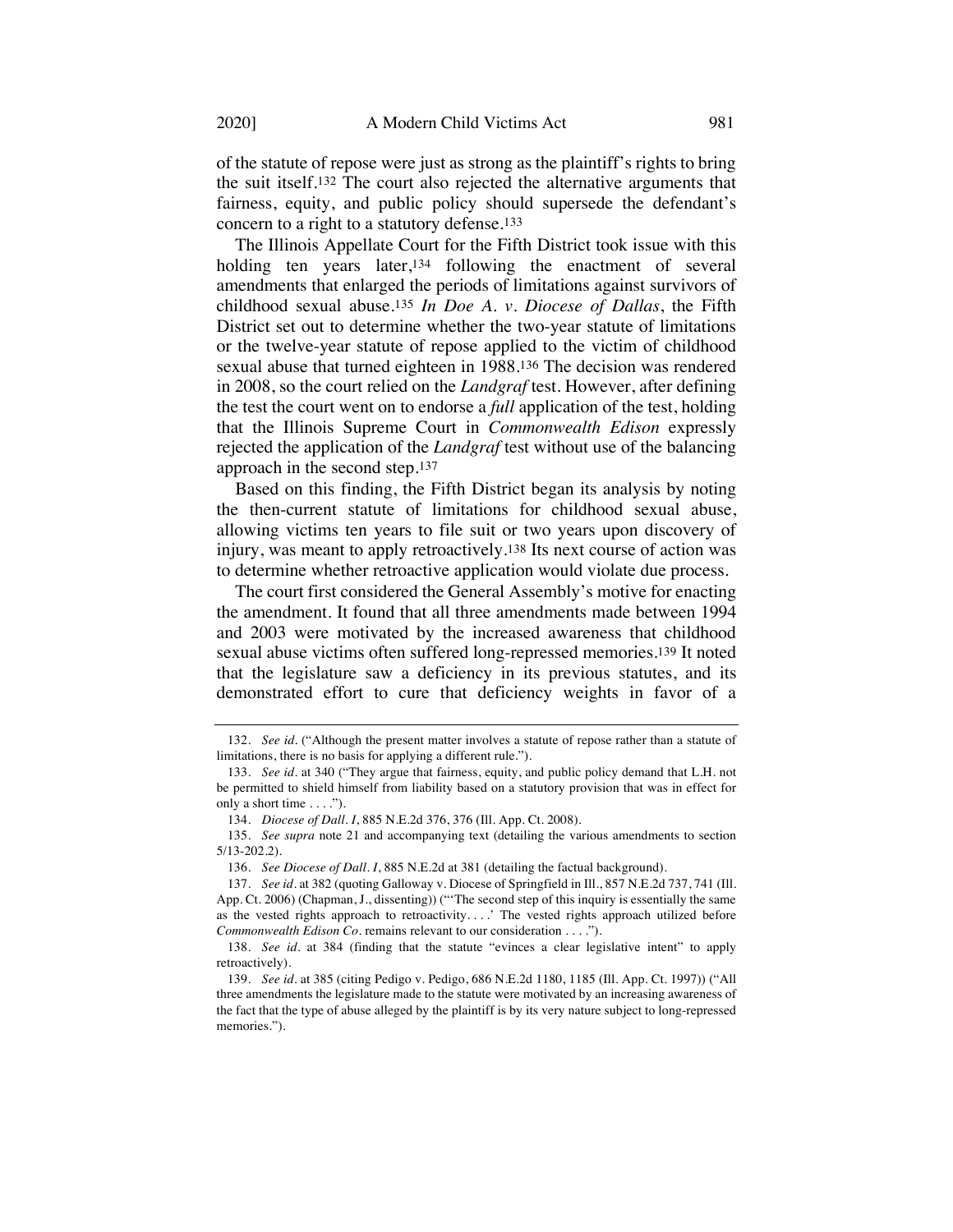retroactive application.140 The court next examined the period which retroactive application would cover, noting that it would be thirteen-anda-half-years—a long time which weighed against retroactive application.141 It finally considered detrimental reliance, the final consideration of the *Landgraf* balance. The Diocese contended that the passage of time, more than twenty-two years "based upon a 'single 15 minute incident'" would subject the defendants to substantial prejudice.142 The court, however, rejected the notion that defendants could have detrimentally relied on the statute of limitations, stating that difficulties that may exist in defending against an action like the plaintiff's do not come from retroactive application of amendments, but instead from the legislature's judgment to place this burden on the defendants.143 Essentially, it held that the legislature made this decision for the express purpose of expanding these claims in favor of victims, and this exact difficulty will exist for defendants against victims of abuse at any point in the future now that the statute of limitations is so dramatically expanded. The court resolved to say that its balance of fairness and reasoning resulted in a finding that retroactive application of the amendment was proper.144

On appeal to the Illinois Supreme Court, however, the defendants carried the day. The court agreed with the Fifth District in stating that the legislature intended the amendment to apply retroactively; however, it departed from the lower court and rested on the *Caveney* rationale which found no reason to apply the second step of the *Landgraf* test.145 It then upheld the outcome of *M.E.H. v. L.H.*, that the cause of action was already time-barred under the prior versions of the limitations period, and therefore the 2003 amendment could not revive it.146 In a crucial footnote, the court swept under the rug its reasoning for not applying the second-

<sup>140.</sup> *See id.* (citing Commonwealth Edison Co. v. Will Cty. Collector, 749 N.E.2d 964, 975 (Ill. 2001)) ("That desire to fix the problems inherent in a previous version of a statute weighs in favor of a retroactive application.").

<sup>141.</sup> *See id.* (citing *Commonwealth Edison*, 749 N.E.2d at 975) (noting that lengthy periods of retroactivity weigh against retroactive application).

<sup>142.</sup> *Id.*

<sup>143.</sup> *See id.* (discussing the realities of evidentiary problems such as expired evidence—and witnesses—but citing the legislature's intent that placing the burden on defendants is sufficient to shift these problems out of consideration).

<sup>144.</sup> *See id.* at 385−86 (citing *Commonwealth Edison*, 749 N.E.2d at 976) ("In balancing fairness considerations and the reasons for and against the retroactive application of the statutory change, we conclude that the retroactive application does not unreasonably infringe on any due process right.").

<sup>145.</sup> *See Diocese of Dall. II*, 917 N.E.2d 475, 483 (Ill. 2009) ("[I]n light of section 4 [of the Statute on Statutes], Illinois courts need never go beyond the threshold step of the *Landgraf* test.").

<sup>146.</sup> *See id.* at 485 ("Under the line of authorities including *M.E.H. v. L.H* . . . , the version of section 13-202.2 as amended in 2003 ... therefore could not be applied to revive plaintiff's claims.").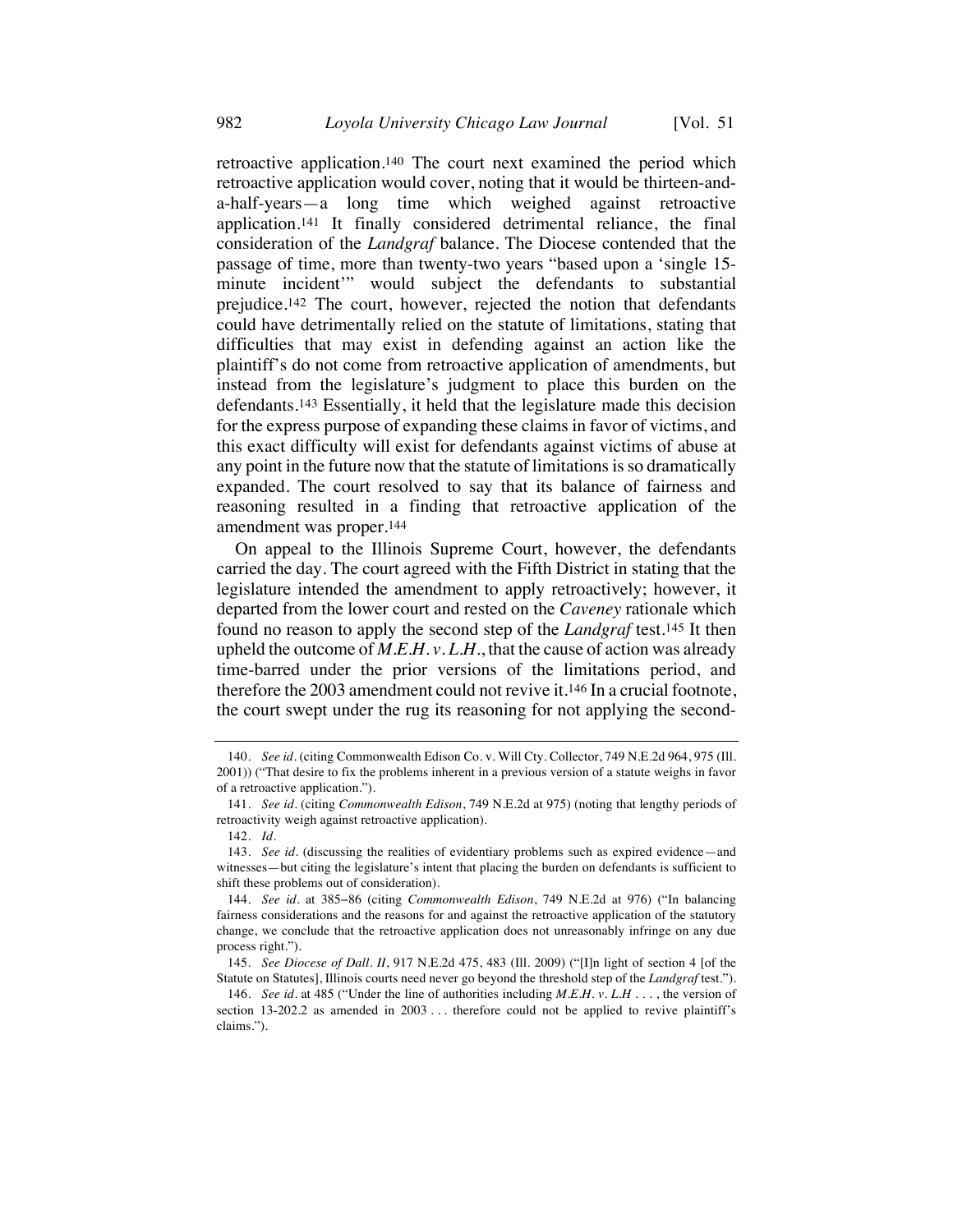step of the *Landgraf* test—it was unnecessary based on the previouslyadjudicated finding that the defense of an expired limitations period is a vested right.147

#### III. ANALYSIS

At this point in Illinois jurisprudence, the Illinois Supreme Court, and several appellate districts,148 have resigned to the view that the expiration of the statute of limitations and/or repose results in an affirmative defense to defendants that is insulated from retroactive legislation by the Illinois Constitution's Due Process Clause. This section will analyze first why there is a legitimate question regarding whether or not the expiration of a statute of limitations creates such a vested right in a defendant. It will challenge the general understanding of why the expiration of the statutory limitations and repose periods create vested rights, and why those underpinnings are inapplicable in the context of limitations statutes relating to childhood sexual abuse actions. Finally, it will explore the understanding of due process in other states and how they came to different results than Illinois.

#### *A. What Else is* Landgraf *for?*

As explained, Illinois precedent surrounding retroactivity was lessthan certain in the late 1990s as the Illinois Supreme Court alternated between the legislative intent and vested rights approaches. *Commonwealth Edison* only momentarily established clarity in the short period before *Caveney* curtailed the former holding, effectively cutting the *Landgraf* analysis off at the legislative intent prong. In the context of the childhood sexual abuse cases, *Caveney* was applied in *Doe v. Diocese of Dallas II* and confirmed the retroactive bar to the expanded statutes of limitations.

Prior to the supreme court's review, however, the Fifth District managed to lodge a persuasive argument for retroactive application of the amended statute. The Fifth District's interpretation of retroactivity precedent in *Doe A. v. Diocese of Dallas I* relied on the original adoption of the *Landgraf* test in *Commonwealth Edison*, which it interpreted to "mandate" the full *Landgraf* test.<sup>149</sup> In doing so, it noted that previouslyadjudicated "vested rights" are relevant to the inquiry of whether due

<sup>147</sup>*. See id.* at 486 n.3 (declining to engage in an analysis of whether due process would consider the right to an affirmative defense in the expired statute of limitations because "[c]ase law already tells us what the answer must be. Under *M.E.H.* and the cases which proceeded it, once the time has passed in which a claim may be asserted, due process prohibits legislative action that would resuscitate it.").

<sup>148.</sup> Including the Fifth District despite its non-unanimity between *Galloway* and *Diocese of Dallas*.

<sup>149.</sup> *See Diocese of Dall. I.*, 885 N.E.2d at 382 (referencing the "balancing approach mandated by *Landgraf* and *Commonwealth Edison Co*").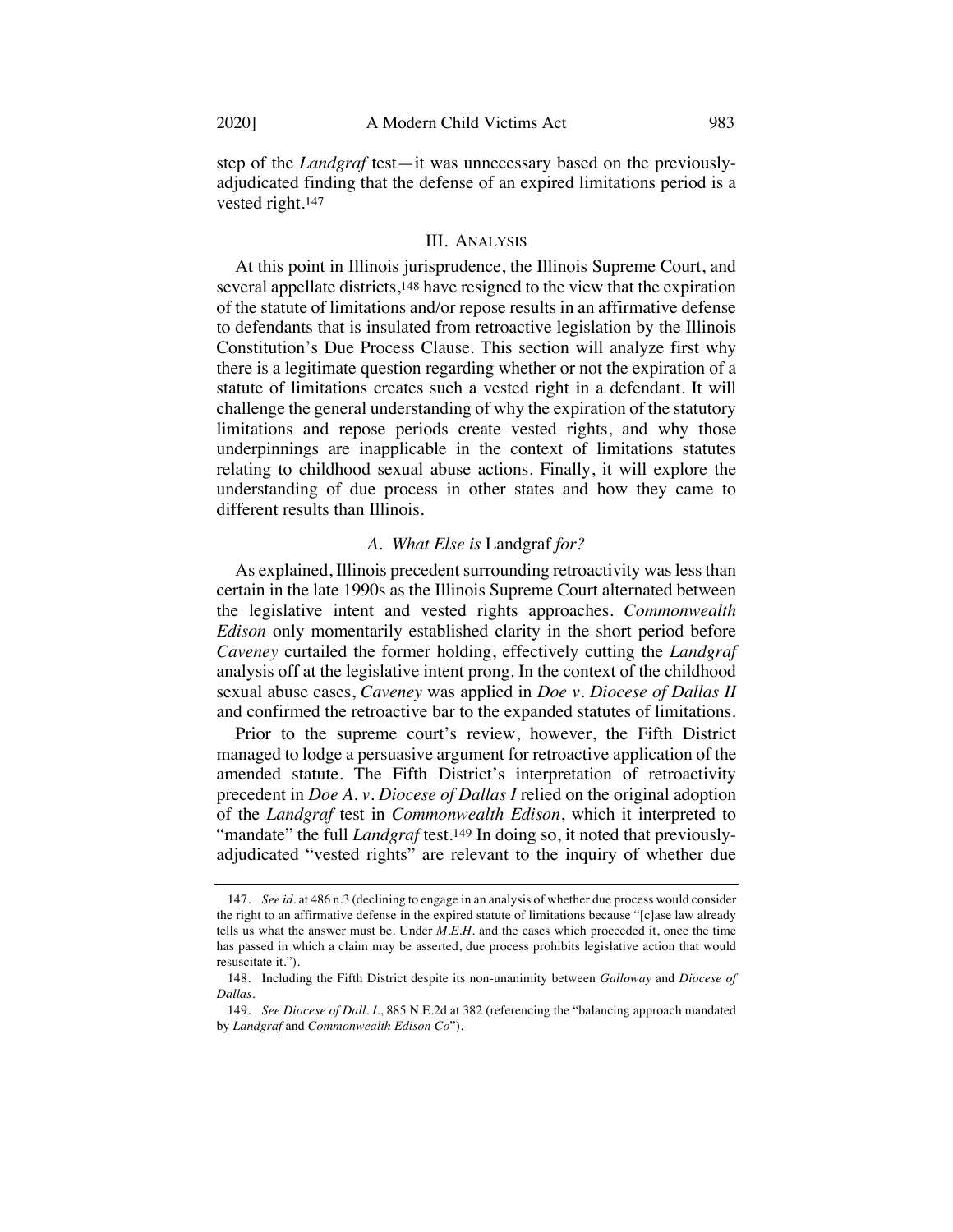process is offended, but that such a determination is not decisive.150 Instead, upon a finding that a statutory amendment would offend due process, "the court must go further in its analysis and determine if the retroactive application *unreasonably* infringes on the rights implicated."151 Continuing in this analysis, the court would base its "reasonableness" inquiry in the balancing test set forth in *Landgraf*.152

This conclusion is in consonance with *Commonwealth Edison*. It advocates for a thorough examination of what is at the core of a "vested right," ignoring those rights that were previously "labeled 'vested' or 'non vested.'"153 The court argued that such rights were not decisive in jurisprudence because they were yet to be tested under the second prong of the *Landgraf* test154—a framework that was designed for just such a determination. It maintains and values previously-adjudicated vested rights but subjects them to updated constitutional standards. Among the several cases it cited to, the court specifically referenced *M.E.H. v. L.H.*, questioning the vitality of the vested-right therein without meaningful examination per *Landgraf*.155 The court pointed to the fact that previously adjudicated vested rights were determined under various formulations due to Illinois courts' inconsistent stance on retroactive application.156

<sup>150.</sup> *See id.* (quoting Galloway v. Diocese of Springfield in Ill., 857 N.E.2d 737, 741 (Ill. App. Ct. 2006) (Chapman, J., dissenting)) ("The retroactivity cases that predate the supreme court's decision in *Commonwealth Edison Co.* are thus still relevant.").

<sup>151.</sup> *Id.*

<sup>152.</sup> *See id.* (noting that other Illinois courts "failed to utilize the balancing test mandated by *Landgraf* and *Commonwealth Edison Co.*"); *see, e.g.*, Henrich v. Libertyville High Sch., 712 N.E.2d 298, 310 (Ill. 1998) ("It is settled that where the legislature changes the law pending an appeal, a reviewing court should simply apply the law as it exists at the time of the appeal, unless doing so would interfere with a vested right."); M.E.H. v. L.H., 685 N.E.2d 335, 339 (Ill. 1997) ("More than a hundred years ago, our court held that once a statute of limitations has expired, the defendant has a vested right to invoke the bar of the limitations period as a defense to a cause of action."); D.P. v. M.J.O., 640 N.E.2d 1323, 1328 (Ill. App. Ct. 1994) ("In Illinois, as in the majority of jurisdictions, the right to set up the bar of the statute of limitations, after the statute has run, as a defense to a cause of action, has been held to be a vested right which cannot be taken away by statute, regardless of the nature of the cause of action.").

<sup>153.</sup> *See* Commonwealth Edison Co. v. Will Cty. Collector, 749 N.E.2d 964, 976 (Ill. 2001) (quoting *In re* Marriage of Semmler, 481 N.E.2d 716 (1985)) ("In assessing whether the application of a new statutory amendment to an existing controversy violates due process, the question is not simply whether the 'rights' allegedly impaired are [labeled] 'vested' or 'non-vested.'" (quotations omitted) (alterations in original)).

<sup>154.</sup> *See Diocese of Dall. I*, 885 N.E.2d at 383 (citing *Commonwealth Edison*, 749 N.E.2d at 976) ("Concluding the analysis without using the balancing test is an approach expressly rejected by the supreme court.").

<sup>155.</sup> *Id.* at 382–83 (citing *M.E.H.*, 685 N.E.2d at 339).

<sup>156.</sup> *See id.* (citing *Commonwealth Edison*, 749 N.E.2d at 971) ("In shifting to the legislative intent approach, courts have become more deferential to legislative determinations that the benefits of a retroactive application of a statute outweigh these concerns.").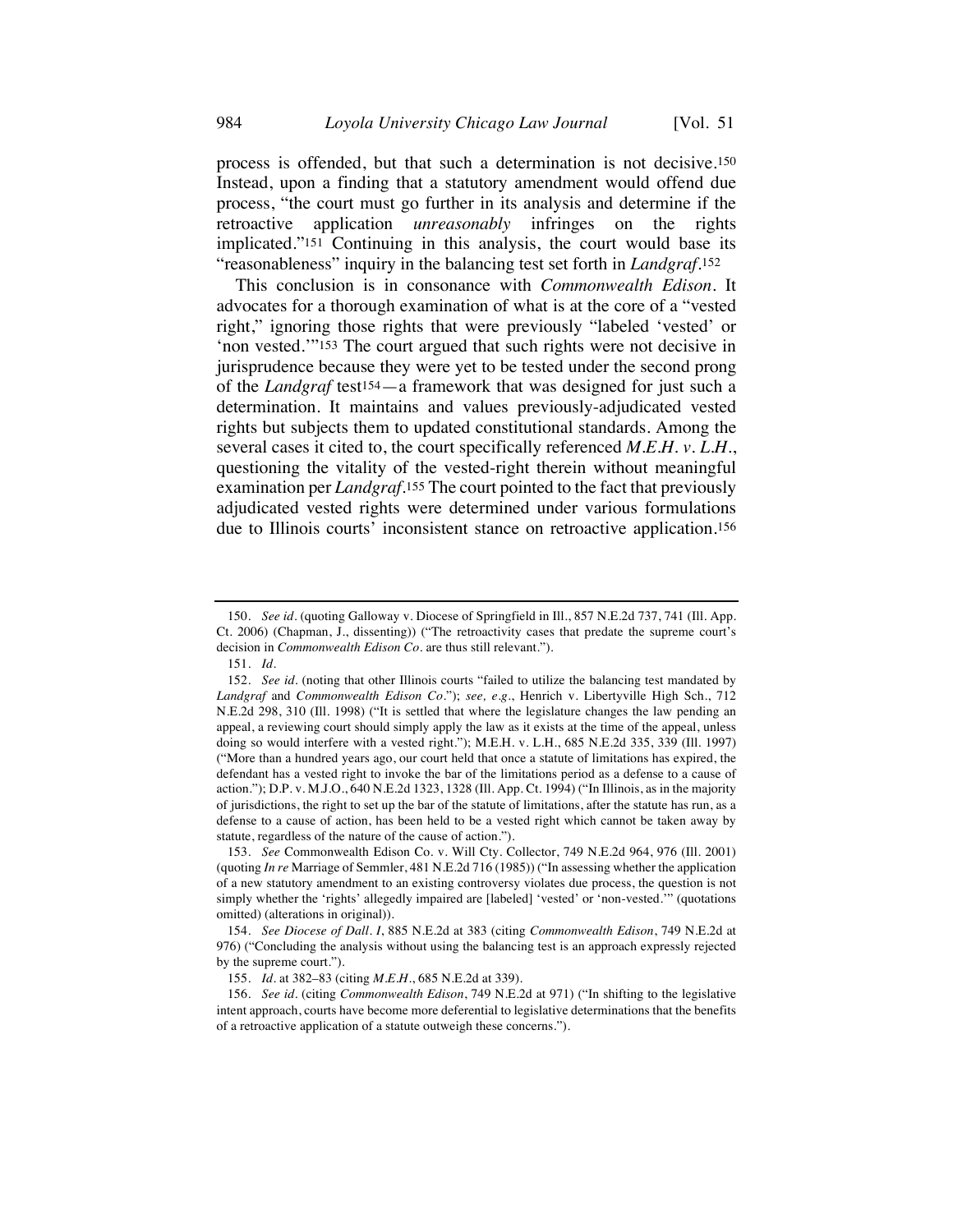After a full analysis, the court found the defendants had no vested rights in their defenses.157

The court closed its opinion by noting a lack of unanimity across all Illinois Courts and even its own District.158 It specifically referenced *Galloway v. Diocese of Springfield in Illinois*,159 a case which upheld *M.E.H.*'s determination that the childhood sexual abuse statutes created vested rights in defendants. The distinction between *Galloway* and *Doe v. Diocese of Dallas I* rests in each courts' interpretation of the deference that should be afforded to previously-adjudicated vested rights.160 *Galloway* gave much stronger deference to the *M.E.H.* court's determination that the statute created an affirmative defense such that the court declined to engage in the fairness inquiry. This is inconsistent with a full *Landgraf* analysis.

*Landgraf* was not adopted for only its first prong—it was adopted to resolve the tension between inconsistent opinions and apply a unified standard.161 On several occasions throughout the *Commonwealth Edison* opinion, the court references former opinions that confused precedent, but declined to overrule them to the extent that they informed the court moving forward. For instance, it examined *Heinrich v. Libertyville High School* and admitted that its relevance extended "insofar as it defines those interests that are protected from legislative interference," but the court did not take the vested-right found in *Heinrich* to supersede its own analysis under *Landgraf*.162 The court rejected the idea that a former decision's "label" was sufficient and instead found that a careful balance founded between the fairness and discrimination of the retroactive application was important to determine "whether the application of the statute unreasonably infringes upon the rights of those to whom it applies . . . ."163 Without disturbing the findings made in *Heinrich*, the

<sup>157.</sup> An interesting note is that the court here made no reference to the *Caveney* opinion. *See generally id.* It clearly shared the opinion of Justice Freeman (and the authors) that the legislative intent prong of *Landgraf* does not satisfy the latter prong of whether the amendment violates due process—regardless of section 4 of the Statute on Statutes.

<sup>158.</sup> *See id.* at 383–86 (detailing the full analysis and conclusion).

<sup>159.</sup> *See generally* Galloway v. Diocese of Springfield in Ill., 857 N.E.2d 737 (Ill. App. Ct. 2006).

<sup>160.</sup> *Compare Galloway*, 857 N.E.2d at 739−40 (finding that "*M.E.H.* is still good law, and we are compelled to abide by it" in concluding that the vested right has been predetermined), *with Diocese of Dall. I*, 885 N.E.2d at 383 ("We conclude that we must reconsider the retroactivity of the 1993 amendment under the principles announced in *Commonwealth Edison Co.*").

<sup>161.</sup> *See Commonwealth Edison*, 749 N.E.2d at 972 ("We further observe that the *Landgraf* test adequately resolves the 'tension' reflected in our case law in decisions such as *Armstead* . . . we hereby adopt the approach to retroactivity set forth in *Landgraf*.").

<sup>162</sup>*. Id.* at 976.

<sup>163.</sup> *Id.* (quoting Moore v. Jackson Park Hosp., 447 N.E.2d 408, 416 (Ill. 1983) (Ryan, C.J., specially concurring)).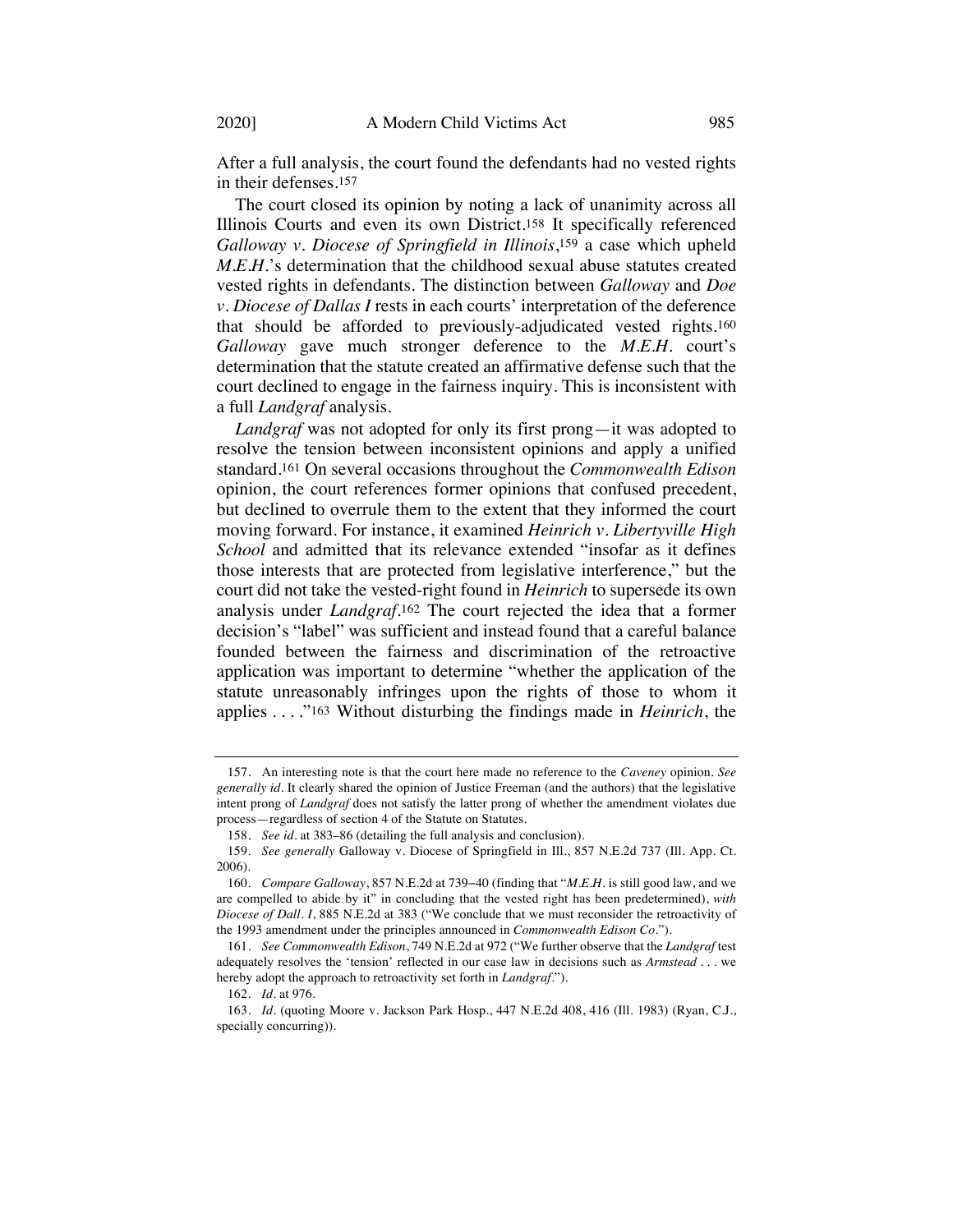court noted that the facts between that case and the one at bar were distinguishable and supported its own analysis into whether its ultimate finding would unreasonably infringe upon due process.

#### *B. Varying Degrees of Vested Rights*

In addition to the court's treatment of the *Landgraf* test in *Commonwealth Edison*, the origins of Illinois courts' determination that an expired statute of limitations creates a vested right in a defendant highlights a distinction between this traditional determination and how it applies to the childhood sexual abuse limitations statute.

The *Blodgett* opinion was founded almost entirely in an examination of theories of property law; with a subsequent reliance on Justice Story's dissent in *Campbell v. Holt*.164 It examined the understanding of property rights in tangible things and real property, and then, without analysis, tied the idea of rights and title in these tangible things to incorporeal rights such as "the recovery of damages for a tort."165 The list of differences between these theories—that of adverse possession and the idea that a sex-offender has a right to avoid suit after a pre-determined length of time—is endless and not worthy of protracted analysis.

The Supreme Court's opinion recognizes such a distinction. As *Campbell* found, there should be no right in a debtor to rely upon an expired statutory period as a defense against the creditor.166 There, through examination of contract law, the Court denied this sort of defense, belittling its foundation by calling statutes of limitations "purely arbitrary creation[s] of the law."167 It went on to determine what exactly a vested right was in its analysis that draws several parallels to the *Commonwealth Edison* and *Landgraf* opinions.

In neither the federal nor Illinois constitutions does the phrase "vested right" appear—the term is entirely a creature of common law.168 Neither constitution makes "an act of state legislation void merely because it has some retrospective operation."169 *Commonwealth Edison* is definitive

<sup>164.</sup> *See generally* Bd. of Educ. v. Blodgett, 40 N.E. 1025 (Ill. 1895).

<sup>165.</sup> *Id.* at 1027.

<sup>166.</sup> *See* Campbell v. Holt, 115 U.S. 620, 629 (1885) ("We can understand a right to enforce the payment of a lawful debt. . . . But we do not understand the right to satisfy that obligation by a protracted failure to pay. We can see no right which the promisor has in the law which permits him to plead lapse of time instead of payment, which shall prevent the legislature from repealing that law because its effect is to make him fulfill his honest obligations.").

<sup>167.</sup> *Id.* at 628.

<sup>168.</sup> *See id.* ("But when we get beyond this, although vested rights may exist, they are better described by some more exact term, as the phrase itself is not one found in the language of the Constitution.").

<sup>169.</sup> Chase Sec. Corp v. Donaldson, 325 U.S. 304, 315 (1945). In a reevaluation of *Campbell*, the Supreme Court upheld its precedent and has relied upon it without reconsideration since. *Id.*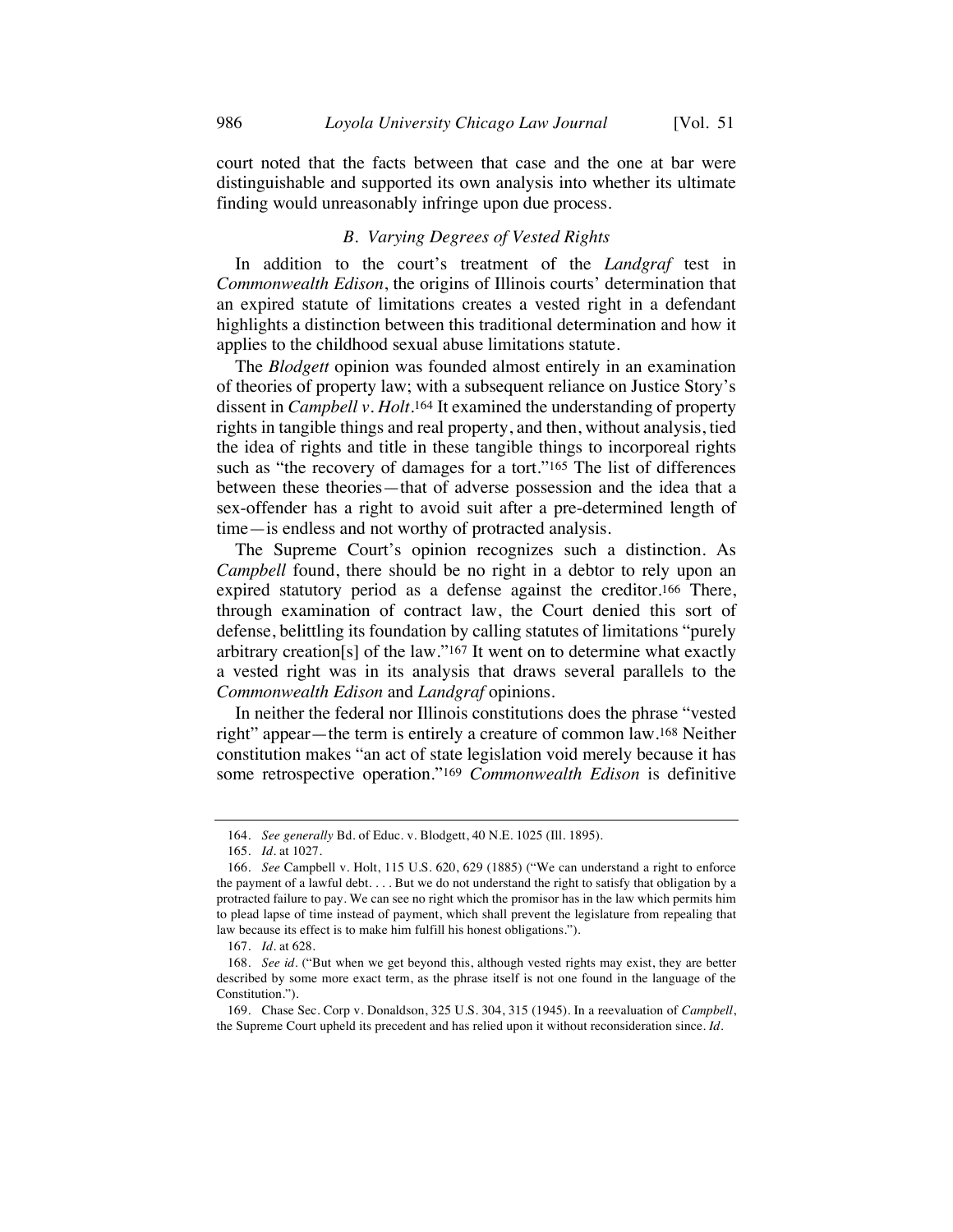proof of that. The Court advises that while a "vested right" is understood in a general sense, one must "get beyond" this general understanding and describe them "more exact[ly]" in a given case.170 There, it did not make logical sense to apply a "vested right" against a creditor where a debtor failed to pay its debt on an otherwise valid contract. To circumvent this contract with something like a limitations period would effectively take "arbitrary enactments" of public policy and create a right in the lapse of time in favor of the debtor and to the detriment of the creditor—stripping away the creditor's rights.

This discussion, over one hundred years prior to *Landgraf*, is consistent with the balancing test described in the second prong of the test. It considers not the general idea of applying statutes of limitations retroactively, but the application of a specific statute retroactively.171 To over-inclusively apply a bar to retroactive application of statutes of limitations on the basis of its effect in a certain area of law, like adverse possession, will unevenly affect other areas of law, like limitations on childhood sexual abuse, that are founded in entirely different public needs. In some instances "no right is destroyed when the law restores a remedy which has been lost," where in others due process might be violated and a vested right would be destroyed.172

This is all to say that there is room for interpretation of a given statute, and there is a method for interpretation prescribed by *Landgraf* through *Commonwealth Edison*. While the holding in *M.E.H.* remains valid in that its holding is *informative* of what does and does not constitute a vested right in the context of childhood sexual abuse statutes of limitations, it was not adequately tested by the Illinois-endorsed *Landgraf* test, nor is it representative of a thorough analysis of the current statute.

<sup>170.</sup> *See Campbell*, 115 U.S. at 628 (finding that the bare term "vested right" is not understood to mean "that a right to defeat a just debt by the statute of limitations is a vested right, so as to be beyond legislative power in a proper case").

<sup>171.</sup> Throughout the entire discussion of *Landgraf* in *Commonwealth Edison*, the court references, singularly, "an amended statute" in the context of its analysis. Commonwealth Edison Co. v. Will Cty. Collector, 749 N.E.2d 964, 971 (Ill. 2001). At no point does the court suggest that concepts previously tested in different statutes or statutory frameworks are decisive in applying a similar, or even exact concept, in the context of a different statute. Therefore, it makes little sense to say that the affirmative defense to a statute of limitations expiration in one statutory framework applies to every such statutory framework to create a vested right. The legislature is more complex in its ambitions and so the intent behind the statute of limitations in the context of childhood sexual abuse is vastly different than intent behind limitations in the context of, for example, tax-break registration periods for underground fuel tanks.

<sup>172.</sup> *Campbell*, 115 U.S. at 628; *see also Donaldson*, 325 U.S. at 315−16 ("[C]ertainly it cannot be said that lifting the bar of a statute of limitation so as to restore a remedy lost through mere lapse of time is per se an offense against the Fourteenth Amendment.").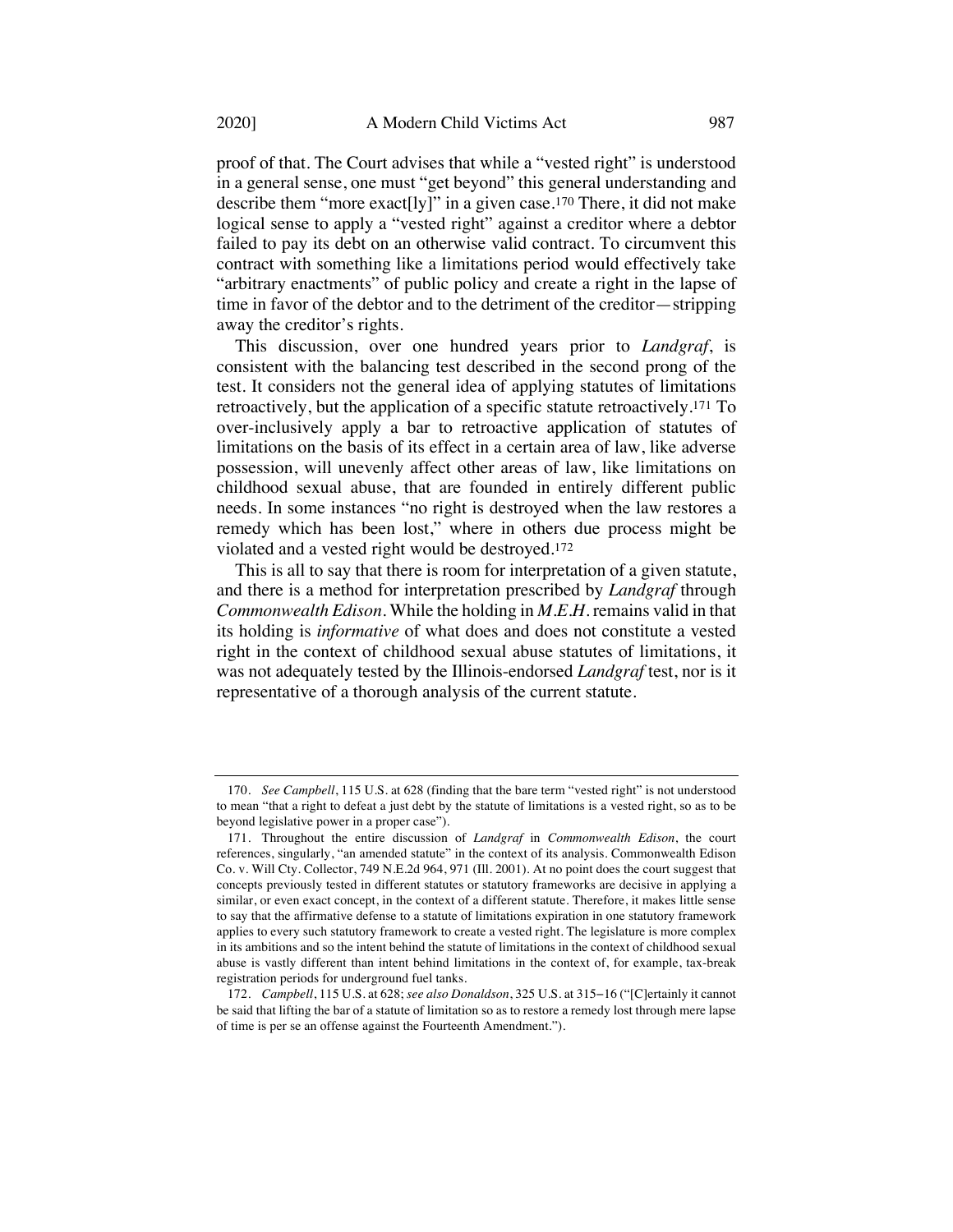# *C. Application of* Landgraf

An actual application of *Landgraf*'s second-prong only confirms the need for a second look at *M.E.H.*'s conclusion that the statutes' expirations create vested rights.173 In the instances where the second prong has been applied, even though overturned or disagreed with by the majority, courts have convincingly found in favor of plaintiffs and against a declaration that the statutes would create a vested right. This outcome is even more convincing when it is applied to the current statute which eliminated the statute of limitations in 2014.

As *Commonwealth Edison* dictated, after finding that the plain and unambiguous legislative text commands retroactive application, it will be effectuated absent constitutional violations.174 To determine whether a retroactive application is "so harsh and oppressive as to transgress the constitutional limitation," the court will consider the legislative purpose behind the statute,175 the length of the period of retroactivity,176 and whether the opposing party reasonably and detrimentally relied on the prior law.177

The legislative purpose behind the childhood sexual abuse statute of limitations is informed by the last three decades of reform. Ever since the statute of repose was abolished, the legislature has significantly expanded the statute of limitations and discovery exception periods every time it went to amend it.178 Each amendment was made with the understanding that these particular injuries are unique in that they subject the plaintiff to long-repressed memories.179 Each amendment has made it easier to file a claim on this basis, which demonstrates an intent to fix a problem in

<sup>173.</sup> For a complete example in the context of a previous amendment to the civil statute of limitations in the context of childhood sexual abuse, see *Diocese of Dall. I*, 885 N.E.2d 376, 384– 86 (Ill. App. Ct. 2008).

<sup>174.</sup> *See Commonwealth Edison*, 749 N.E.2d at 971 ("[I]f the legislature has clearly indicated what the temporal reach of an amended statute should be, then, absent a constitutional prohibition, that expression of legislative intent must be given effect.").

<sup>175.</sup> *See id.* at 974 (first citing United States v. Carlton, 512 U.S. 26, 32 (1994); and then citing Landgraf v. USI Film Prods., 511 U.S. 244, 266–67 (1994)) (noting the *Landgraf* court's acknowledgment that legislative purpose is relevant to retroactive legislation because the legislature may use retroactive legislation retributively against unpopular groups or individuals).

<sup>176.</sup> *See id.* (citing *Carlton*, 512 U.S. at 32–33) (explaining that a retroactive measure does not necessarily violate the due process provisions of the Illinois or United States Constitutions but rather that a court must consider the nature of the measure).

<sup>177.</sup> *See id.* (citing Gen. Tel. Co. v. Johnson, 469 N.E.2d 1067, 1075 (Ill. 1984)) (explaining that the reasonableness of a retroactive measure depends on various circumstances).

<sup>178.</sup> *See supra* note 21 and accompanying text (detailing the various amendments to section 5/13-202.2).

<sup>179.</sup> *See Diocese of Dall. I*, 885 N.E.2d 376, 385 (Ill. App. Ct. 2008) (citing Pedigo v. Pedigo, 686 N.E.2d 1180, 1185 (Ill. App. Ct. 1997)) ("All three amendments the legislature made to the statute were motivated by an increasing awareness of the fact that the type of abuse alleged by the plaintiff is by its very nature subject to long-repressed memories.").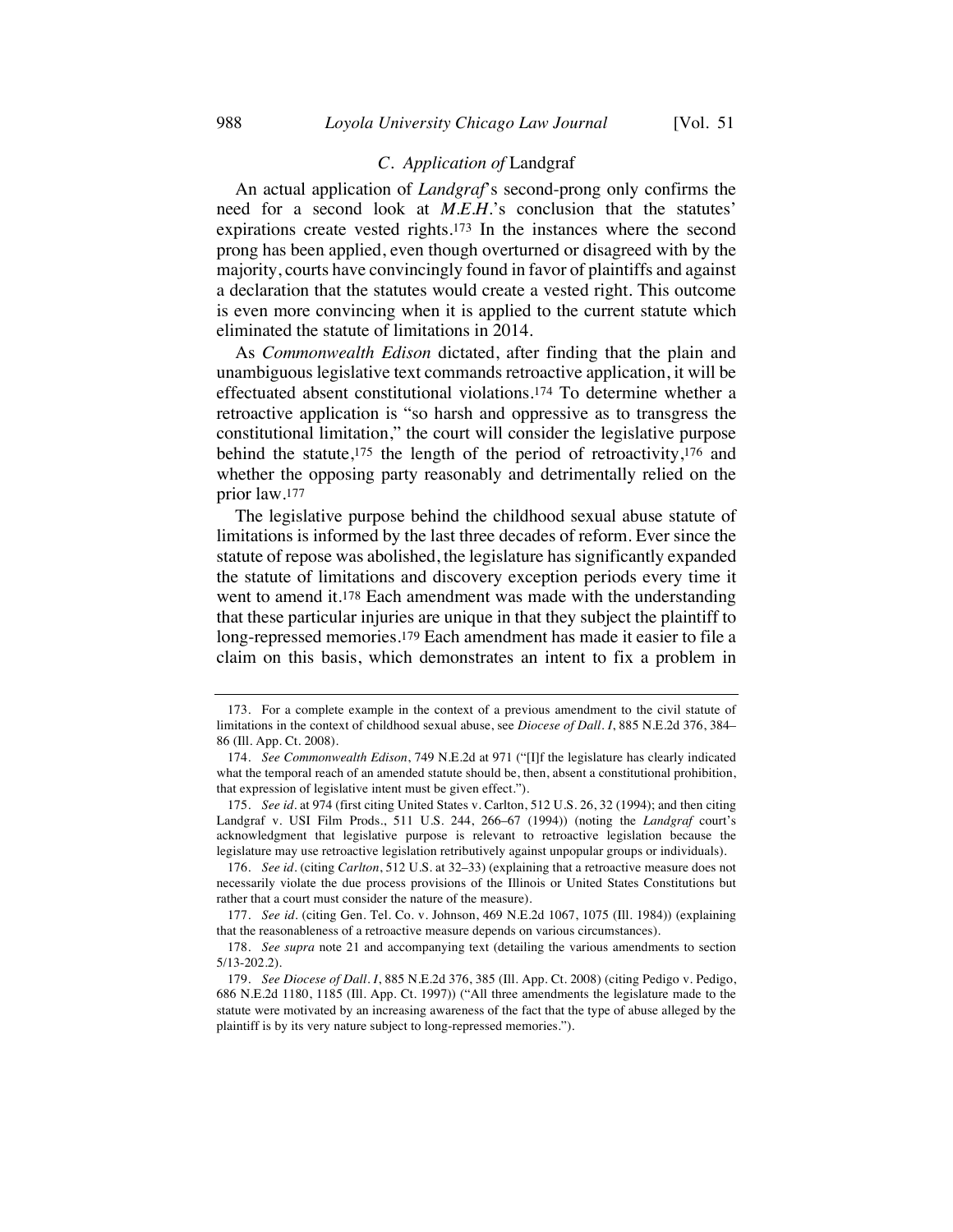previous versions of the statute—a factor that weighs in favor of retroactive application.180

The period of retroactivity is uncertain in this instance, as this analysis is not based off of a particular pattern of facts.181 However, even if the fact pattern uncovered a fifty-year window of retroactivity, a period that would ordinarily weigh heavily against retroactive application, the current state of the law undercuts the weight of such a long retroactivity period. In all cases moving forward, the length of time passed since the injury is entirely irrelevant because there is no statute of limitations to apply.182 Long periods of retroactivity weigh against application because of common-sense reasons like difficulty in obtaining evidence, contacting relevant persons, detrimental reliance by opposing parties,183 and other practical requirements of informing a fair trial.184 These are logical considerations in barring retroactive claims of fifty years in normal circumstances, but because the legislature eliminated any temporal bar on claims moving forward, these are issues that can and will be faced in the future with the legislature's express blessing.185 The legislature has made the affirmative decision to disregard the practical realities involved in childhood sexual abuse survivors bringing claims against their abusers because they may not confront their injuries themselves until much later in life. To prevent those who suffered abuse in the 1970s−1980s from bringing a claim today would be no different than barring someone who suffered abuse in the 2000s−2010s from bringing a claim in 2050. This arbitrary result should hold no weight against retroactive application.

<sup>180.</sup> *See* Commonwealth Edison Co. v. Will Cty. Collector, 749 N.E.2d 964, 975 (Ill. 2001) (approving the legislative motive to correct previously existing law).

<sup>181.</sup> Though, normally, a lengthy period of retroactivity weighs against retroactive application. *Id.*

<sup>182.</sup> *See Diocese of Dall. I*, 885 N.E.2d at 385 (discussing the legislature's conscious choices to lengthen statutory limitations periods which would naturally impose burdens on defendants seeking to defend against causes of action based on older events).

<sup>183.</sup> This factor will be addressed more thoroughly below. *See infra* notes 188–90 and accompanying text.

<sup>184.</sup> *See* Chase Sec. Corp v. Donaldson, 325 U.S. 304, 314 (1945) ("Statutes of limitation find their justification in necessity and convenience rather than in logic. They represent expedients, rather than principles.").

<sup>185.</sup> *See id.* (citing Order of R.R. Tels. V. Ry. Express Agency, 321 U.S. 342, 349 (1944)) ("They are practical and pragmatic devices to spare the courts from litigation of stale claims, and the citizen from being put to his defense after memories have faded, witnesses have died or disappeared, and evidence has been lost."). The fact that the legislature has eliminated such statutes moving forward means that these realities can and will be faced by courts and defendants. *See* 735 ILL. COMP. STAT. 5/13-202.2(f) (2019) (declaring that "an action for damages based on childhood sexual abuse may be commenced at any time"). This underlying rationale, ignored by the legislature, is the same rationale that defends against expired claims. If the legislature is numbed to these arguments, why are they still applicable retroactively, despite that the legislature made this amendment to then-valid claims based on actions years in advance of the amendments?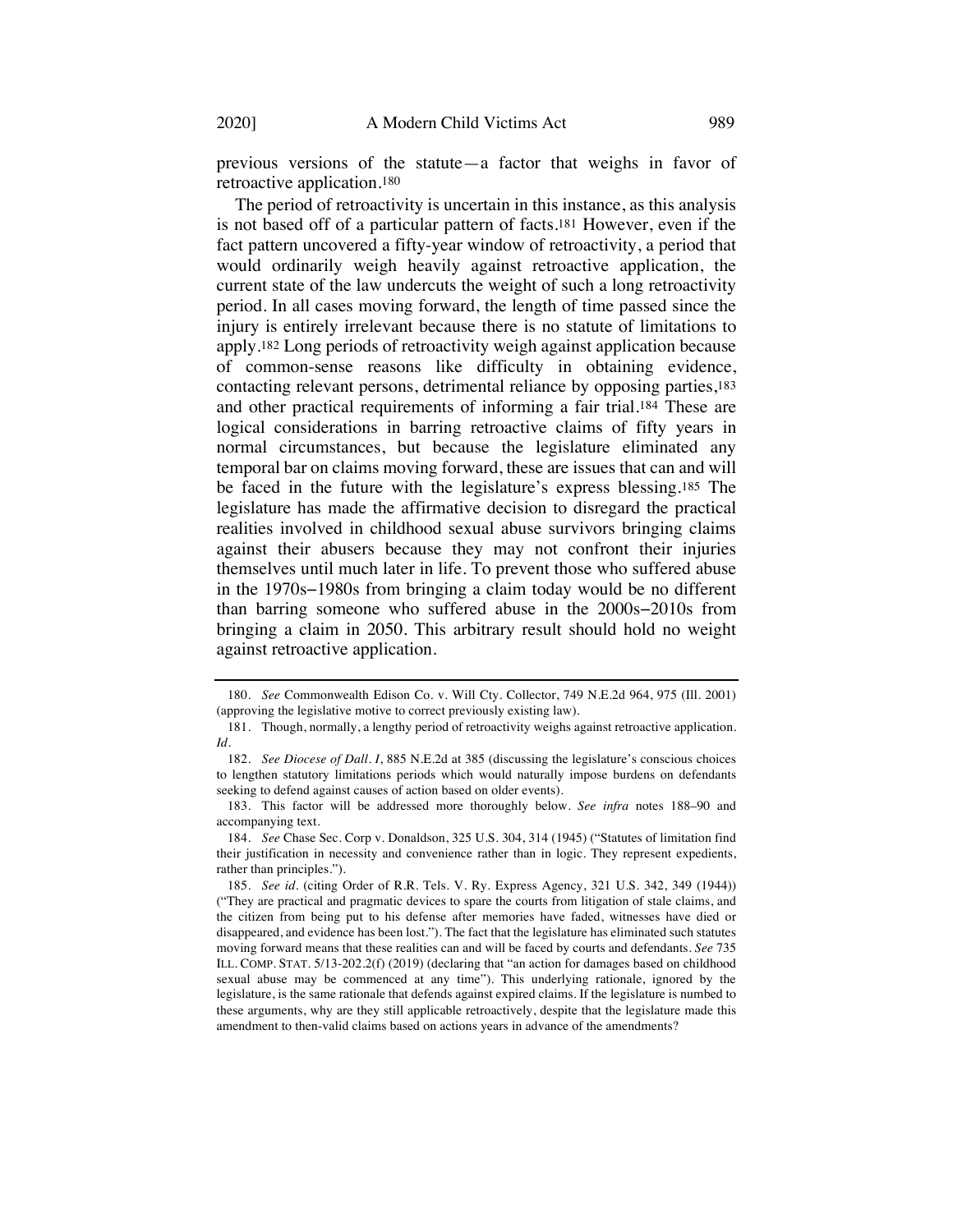Finally, it makes little sense to allege that defendants in such an action could have detrimentally relied upon the statute of limitations expiration for several reasons. First, under the constantly amended and changing statutes in the last three decades, it would be difficult to rely upon any one statute successfully for any defendant. Even if a defendant guessed successfully and relied on one of the amendments, then, also successfully, waited-out his period of limitations, the results are wholly arbitrary. Fifth District Justice Chapman compellingly demonstrated this through her own example. In her dissent in *Galloway*, she found that the defendant could not have detrimentally relied upon the statute of repose when he committed the abuse because it was not yet in existence.186 The defendant only happened to fall into the only three-year window in which the statute of repose existed, and lucked out with a foolproof defense before it was eliminated in 1994. To demonstrate the illogical effect, she noted that were the plaintiff born in 1964, she would have turned thirty after the statute of repose was eliminated and the claim would never have been barred.187

Justice Chapman also recognized that there are two sides to the coin in measuring reliance on the statutes of repose and limitations.188 Clearly, the legislature sought to amend its own actions by expanding the statutes of limitations for childhood sexual abuse because it sought to offer plaintiffs a meaningful opportunity to bring suit. To limit certain plaintiffs, especially those that were exposed to the two-year limitations period or twelve-year repose period, is harsh when compared to plaintiffs who have faced lesser to zero limits upon bringing suit.<sup>189</sup> A defendant's claim to detrimental reliance, especially reliance on such a constantlyshifting statutory schema, can have no heavier weight than a plaintiff's interest in pursuing his or her claim.190

190. *See Galloway*, 857 N.E.2d at 743 (Chapman, J., dissenting) ("In other words, the

<sup>186.</sup> *See* Galloway v. Diocese of Springfield in Ill., 857 N.E.2d 737, 743 (Ill. App. Ct. 2006) (Chapman, J., dissenting) ("The events at issue occurred decades before the statute of repose was enacted.").

<sup>187.</sup> *See id.* (detailing her example and concluding that the "difficulties flow, rather, from the legislature's judgment that placing this burden on defendants is an acceptable price to pay for tailoring procedural limitations to provide victims of childhood sexual abuse a reasonable opportunity to seek redress").

<sup>188.</sup> *See id.* ("The retroactive application of the statute of repose interferes with the plaintiff's interest in pursuing a cause of action against the defendants, just as a retroactive application of the legislation removing the statute of repose interferes with the defendants' interest in an absolute defense.").

<sup>189.</sup> *See id.* (noting that courts have previously found this statute of repose included intent to be applied retroactively); *see, e.g.*, M.E.H. v. L.H., 685 N.E.2d 335, 340 (Ill. 1997) (noting that legislative intent when enacting the repose period informs what is a reasonable time for filing suit); Phillips v. Johnson, 599 N.E.2d 4, 7–8 (Ill. App. Ct. 1992) (explaining that concepts of justice, fairness, and equity weigh for or against retroactive application of a statute).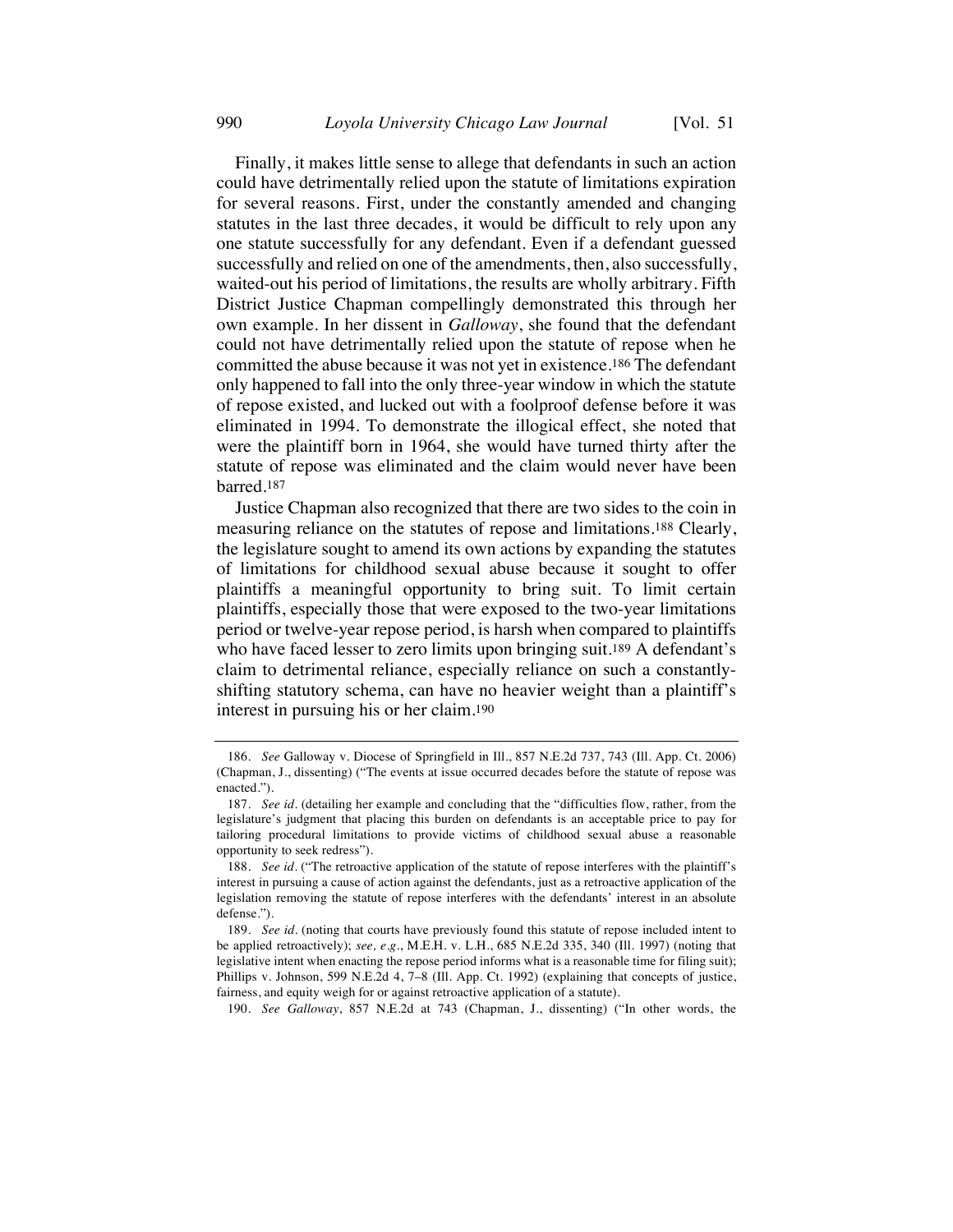In sum, there is value in the independent analysis of retroactive application in the context of a given statute of limitations. Under Illinois courts' current treatment of this issue, all statutes of limitation are similar in that they create a vested right in defendants when the statute expires. However, were courts to actually embark on the full *Landgraf* analysis mandated by *Commonwealth Edison*, it would easily conclude that the current legislation weighs heavily in favor of retroactive application of the statute of limitations, opening the courts evenly to all afflicted by injuries related to childhood sexual abuse.

#### IV. OTHER STATE COURT TREATMENT AND PUBLIC POLICY

This Part will briefly cover other states' treatments of the retroactivity issue, as well as public policy. The brevity of these points is not meant to belittle their magnitude; rather, it is to avoid belaboring them for two reasons: (1) other state constitutional law is different from Illinois, despite the several similarities, and (2) the public policy considerations have been discussed to great extent already in this article and are mostly obvious.

#### *A. State Treatments*

To the extent that one is skeptical that the Illinois Supreme Court would overturn its unequivocal statement on retroactive application, one might consider the actions of other states' high courts. An exhaustive analysis by the Connecticut Supreme Court provides a strong example of its own state's civil statute of limitations for childhood sexual abuse. In *Doe v. Hartford Roman Catholic Diocesan Corp.*, the court recognized that retroactive application of amended statutes was not unanimously practiced across all states since *Campbell*.191 In fact, it noted that among the fifty states, forty-four of them considered the issue of whether an extended statute of limitations could constitutionally apply retroactively.192 Of those forty-four states, eighteen follow the federal approach announced in *Campbell*—though Connecticut would become the nineteenth by then end of the opinion.193

difficulties inherent in defending an action such as the plaintiff's do not stem from a retroactive application of the statute itself.").

<sup>191.</sup> *See* Doe v. Hartford Roman Catholic Diocesan Corp., 119 A.3d 462, 508–14 (Conn. 2015) (mentioning and citing to forty-four states which have analyzed *Campbell* in the context of their own state constitutions).

<sup>192.</sup> *Id.*

<sup>193.</sup> *See id.* at 513–14 (first citing Campbell v. Holt, 115 U.S. 620 (1885); and then citing Chase Sec. Corp. v. Donaldson, 325 U.S. 304 (1945)) ("The decisions that follow the federal approach embodied in *Campbell v. Holt* . . . and *Chase Securities Corp. v. Donaldson* . . . are most consistent with our body of case law in this area . . . and our constitutional history.").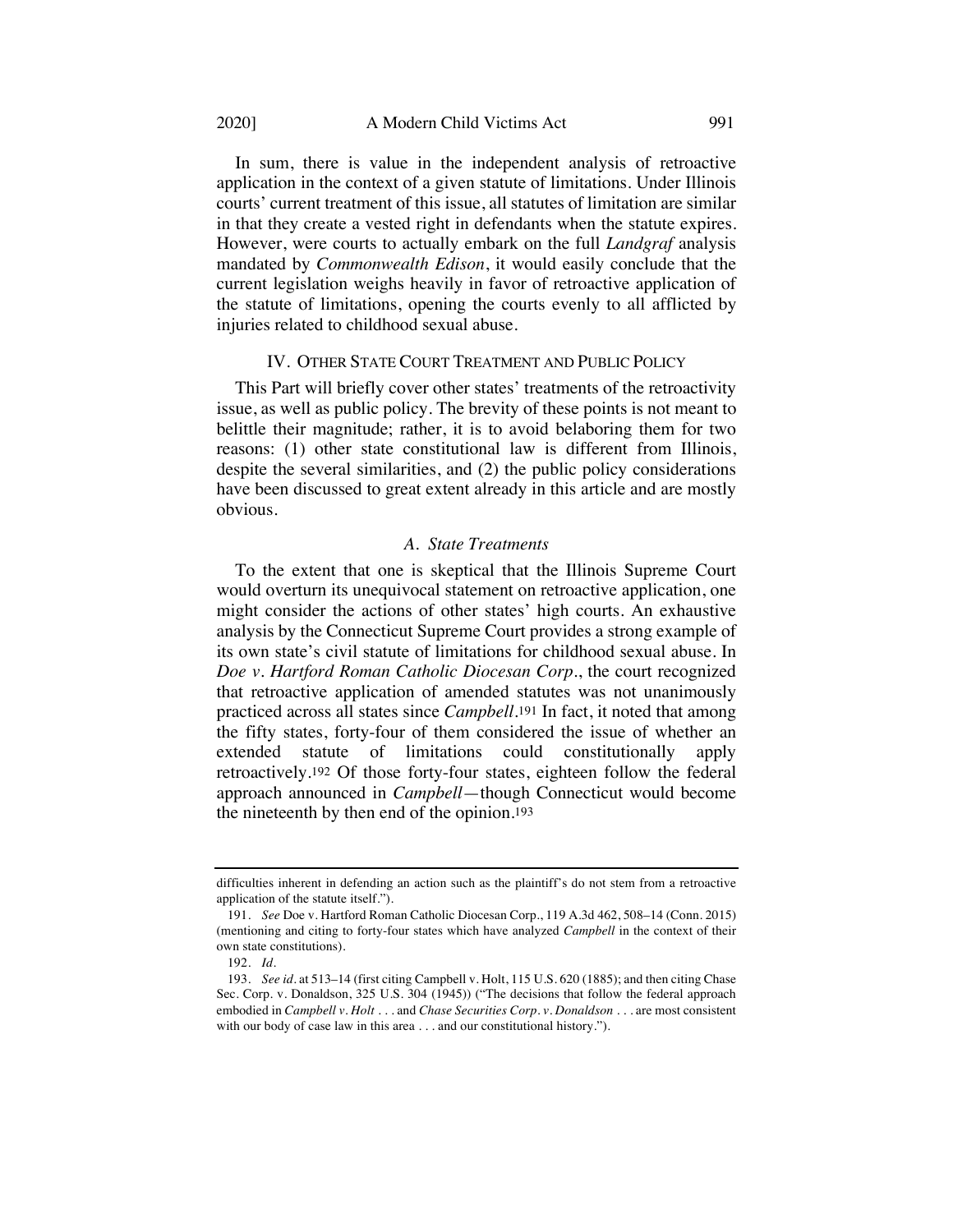The court found no per se right to the expiration of a statute of limitation as an affirmative defense under its own due process precedent194—a stark contrast to Illinois case law. However, the court's conclusion relied heavily on public policy consideration in addition to this ruling.195 The court relied on "considerations of good sense and justice" to inform its decision;<sup>196</sup> it specifically explained that the danger of defendants being exposed to delayed or unexpected liability was sufficiently outweighed by recognizing that victims often repress memories and are unaware of all who are responsible at the time their injuries manifest years later.197

Again, Connecticut case law lacks the affirmative statement that a vested right can be created in the expiration of a statute of limitations. The bodies of Connecticut and Illinois case law differ substantially in that respect, a factor that would lessen the impact of *Hartford Roman Catholic Diocesan Corp.* on Illinois jurisprudence. However, the court there also cited to New York's interpretation of the revival of personal causes of action, which relies more heavily on public policy concerns and commonsense interpretations of justice.198

Specifically, New York Courts have held that the state legislature may revive a cause of action that would otherwise have expired if it is reasonably determined that "the circumstances are exceptional and are such as to satisfy the court that serious injustice would result to plaintiffs not guilty of any fault if the intention of the [l]egislature were not effectuated."199 This rule seems more palatable to Illinois courts. It provides an exception to the general rule that a statute of limitation or repose would provide for an affirmative defense, but only in instances

<sup>194.</sup> *See id.* at 508 (citing Goshen v. Stonington, 4 Conn. 209, 222 (1822)) (recognizing that Connecticut case law affords some protection to defendants alleging a defense in an expired statute of limitation, but finding that its case law "nevertheless embraces the constitutional permissibility of 'manifestly just' retroactive legislation affecting legal rights and obligations").

<sup>195.</sup> *See id.* at 514–16 (quoting Marci A. Hamilton, *The Time Has Come for a Restatement of Child Sex Abuse*, 79 BROOK. L. REV. 397, 404 (2014)) (discussing public policy considerations and recognizing various psychological research studies that generally assert "a child who seemed unharmed by childhood abuse can develop crippling symptoms years later").

<sup>196.</sup> *Id.* at 504 (quoting Roberts v. Canton, 619 A.2d 844, 849 (Conn. 1993)).

<sup>197.</sup> *See id.* (quoting *Roberts*, 619 A.2d at 849) (agreeing with plaintiff's emphasis on the "legitimate legislative purpose . . . to afford a plaintiff sufficient time to recall and come to terms with traumatic childhood events before he or she must take action" even if it would surprise a defendant, which the court notes was "an express purpose of the statute."); *see also Roberts*, 619 A.2d at 849 n.8 (quoting Sen. Anthony Avallone's testimony before the Judiciary Committee, couching much of the rationale in a concern for child-victims' memory repression).

<sup>198.</sup> *See* Doe v. Hartford Roman Catholic Diocesan Corp., 119 A.3d 462, 512–13 (citing Gallewski v. H. Hentz & Co., 93 N.E.2d 620 (1950)) (explaining the New York court's approach of reviving a cause of action when serious injury would otherwise result to plaintiffs).

<sup>199.</sup> *Gallewski*, 93 N.E.2d at 624.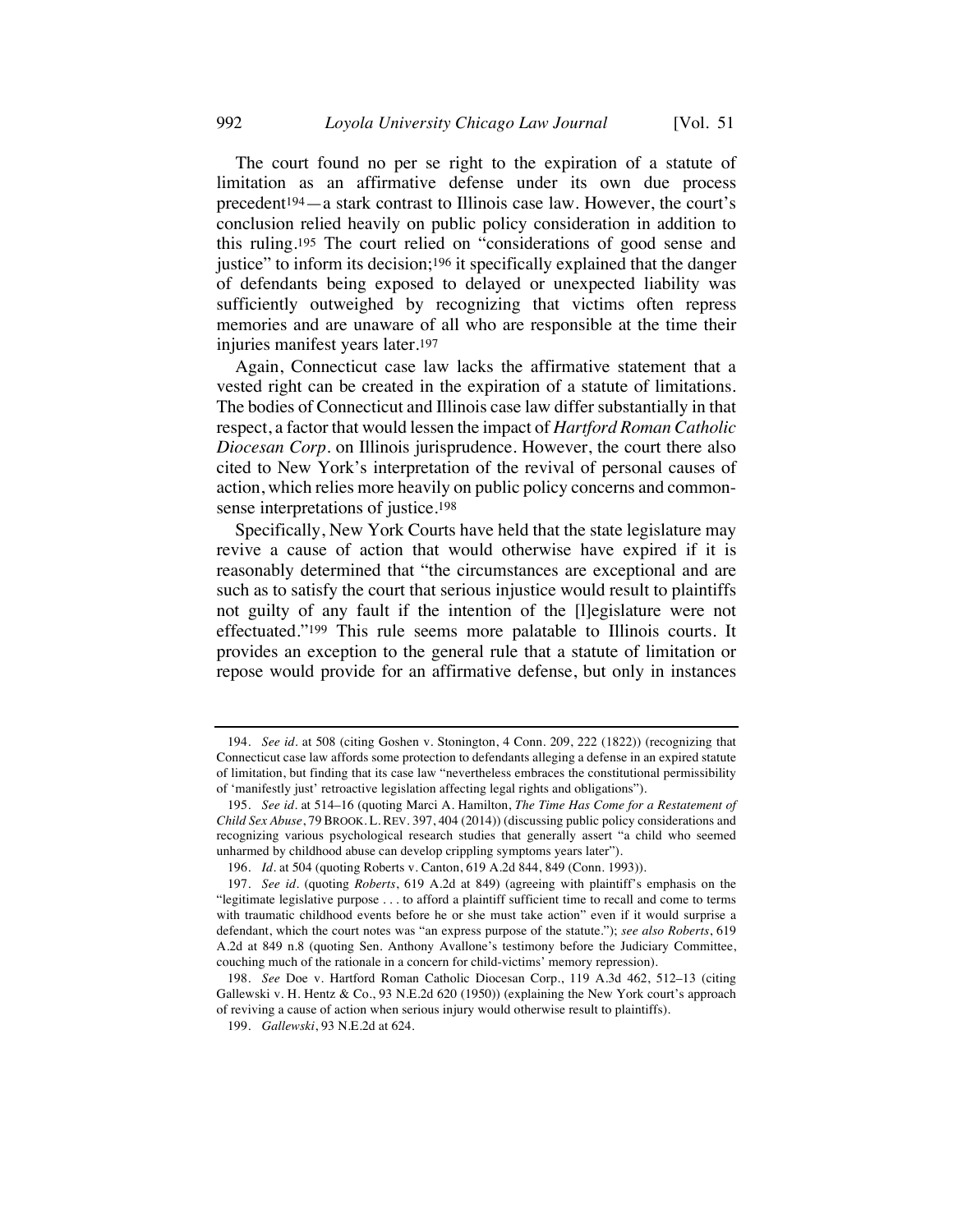that public policy concerns render that rule unjust or arbitrary.200 It would provide a stronger exception than the discovery rule,201 an exception founded in similar logic, which bars victims from overcoming the statute of repose.202 There are several instances of Illinois courts recognizing that survivors of childhood sexual abuse were victim to serious injustice, 203 and it cannot be reasonably argued that children could share in the fault of such a heinous act. At bottom, Illinois should at least reconsider and give weight to the underlying public policy considerations that justify such an exception for the sake of justice to victims. The most appropriate method of reconsidering these concerns would be through the courtprovided balancing test set forth by *Landgraf* and endorsed by *Commonwealth Edison*.204

The outcome of this New York procedure is just such justice. The Child Victims Act went through the New York legislature successfully, invoking the one-year look-back window that retroactively opens the courts to victims.205 The more than four hundred lawsuits filed on opening day demonstrate the efficacy of the rule in action206—so much

203. *See, e.g.*, M.E.H. v. L.H., 685 N.E.2d 335, 340 (Ill. 1997) ("Although we are not unsympathetic to plaintiffs' position, it fails to take into account that there are other interests at stake here."). In some instances, the court seems to go so far as to deflect blame for an adverse judgment to plaintiffs to demonstrate some level of sympathy to victims on record. *See, e.g.*, *Diocese of Dall. II*, 917 N.E.2d 475, 487 (Ill. 2009) ("Defendants in this case have elected to invoke the defense, and they alone are responsible for that decision and its impact on plaintiff's ability to seek relief through the courts. Our function, as a court of review, is simply to insure that the law is applied correctly."). The authors harbor no resentment towards the courts for applying what they believe to be sound principles of legal judgment—we simply disagree with the courts' outcomes.

204. *See* Commonwealth Edison Co. v. Will Cty. Collector, 749 N.E.2d 964, 976 (Ill. 2001) (quoting In re Marriage of Semmler, 481 N.E.2d 716, (Ill. 1985)) ("In assessing whether the application of a new statutory amendment to an existing controversy violates due process, the question is not simply whether the rights allegedly impaired are [labeled] vested or non-vested." (alterations in original)); *see also id.* (quoting Moore v. Jackson Park Hosp., 447 N.E.2d 408 (Ill. 1983) (Ryan, C.J., specially concurring)) ("The determination of whether the application of the statute unreasonably infringes upon the rights of those to whom it applies involves a balancing and discrimination between reasons for and against application of the statute to the class of individuals.").

205. *See* N.Y. C.P.L.R. § 214-g (McKinney 2019).

206. *See* Priscilla DeGregory et al., *Child Victims Act Brings 'Hope' to Formerly Abused Kids: Lawyer*, N.Y. POST (Aug. 14, 2019), https://nypost.com/2019/08/14/hundreds-of-lawsuits-filed-

<sup>200.</sup> Again, the authors do not contest the validity of the general assertion that there is a *per se* rule against retroactive implication. *See, e.g.*, Landgraf v. USI Film Prods., 511 U.S. 244, 272 (1994) ("Because it accords with widely held intuitions about how statutes ordinarily operate, a presumption against retroactivity will *generally* coincide with legislative and public expectations." (emphasis added)).

<sup>201.</sup> *See supra* Section II.B (describing the rule and its specific pleading requirements).

<sup>202.</sup> *See* Wisniewski v. Diocese of Belleville, 943 N.E.2d 43, 70 (Ill. App. Ct. 2011) (citing Goodman v. Harbor Mkt., Ltd., 663 N.E.2d 13, 18 (Ill. App. Ct. 1995)) ("Statutes of repose do not incorporate the discovery rule and generally terminate claims regardless of a plaintiff's lack of knowledge of his or her cause of action.").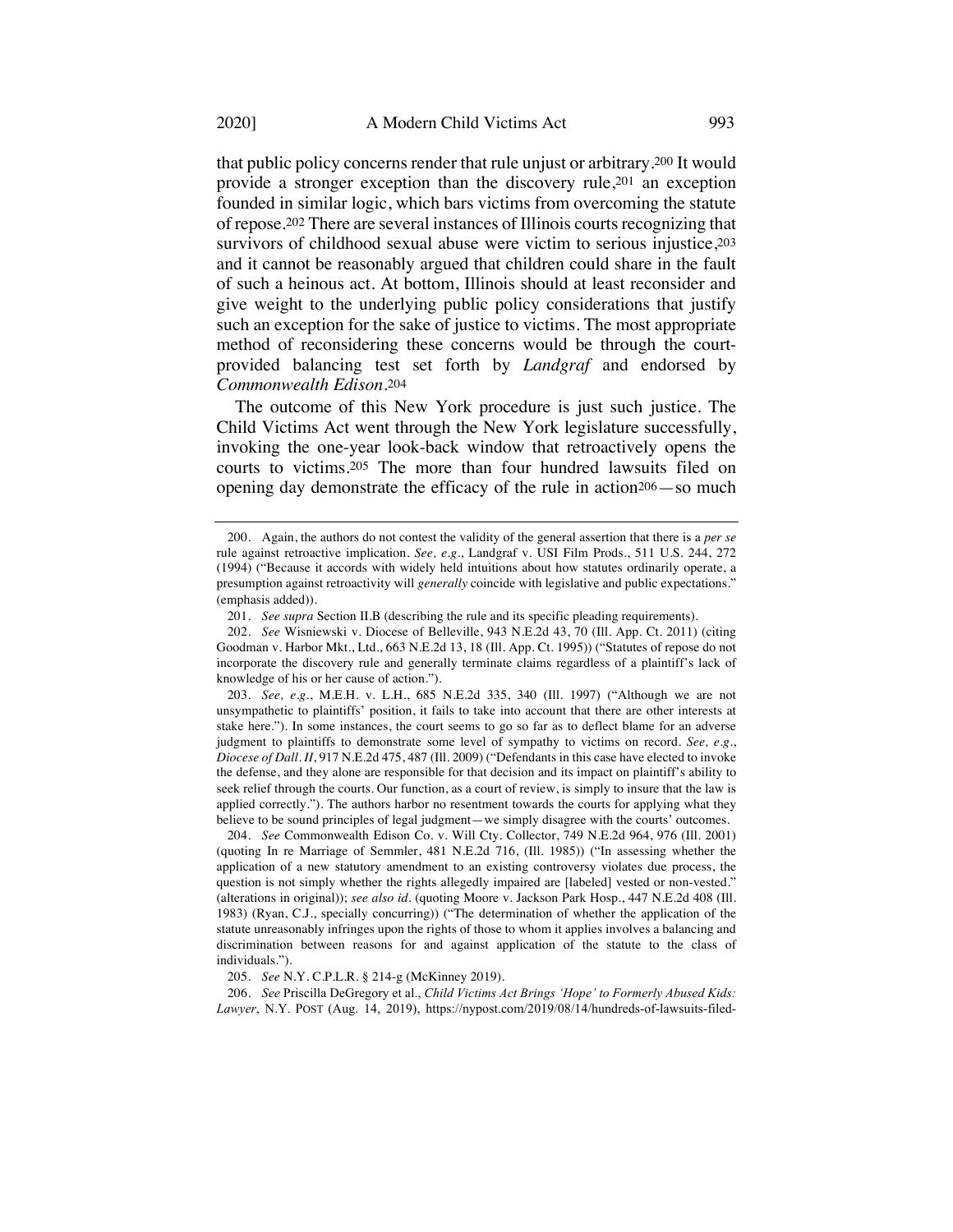#### V. PROPOSAL AND IMPACT

The legislature should draft and pass a new bill that seeks to amend section 5/13-202.2 and insert a finite window that would allow expired claims arising out of childhood sexual abuse to proceed under the current infinite statute of limitations. Upon likely challenge and appeal by relevant litigants, the Illinois Supreme Court should reevaluate its determination that such defendants have a vested right to the defense of expired statutes of limitations and repose through application of *Landgraf*. Between a properly executed *Landgraf* test and considerations of legislative intent, public policy, and common principles of justice, the court should find that the retroactive window in section 5/13-202.2 is constitutional under the Illinois Due Process Clause.208

# *A. The Legislature*

Historical treatment of this issue by the Illinois General Assembly intimates that such a proposal is not out of the question. It is undeniable that the trend in amendments to section 5/13-202.2 weigh decisively in favor of plaintiffs since 1994. The statute of repose that went effective in 1991 lasted only three years before it was totally repealed.209 Its short life strongly indicates that it was viewed nearly immediately as a mistake, something that the courts have recognized in their analyses of this statute

on-first-day-child-victims-act-takes-effect/ [https://perma.cc/6SJY-6NPL]; *see also* Steve Orr, *Hundreds of Child Sex Abuse Claims Filed on First Day of New York's Child Victims Act*, USA TODAY (Aug. 14, 2019) https://www.usatoday.com/story/news/nation/2019/08/14/new-yorkchild-victims-act-lawsuits/2007257001/ [https://perma.cc/V7G9-HDFT] (asserting that 385 of the 400-plus cases were filed by noon).

<sup>207.</sup> New York is not the only state that rests between acceptance and rejection of *Campbell*. Wisconsin recognizes that there is a vested right in the lapse of statutes, but nevertheless has utilized the rational basis standard to analyze the constitutionality of a revival statute by balancing (1) private interests that are overturned by retroactivity; and (2) the public interest served by retroactivity. *See* Soc'y Ins. v. Labor & Indus. Review Comm'n, 786 N.W.2d 385, 396 (Wis. 2010) (quoting Matthies v. Positive Safety Mfg. Co., 628 N.W.2d 842, 855 (Wis. 2001)) ("Whether there exists a rational basis involves weighing the public interest served by retroactively applying the statute against the private interest that retroactive application of the statute would affect.").

<sup>208.</sup> The authors take no opinion as to what, if any, prior cases need to be overturned. Only to the extent that this proposed course of action is wholly inconsistent with previous decisions should any be expressly overruled—a decision soundly and rightly in the Illinois Supreme Court's discretion.

<sup>209.</sup> *See* P.A. 88-127, § 5 (eff. Jan. 1, 1994) (eliminating the statute of repose).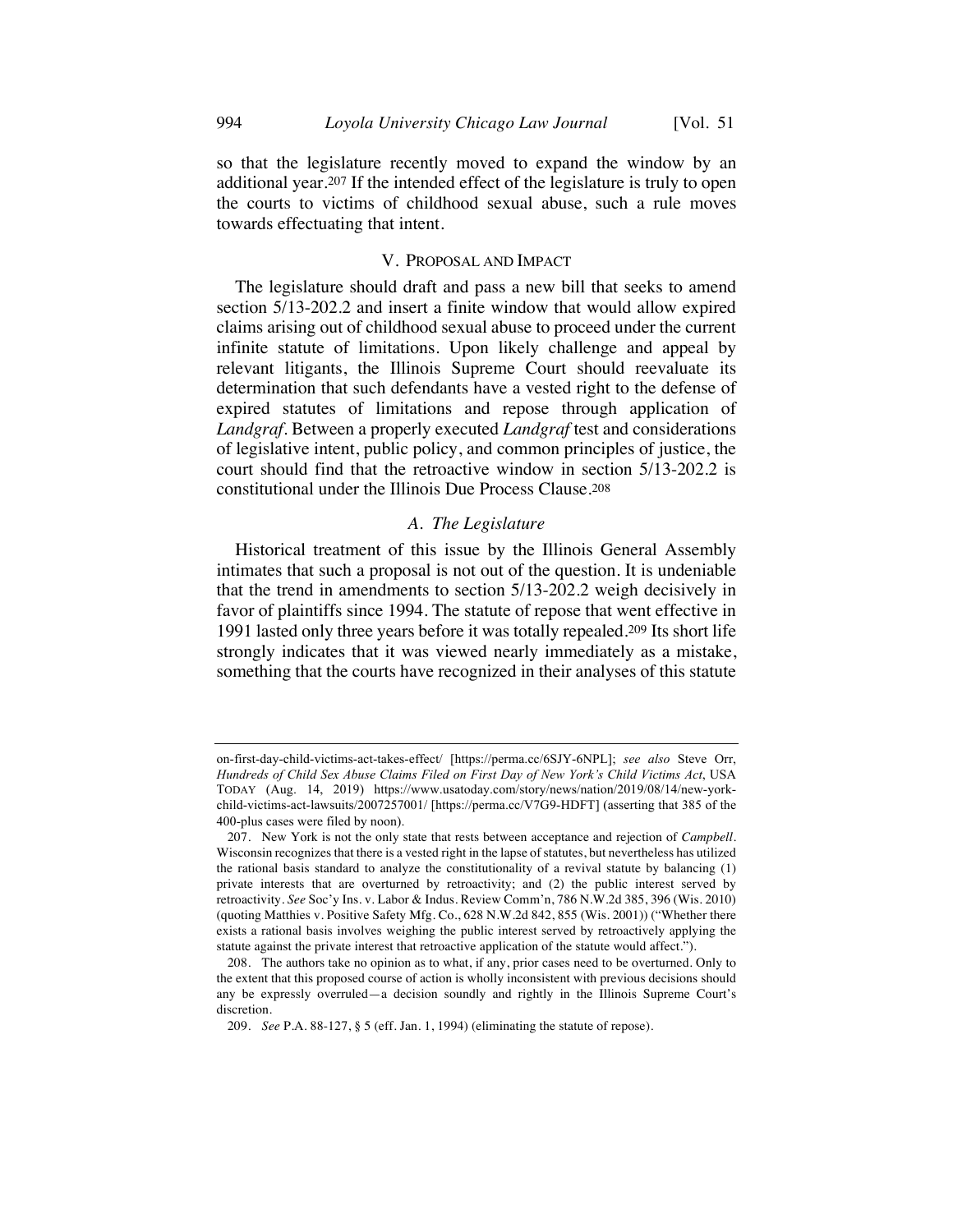moving forward.210 This plaintiff-friendly trend is only strengthened when examining the legislature's treatment of the statute of limitations, which raised from two, to ten, and then to twenty years before it too was done away with in 2014.211

Such an amendment would likely gain public support for obvious reasons. It would implicate those guilty, to any degree, of child sexual abuse and ensure that their participation would be on public record.212 At the same time, it would ensure that only those who want to pursue their claims may do so, leaving prosecutorial discretion outside the bounds of consideration. The unique nature of civil remedies in this context cannot be understated as it allows plaintiffs to control entirely the course of action in handling a most-personal issue.

Aside from general notions of plaintiff-friendly factors, the legislature has attempted to apply this statute retroactively in the past.213 This exact intent has been at the heart of several appeals to the various appellate districts and the supreme court.214 As discussed at length, the back-andforth history of Illinois courts' treatment of retroactive application gave the legislature reason to be uncertain in how its retroactive proposals would be received. Ultimately this attempt to apply the amendment retroactively was received poorly and rejected. The sting of this rejection led sponsors of the bill to outwardly deny the suggestion that the newly eliminated statute of limitations could affect expired claims based on *Doe v. Diocese of Dallas II*.215 Based on the recent amendments in California, New Jersey, and New York—all of which employ a retroactive look-back

<sup>210.</sup> *See, e.g.*, *Diocese of Dall. I*, 885 N.E.2d 376, 385 (Ill. App. Ct. 2008) (citing Commonwealth Edison Co. v. Will Cty. Collector, 749 N.E.2d 964, 975 (Ill. 2001)) ("That desire to fix the problems inherent in a previous version of a statute weighs in favor of a retroactive application.").

<sup>211.</sup> *See supra* note 21 and accompanying text (detailing the various amendments to section 5/13-202.2).

<sup>212.</sup> *See supra* note 70 (discussing that the passage of the Child Victims Act would help the public identify hidden child predators through the civil discovery process).

<sup>213.</sup> Even the Illinois Supreme Court in *Diocese of Dallas* recognized that the clear legislative intent of the statute was for it to be applied retroactively, though the court ultimately ruled against that intent. *See generally Diocese of Dall. II*, 917 N.E.2d 475 (Ill. 2009).

<sup>214.</sup> *See, e.g.*, *Diocese of Dall. II*, 917 N.E.2d 475 (Ill. 2009) (discussing the legislative intent of the statute); M.E.H. v. L.H., 685 N.E.2d 335 (Ill. 1997) (finding retroactive intent but declining to apply it); Galloway v. Diocese of Springfield in Ill., 857 N.E.2d 737 (Ill. App. Ct. 2006) (discussing, though not independently analyzing, this argument lodged by the plaintiff and instead relying on *M.E.H.* to reject the contention).

<sup>215.</sup> *See* Ill. S. Tran., 2013 Reg. Sess. No. 41 (Apr. 25, 2013) ("Sen. Harmon: So my first question is this: Is the intent of this bill to circumvent the Illinois Supreme Court's ruling in Doe against Diocese, regarding revival of time-barred cases? . . . Sen. Link: No. this bill does not disrupt the Illinois Supreme Court ruling in Doe versus Diocese . . . .").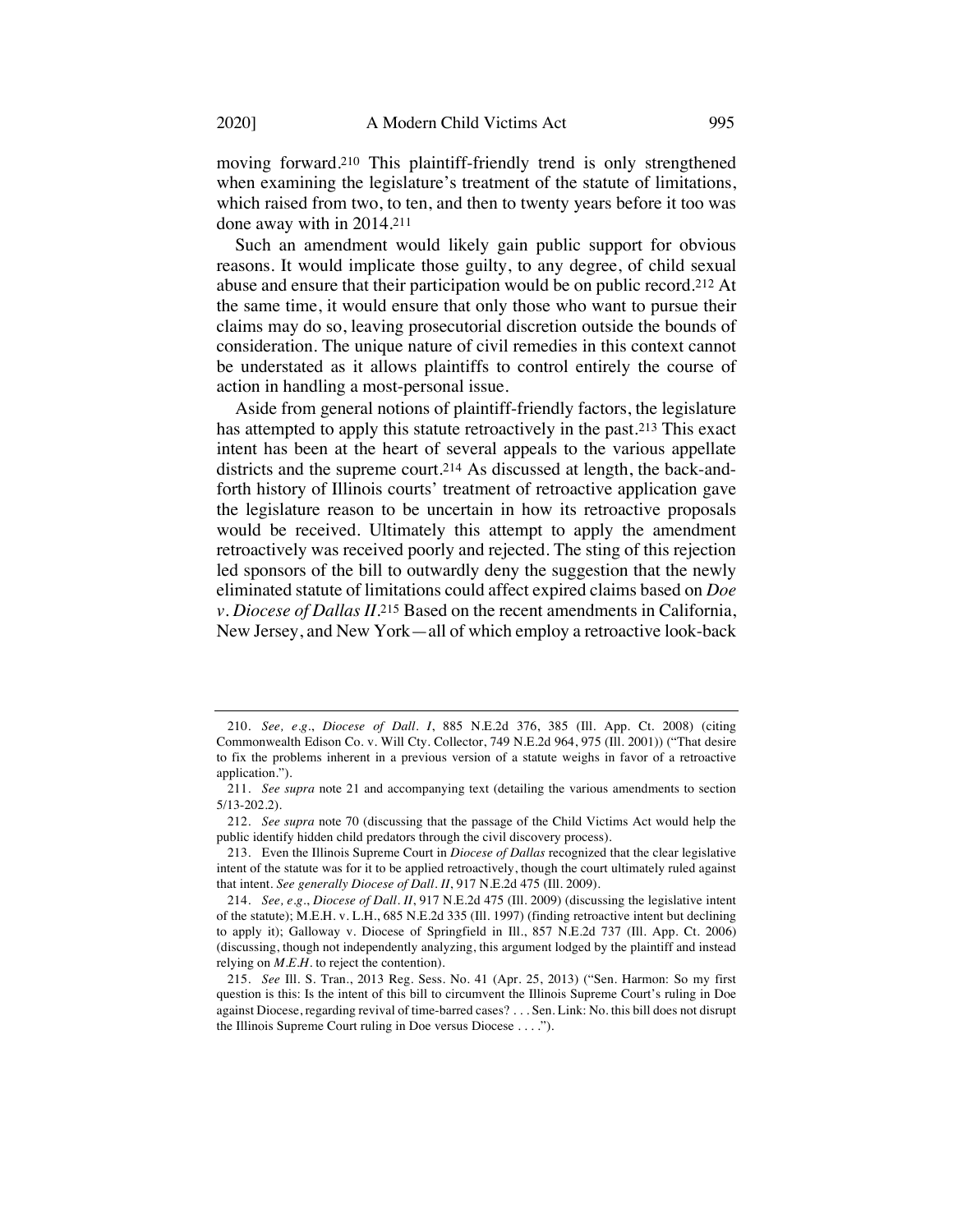window216—the Illinois General Assembly could stomach a direct challenge to this precedent on such a specific and limited scale.

#### *B. The Courts*

Were the legislature to issue such a pointed amendment, it would be likely that the court would see it as a direct challenge to the idea that the sex abuse limitations statute creates a vested right in an affirmative defense. Hopefully, this understanding would spark thorough reconsideration.

The fact that the court read into the *Landgraf* test that the Statute on Statutes would forbid progressing to the second-step of the analysis could be circumvented by sufficient legislative intent. It is questionable that the presumption of legislative intent in the general savings clause of the Statute on Statutes applies to all statutes to void even plainly stated legislative intent,217 but the existence of this presumption should not mean that the underpinnings of the latter half of the *Landgraf* analysis is rendered useless.218 Because the first step of *Landgraf* requires that clear legislative intent be effectuated absent constitutional violation, and because the second step provides a format to analyze what constitutes a vested right, this analysis should apply to determine whether an individual statute creates a vested right or not.219 Such a narrowlytailored retroactive look-back window would not entirely uproot the idea that a statute of limitations' expiration provides a vested right to an affirmative defense—it would only apply to this specific statute based on overwhelming concerns founded in public policy and common principles of justice.220 Additionally, the structure of the retroactive look-back window that would be unique to this proposed legislative amendment

<sup>216.</sup> *See* N.Y. C.P.L.R. § 214-g (McKinney 2019) (employing a one-year window that began six months after the act's effective date); *see also* N.J. STAT. ANN. § 2A:14-2a (2019) (employing a two-year window upon the act's effective date); A.B. 218. 2019 Cal. Legis. Serv., ch. 861 (employing a three-year window upon the act's effective date).

<sup>217.</sup> *See generally* Caveney v. Bower, 797 N.E.2d 596 (Ill. 2003) (invalidating the second step of *Landgraf* based on the Statute on Statutes).

<sup>218.</sup> *See, e.g.*, INS v. St. Cyr, 533 U.S. 289, 317–20 (2001) (engaging in a full *Landgraf* analysis ignoring and despite the existence of a "federal general savings statute" 1 U.S.C. § 109 (2000)); *see also Caveney*, 797 N.E.2d at 607 (Freeman, J., specially concurring) (arguing, through partial reliance on *St. Cyr*, that a general savings clause to be applied in such a broad manner is inappropriate and inconsistent with the Illinois Supreme Court's treatment of the *Landgraf*  analysis).

<sup>219.</sup> The application of this balancing analysis in *Diocese of Dallas* provides an example of this idea. *See generally Diocese of Dall. I*, 885 N.E.2d 376 (Ill. App. Ct. 2008).

<sup>220.</sup> *See supra* note 171 and accompanying text (discussing why depriving a vested right in this specific statute of limitation's expiration should not deprive the foundation of vested rights in other statutes of limitation that are created in furtherance of difference objectives).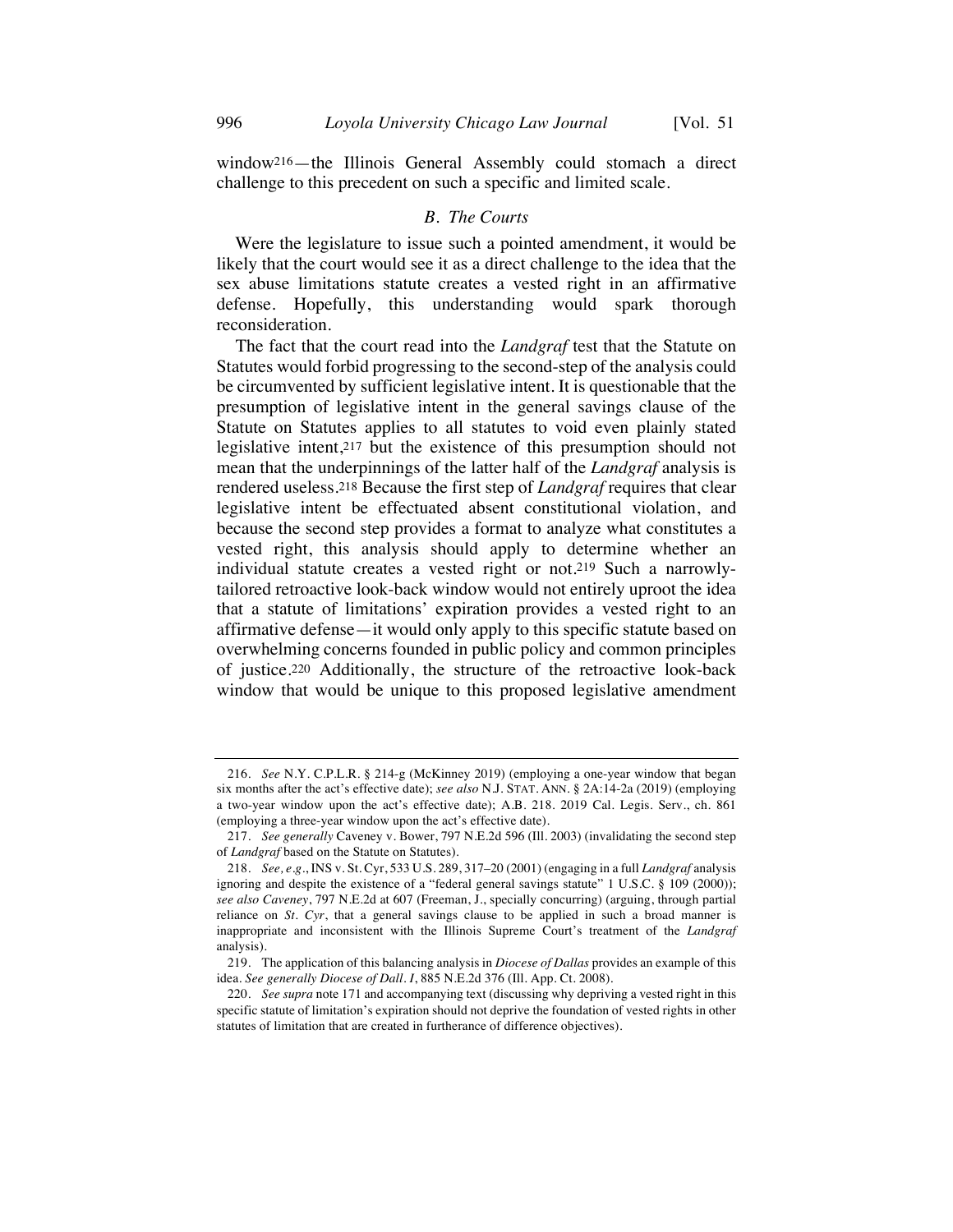would assist in underlining that this statute really is an exception to the rule.

Upon engaging in the actual analysis of this statute which (1) contains no statute of limitations moving forward and (2) contains a retroactive look-back window, the question of whether the right to an affirmative defense is vested in the plaintiff's expired claims under previous versions of the statute would be decisively weaker. The courts, as well as the legislature,221 have recognized on numerous occasions that repressed memory of childhood sexual abuse is a unique consideration.222 While the discovery rule partially covers those with specifically diagnosed mental conditions that repress such memories, it absolutely fails to cover those that were barred by the long-extinct statute of repose.223 The arbitrary nature of this reality is compounded by the fact that there is no limit of any kind on recent claims regardless of the plaintiff's delay in filing.224 The legislature has already actively ignored the reasons that normally justify statutes of limitations and repose—judicial economy and undue burden or surprise to defendants—and so arguments founded in this rationale could hardly defend those seeking to close the retroactive look-back window. Even those without mental health conditions contributing to memory repression have no limits to when they file their claims moving forward, so why should older plaintiffs suffer from such a limitation? No defendant could reasonably rely on such a defense anyway, as the intricacies of mental health bar prediction from defendants as to whether their victims would repress memory. They would be no more burdened or surprised by their victim's delayed lawsuit than they would be if the victim filed a successful suit pursuant to the discovery rule.

To avoid arbitrary application of the otherwise operational and constitutional statute, to further public policy concerns, and to uphold common sense principles of fairness and justice, the Illinois Supreme Court should uphold such a statute that would allow victims of childhood

<sup>221.</sup> Aside from the civil statute, the legislature has used similar rationale in support of the more-recently expanded statute of limitations for criminal prosecution of childhood sexual abuse. *See* Ill. H.R. Tran. 2017 Reg. Sess. No. 49 ("[Representative] Mussman: . . . This will allow our victims more access to the Criminal Justice System and recognition of the fact that most child victims are bused by people they know and trust and are vulnerable to coercion, intimidation and guilt tactics that reduce the likelihood that they would report in a timely manner.").

<sup>222.</sup> *See* Clay v. Kuhl, 696 N.E.2d 1245, 1249−52 (Ill. App. Ct. 1998) (reconsidering its application of the sudden traumatic event exception in cases where the victim can successfully plead repressed memory).

<sup>223.</sup> *See* Wisniewski v. Diocese of Belleville, 943 N.E.2d 43, 70 (Ill. App. Ct. 2011) (quoting Goodman v. Harbor Mkt., Ltd., 663 N.E.2d 13, 18 (Ill. App. Ct. 1995)) ("Statutes of repose do not incorporate the discovery rule and generally terminate claims regardless of a plaintiff's lack of knowledge of his or her cause of action.").

<sup>224.</sup> *See* 735 ILL. COMP. STAT. 5/13-202.2(f) (2019).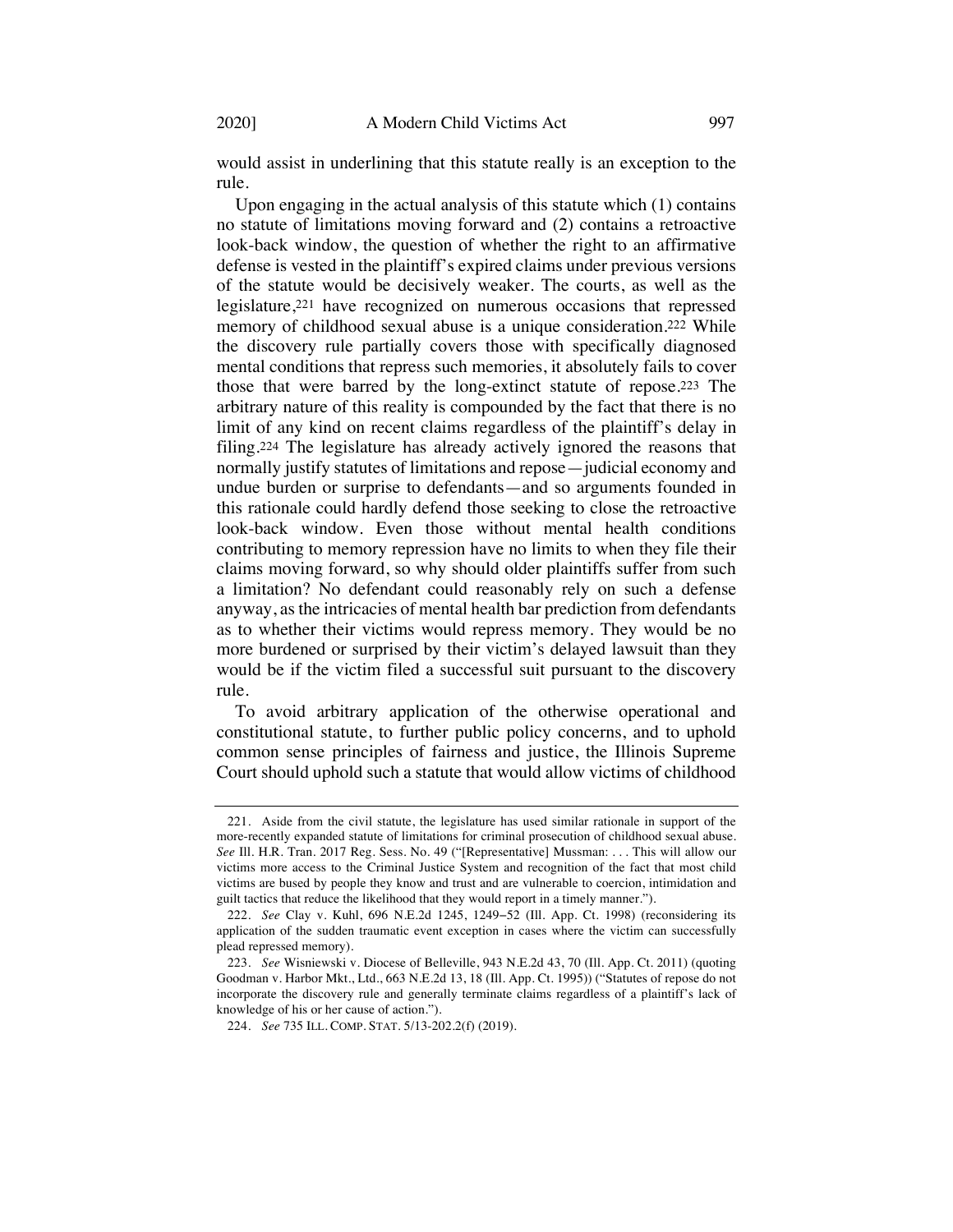sexual abuse whose claims have expired to file suit under a limited retroactive look-back window.

## *C. Impact*

In general, the impact would be wholly positive. As former Attorney General Lisa Madigan's report stated, hundreds of cases of childhood sexual abuse have gone unreported and unaddressed.225 That report came out years following the statute of limitation's deletion. Clearly, more can be done, and a retroactive window would encourage efforts towards that end.

For the sake of example, New York demonstrates a positive outcome in applying this window. New York applied its retroactivity window in a realistic manner and yielded an overall efficient outcome in implementing it. Upon signing the bill into law the window was delayed by six months.226 This delay served plaintiffs in that it allowed them time to consider their options, build a case, and file in a timely manner, but it also offered the courts a reprieve to prepare for the upcoming rush of litigation. On the litigant's side of things, everything ran relatively smoothly. On opening day, over four hundred suits were filed, followed up by hundreds more in the upcoming months.227

Predictably, however, the courts were the ones burdened by this window, but not to such an extreme as to render it ineffective or inappropriate. To lessen the upcoming burden, the state courts issued a memorandum on how it would go about handling the increased caseloads, as well as inviting comment on procedure that might assist in the transition.228 The window proved successful and has been considered for an additional year to allow for the filing of valid cases to continue on unimpeded.229 The legislature also catered to this concern by providing

<sup>225.</sup> *See generally* AG PRELIMINARY FINDINGS, *supra* note 1.

<sup>226.</sup> *See* N.Y. C.P.L.R. § 214-g (McKinney 2019).

<sup>227.</sup> *See* Joseph Spector, *Child Victims Act in New York: The Window to Sue Expires in 2020. Why it May Get Extended*, DEMOCRAT & CHRON. (Jan. 3, 2020), https://www.democratandchronicle.com/story/news/politics/albany/2020/01/03/child-victims-actnew-york-why-one-year-window-sue-may-get-extended/2805834001/ [https://perma.cc/4AR9- 2RWD] (alleging approximately 1300 lawsuits were filed in the opening year).

<sup>228.</sup> *See*, *e.g.*, Memorandum from John W. McConnell on behalf of NY State Unified Court System, Request for Public Comment on Proposed Rules to Facilitate the Prompt Disposition of Matters Revived Under the Child Victims Act of 2019, http://ww2.nycourts.gov/sites/default/ files/document/files/2019-05/RPC-ChildVictimsActRules%205-10.pdf [https://perma.cc/UDN3- 3G8K] (providing opportunity to comment on the proposed rules).

<sup>229.</sup> Cayla Harris, *Bill Would Give Survivors Another Year to File Child Victims Act Claims*, TIMES UNION (Jan. 5, 2020), https://www.timesunion.com/news/article/Bill-would-give-survivorsanother-year-to-file-14951408.php [https://perma.cc/A9TX-LD2B] (reporting that the original sponsor of the Child Victims Act is proposing to extend the retroactivity window by at least one year).